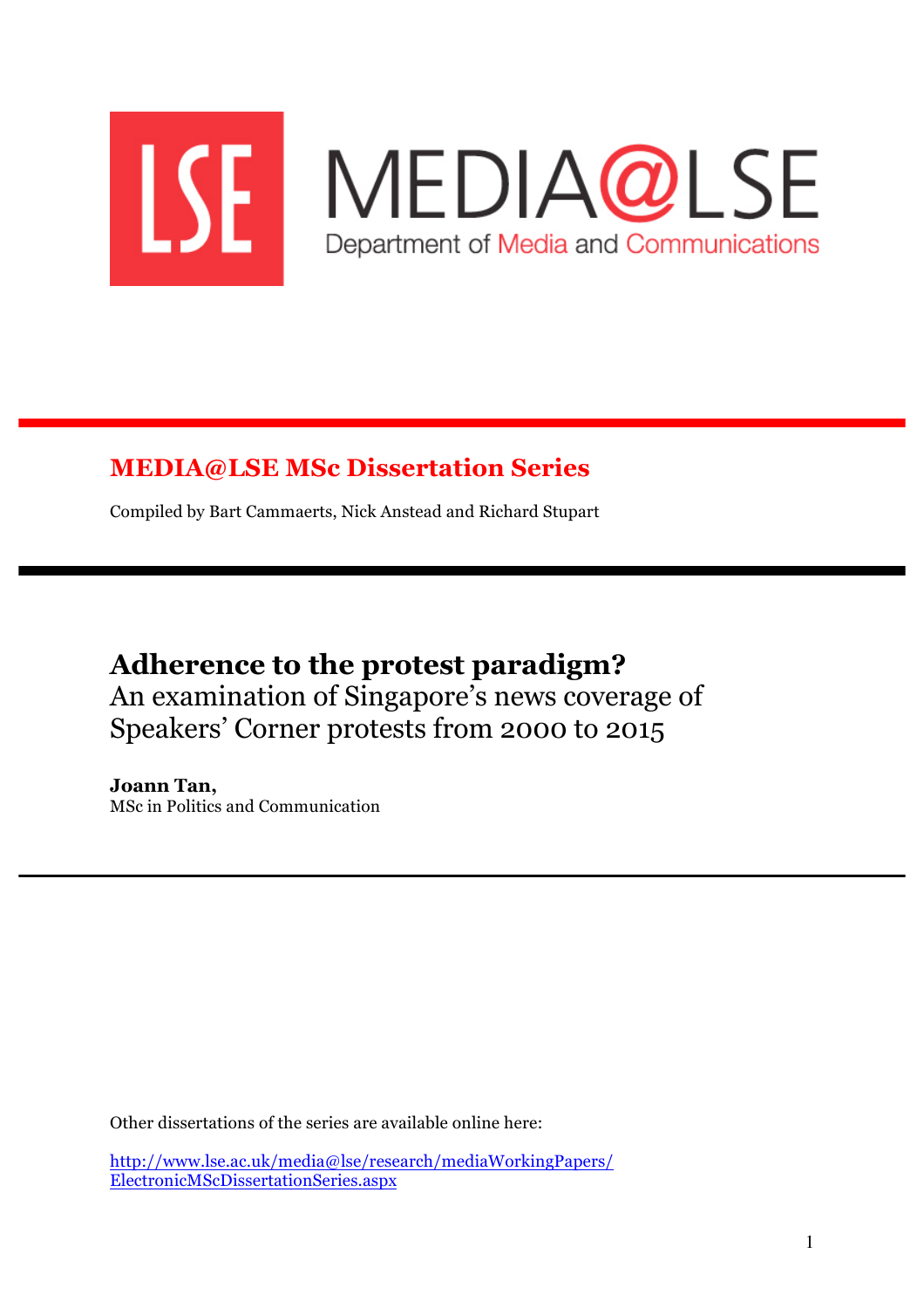**Dissertation submitted to the Department of Media and Communications, London School of Economics and Political Science, August 2016, in partial fulfilment of the requirements for the MSc in Politics and Communication. Supervised by Dr Bart Cammaerts.**

**The author can be contacted at: joanntanlh@yahoo.com**

Published by Media@LSE, London School of Economics and Political Science ("LSE"), Houghton Street, London WC2A 2AE. The LSE is a School of the University of London. It is a Charity and is incorporated in England as a company limited by guarantee under the Companies Act (Reg number 70527).

Copyright, Joann Tan© 2017. The authors have asserted their moral rights.

All rights reserved. No part of this publication may be reproduced, stored in a retrieval system or transmitted in any form or by any means without the prior permission in writing of the publisher nor be issued to the public or circulated in any form of binding or cover other than that in which it is published. In the interests of providing a free flow of debate, views expressed in this dissertation are not necessarily those of the compilers or the LSE.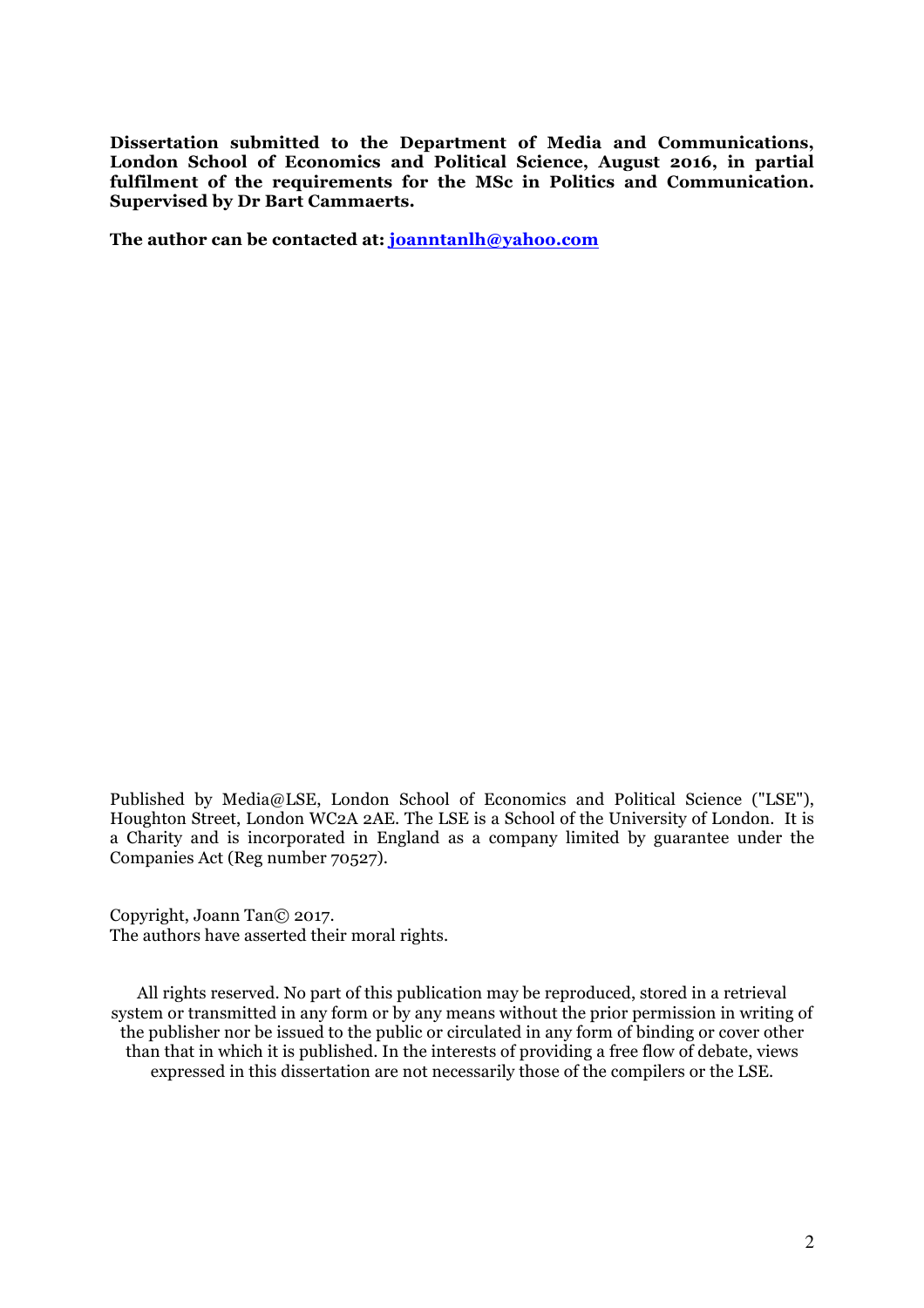## **Adherence to the protest paradigm?** An examination of Singapore's news coverage of Speakers' Corner protests from 2000 to 2015

#### **Joann Tan**

## **ABSTRACT**

Communication scholars have used the protest paradigm as a theoretical grounding to explain journalistic conventions and why the news media tends to paint radical protest groups in a bad light. In this paper, we investigate the scope and applicability of the protest paradigm to Singapore's mainstream news media coverage of protests at the Speakers' Corner – the country's first and only legitimised outdoor space for protests and demonstrations without a licence. Based on a quantitative content analysis of Englishlanguage news coverage from 2000 to 2015, and a conceptual framework building on the protest paradigm, public nuisance paradigm, framing and the logic of numbers, this paper seeks to test the generalisability of the characteristics derived from earlier studies, identify new variables, observe the durability of and changes to the characteristics over time, and test the predictors of the protest paradigm in Singapore's context. It can be concluded from the findings that there are instances of conformity, for example, radical goals, Singapore government sources and race and religion issues would garner more critical treatment. But overall, adherence to the protest paradigm is weak and there are indications of further weakening over time. For instance, the amount of protest coverage, the share of protesters' voices and use of sympathetic and mixed frames have increased over time. Three reasons were offered to explain the findings holistically – the unique nature of Singapore's mainstream news media, the low deviancy level of protests groups and the government's unwavering concern over potential public disorder at the Speakers' Corner. Theoretical, empirical and methodological implications and limitations of these findings were also discussed.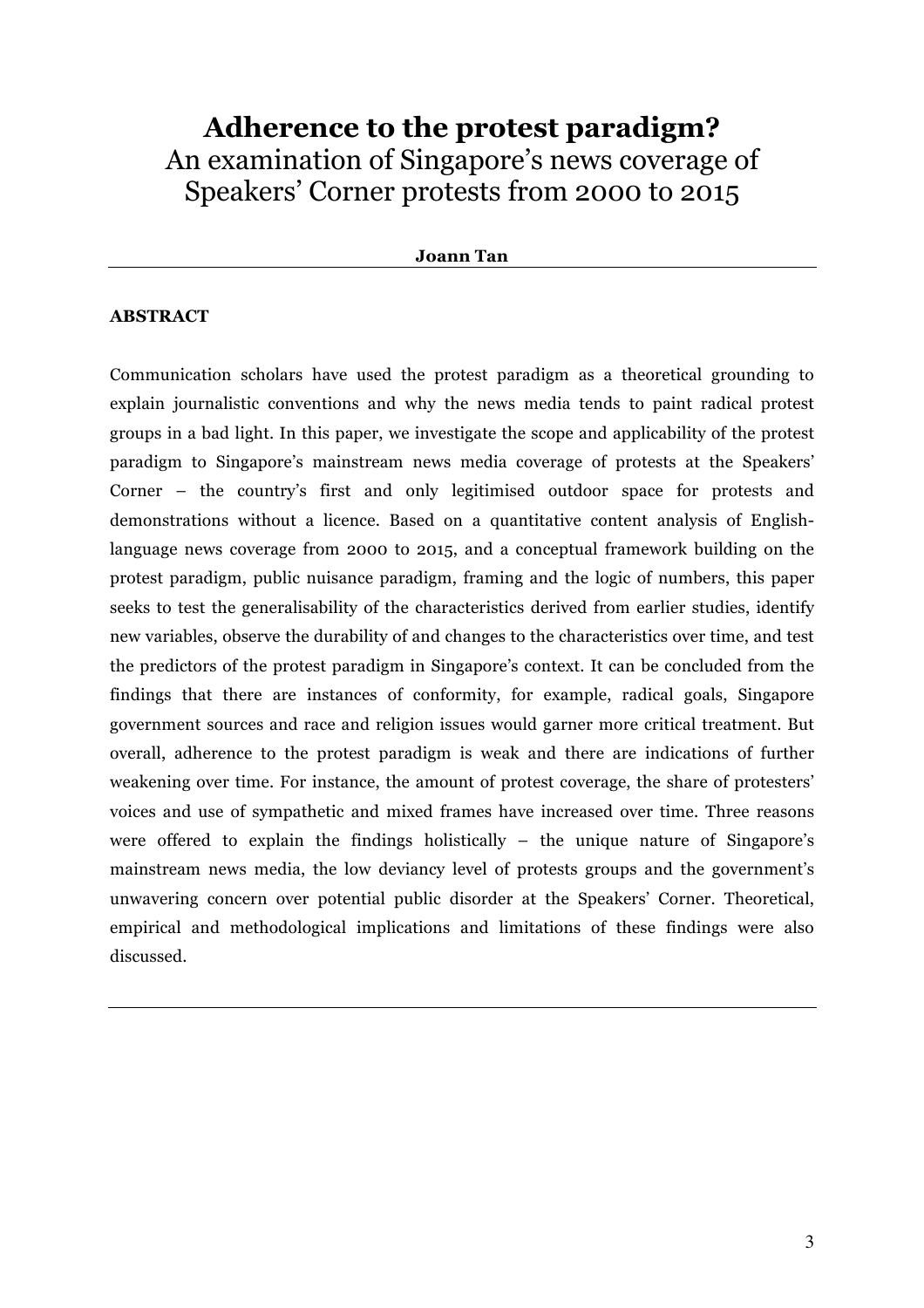## **INTRODUCTION**

The protest movement in Singapore has grown lively over the last 15 years with energies directed towards a spectrum of political, economic and social issues that deal with values such as democracy, women, LGBT and animal rights, as well as concerns over immigration, national compulsory savings and financial losses. In 2013, Singapore saw its largest protest at the Speakers' Corner over the government's release of a controversial White Paper on population planning targets. At its peak, the mainstream news media reported that there were an estimated 5,000 people gathered (Chan & Lim, 2013), comprising of civil society and political activists, as well as a good number of the public-at-large. This represents a marked change from the several hundreds of spectators who had turned up to listen to the speeches at the Speakers' Corner during the initial years of its establishment.

Although protests in Singapore are not new, as seen by the religious and racial riots in the 1950s and 1960s, what is perhaps unprecedented is the extent to which protest groups pursue media attention through the mediation opportunity structure (Cammaerts, 2012), in order to convey their messages beyond the like-minded, mobilise support and gain legitimacy. Capitalising on the opportunities accorded by the logic of numbers and witnessing (della Porta & Diani, 2006), protest groups, defined as loosely organised collectives that come together around issues of mutual concern (McLeod, 1999: 29) seek to bring about or prevent social change through media representation. As a result, the mainstream news media today has not only become an arena for the politics of dissent, where power struggles over the discursive and symbolic are fought and won, the media too are regarded as political actors.

These are just some of the emerging trends in Singapore's political, civil society and media landscapes that have prompted this paper's interest on how the mainstream news media treat the coverage of protests at the Speakers' Corner - the country's only outdoor location for protests and demonstrations that does not require a licence from the authorities. While there have been a number of studies on the growth of digital activism in Singapore, few have addressed how the mainstream media report on protests and even fewer focus on the Speakers' Corner. Using the overarching framework of the protest paradigm, this paper will also heed the call from earlier researchers to specify the characteristics of the theory and assess how strictly journalists apply journalistic conventions to covering different protest groups in different socio-political contexts across different points in time (Cottle, 2008; Lee, 2014).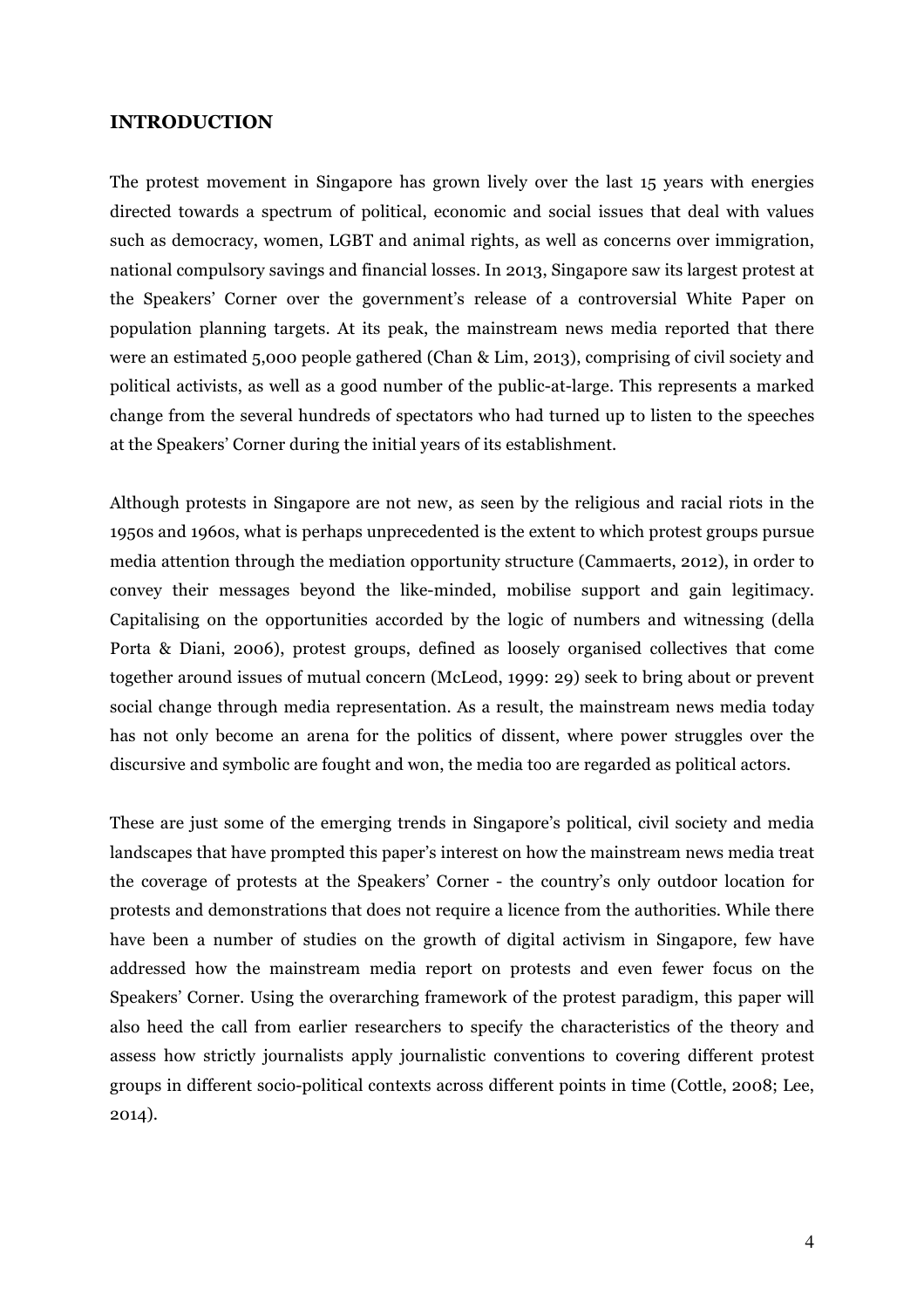## **LITERATURE REVIEW**

#### **Protest Paradigm**

Research has shown that despite the journalistic canon of "objectivity", the media are not neutral third parties because of their links to the societal power structure. As they circulate ideas and images to mass audiences, the media end up reflecting the power relations in society and therefore the dominant perspective of those in power, thus acting as agents of social control through "the exercise of power over the interpretation of reality" (Tichenor, Donohue, & Olien, 1973; Chan & Lee, 1984; Schlesinger, 1990; McLeod & Hertog, 1999).

One manifestation of the media's social control function is the tendency to report on protests that challenge the status quo through the "protest paradigm". Coined by researchers studying Hong Kong protests, the protest paradigm refers to a set of assumptions that informs the media on what does or does not get covered, and how it gets covered (Chan & Lee, 1984; McLeod & Hertog, 1999) Specifically, early propositions suggested that the more radical the protest group is, the more negative the media coverage will be, and the more closely the media will adhere to the protest paradigm (Shoemaker, 1984; McLeod & Hertog, 1999).

But what are the reasons behind the news media's support for the status quo? Researchers have identified a variety of driving forces such as the personal and professional backgrounds of journalists, the routines and practices of the journalistic profession, constraints of the medium, economic influences, source-media relationships, as well as political and cultural ideologies (Altheide & Snow, 1979; Herman & Chomsky, 1988; Shoemaker & Reese, 1996; McLeod, 2007; Schultz, 2007). For researchers, the protest paradigm provides a theoretical grounding to tease out the characteristics of the pattern of news coverage shaped by these antecedent forces.

More recently, some researchers argue that there is a weakening of adherence to the protest paradigm because protest coverage is becoming less predictable. They identified new driving forces affecting the degree of adherence, such as globalisation, increasing normalisation and mainstream acceptance of protests, an emerging media ecology based on the network of flows, the mediation of politics and the media's own agenda in championing certain causes. Against this backdrop, they launched their own investigation into the factors that trigger the protest paradigm in different socio-political communities, contexts and points in time (Cottle, 2008; McLeod, 2007; Papioannou, 2015; Rauch, Chitrapu, Eastman, Evans, Paine & Mwesige, 2007; Shahin, Zheng, Sturm & Fadnis, 2015).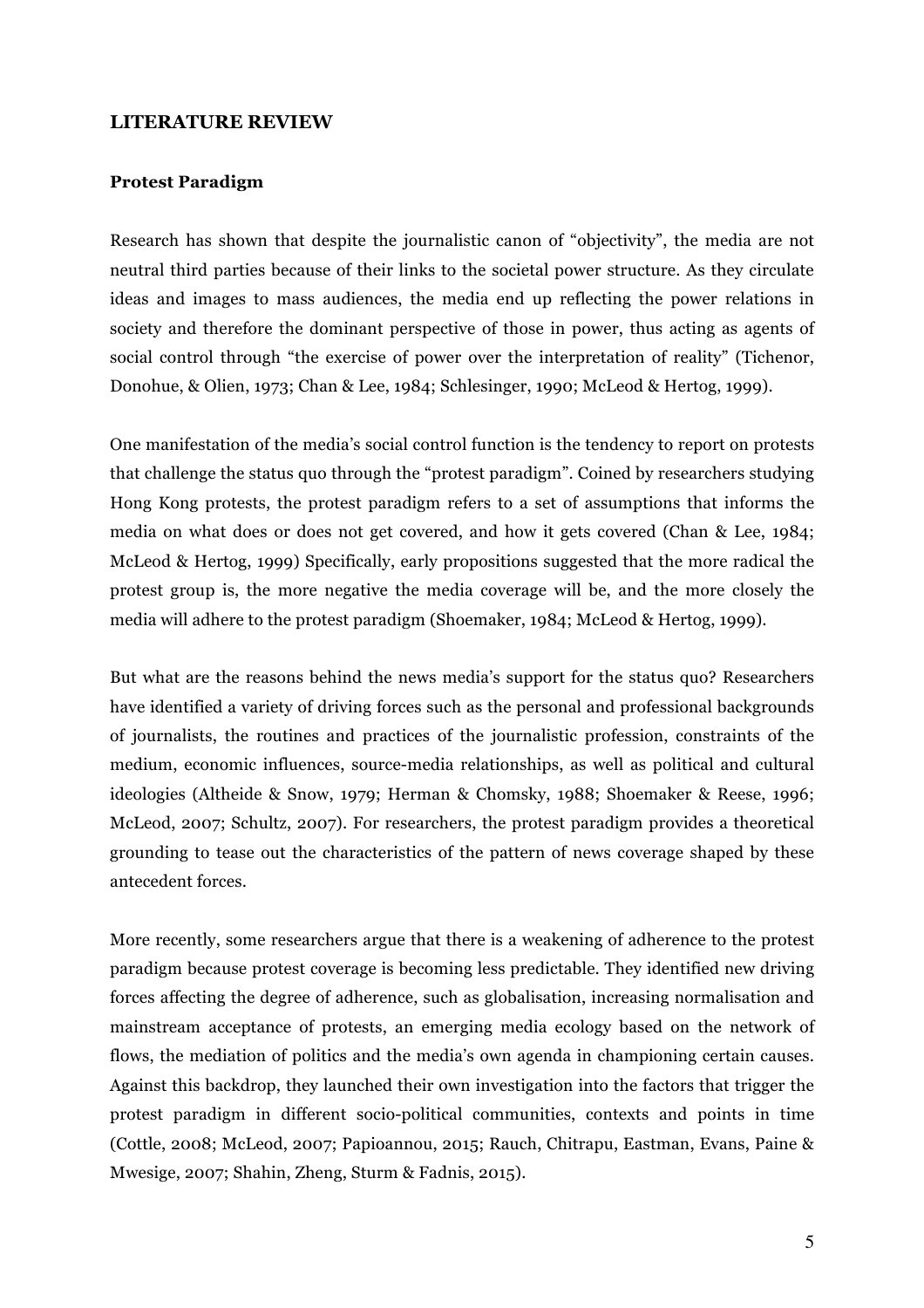Despite the differences in views between researchers, both groups approach the study of the protest paradigm through the "communicative acts approach" which examines social control, deviance and norms by using media messages such as news coverage (McLeod & Hertog, 1999: 308). The following paragraphs will outline the ideas and debates surrounding the key characteristics and predictors of the protest paradigm derived through this approach.

### **Level of deviance**

The notion of a protest group's level of "deviance" is central to understanding why protest coverage tends to be critical. Traditionally, deviance has been conceptualised and operationalised through two components - goals and tactics – and studies have shown that a more radical group would receive more unfavourable news treatment (Chan & Lee, 1984; Shoemaker, 1984; McLeod & Hertog, 1999; McCluskey, Stein, Boyle & McLeod, 2009; McLeod, 2007;). Subsequent studies extended the literature by measuring the influence of goals and tactics separately, and found empirical support for two arguments: (i) protest tactics rather than goals were a stronger indicator of how the news coverage will be; and (ii) the more radical the tactics, the more negative the news treatment will be (Boyle, McLeod, & Armstrong, 2012; Lee, 2014).

#### **Sources**

The media's heavy emphasis on official sources (e.g. authorities, business and community leaders) is also said to lead to more critical coverage. Broadly, the news media rely on official sources for several reasons: to add prestige to the story, to increase the efficiency of newsgathering and production, and to maintain an illusion of "objectivity" (McLeod & Hertog, 1999: 314). With this reliance, they end up closely mirroring or 'indexing' elite debates and only offer critical commentary if there is disagreement among the elite (Bennett, 1990). Journalists' familiarity with officials such as the police also has the effect of supporting the status quo and marginalising protesters (Ryan, 1991; McLeod & Hertog, 1992; Berkowitz & Beach, 1993). Here, we can clearly see evidence of the media's social control function, covering stories that are told from the perspective of the powerful and undermining those on the margins, such as protest groups which challenge the status quo.

However, when this proposition was tested in non-Western media systems, researchers found that the political affiliation of the news media in Brazil, India and China affected the types of sources used (Shahin et al., 2015). Others found that journalists' use of non-official sources (e.g. protesters) augmented over time, suggesting that sourcing patterns might evolve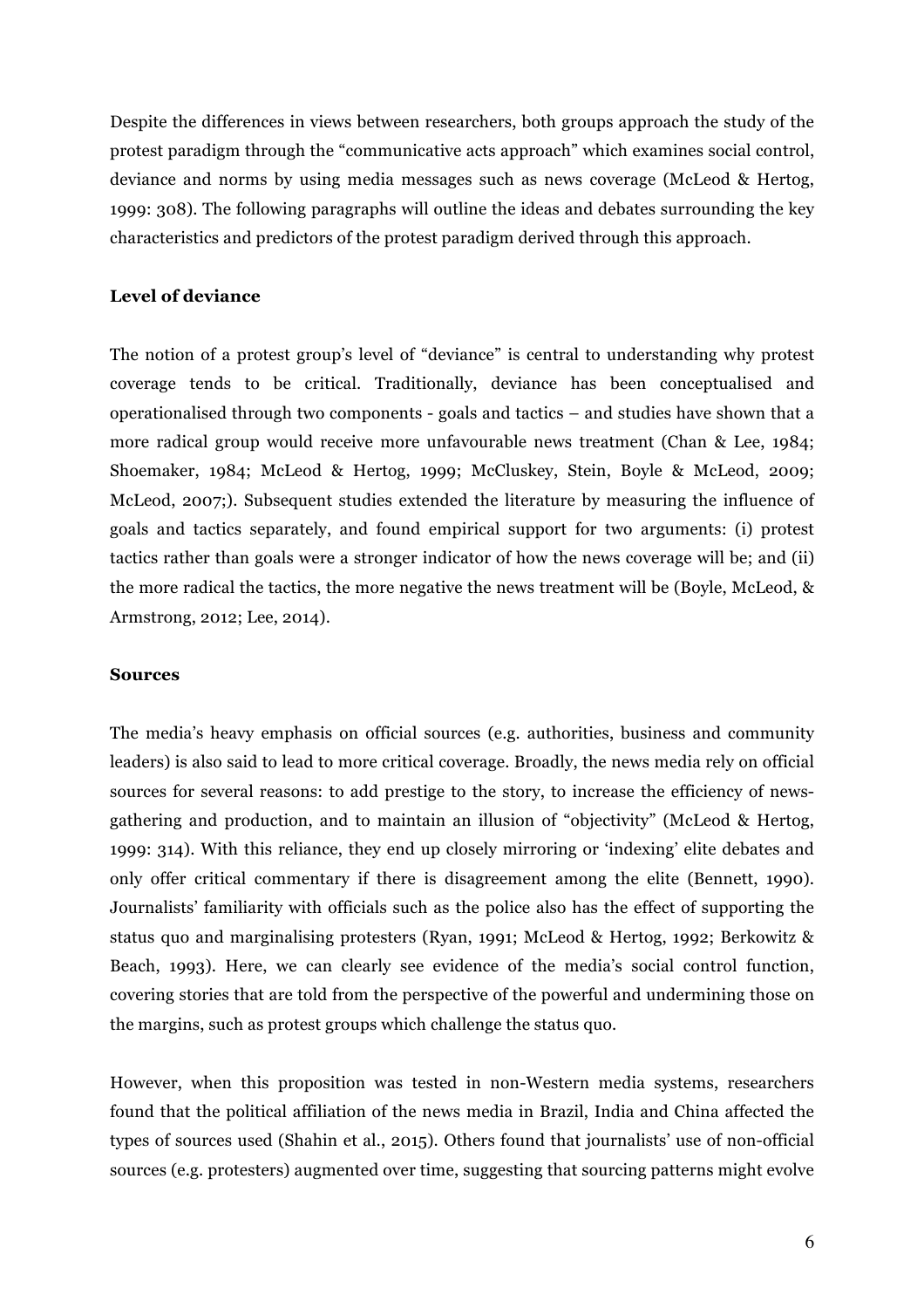as reporters ruminate on their routines, respond to criticism and become familiar with new sources (Rauch et al., 2007).

### **Protest issue**

Another characteristic of the protest paradigm that could affect the tone of coverage is the protest issue. While some studies focused on a single issue (Gitlin, 1980; Chan & Lee, 1984; Boyle & Armstrong, 2009; Papioannou, 2015), others compared coverage across issues and found that protests involving war, social or political issues received more negative coverage, especially when the deviance level was considered radical (Boyle et al., 2005; Boyle et al., 2012; Lee, 2014).

## **Invocation of public opinion**

The social control function of the media also includes the framing of public opinion according to the perspective of the political elites (Zaller, 1992), which may provide influential cues for audience interpretation. According to McLeod and Hertog (1992), depictions of public opinion can be embedded within news coverage to marginalise protesters through five ways. In its most conspicuious form, public opinion can be characterised by reports of *public opinion polls*. However, it was more common to find other forms of public opinion in news stories, such as statements made by the reporter or officials sources that *generalises public opinion* and emphasise the deviance of the protesters. A third form of public opinion involves the *violations of social norms,* or shared convictions about the patterns of beliefs and behaviours appropriate for members of a group (DeFleur, D'Antonio & DeFleur, 1977: 620; McLeod & Hertog, 1992: 41). Any irregularity from social norms is regarded as a marker of deviance. When there is social consensus that *violation of social norms* is sufficiently problematic, norms may become codified in law, with penalties to punish violations. This is the fourth form of public opinion which involves *legal violations*. The final form of public opinion involves how reporters use *comments from bystanders* on the protests as a representation of the opinions of the wider population (McLeod & Hertog, 1992).

While traditional studies have often assumed that the invocation of public opinion adopts a pro-administrative stance, more recent research suggested that this characteristic could be pro-protesters too (McLeod, 2007; Shahin et al., 2015). For example, the public opinion cues in the Los Angeles Times's coverage of the Day without Immigrant protests indicated that a large segment of the community was receptive to the protesters and their messages (McLeod, 2007: 5).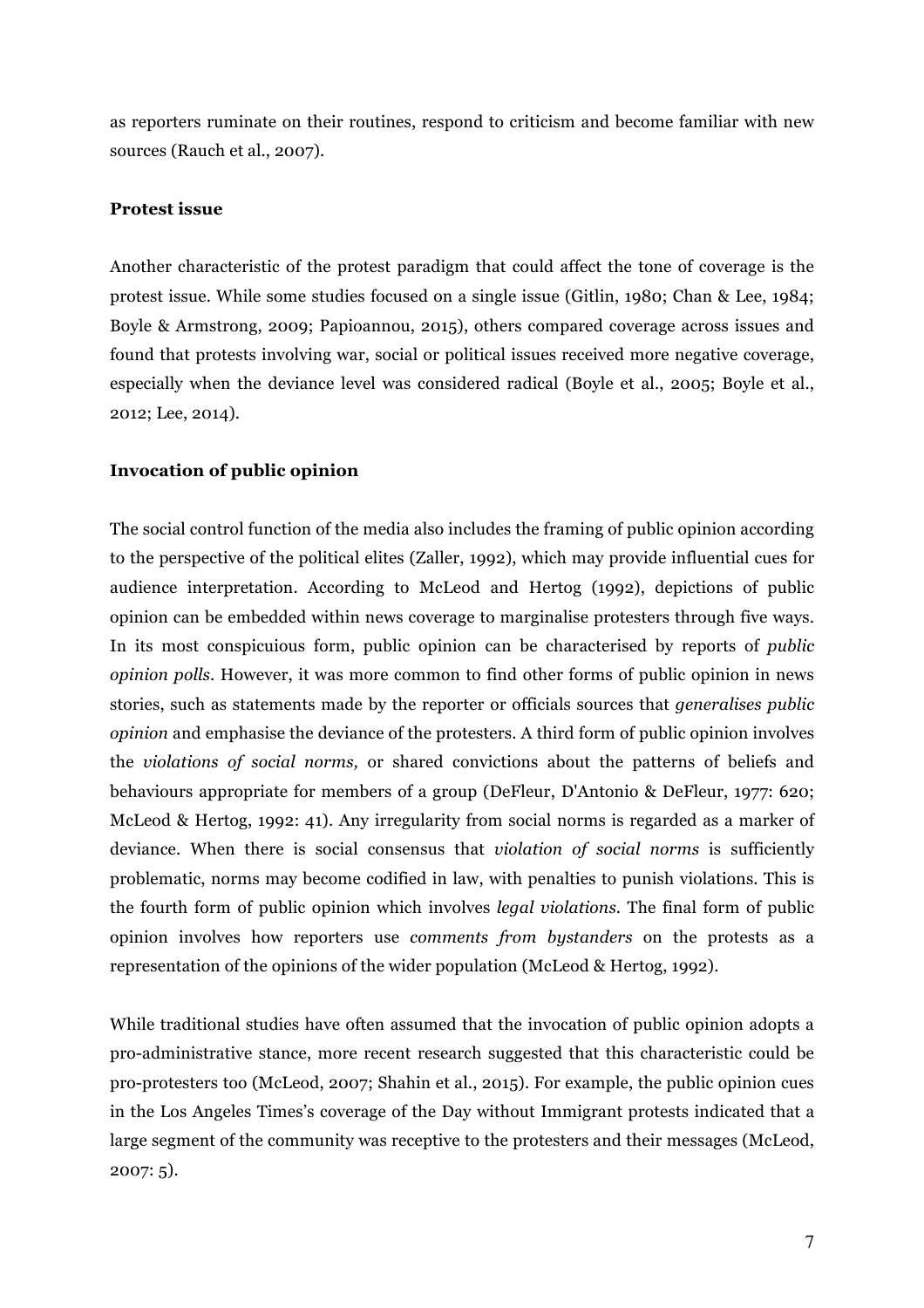## **Delegitimisation and demonisation**

The media may also often fail to adequately explain the meaning and context of protest actions, and delegitimise protests by judging them as failures. They do so by using quotation marks to question the legitimacy of the group (Tuchman, 1978) or statements to denigrate the image of protesters and portray their actions as childish, disorganised, deviant or threatening (Gitlin, 1980; McLeod, 1999; Shoemaker, 1984), while ignoring the more positive aspects of the protest groups such as campaigning against social injustice.

Journalists may also demonise protesters through the identification of potential threats and negative consequences of protests. For radical protest groups, the media may create "moral panics" by exaggerating threats, such as playing up the communist elements of the anti-Vietnam War movement (Gitlin, 1980), or emphasising the violence, property damage, traffic congestion and the cost of law enforcement of minority anarchist and anti-war protesters in Minneapolis (McLeod & Hertog, 1992).

## **Frames and the public nuisance paradigm**

One of the most important characteristics of a news story is the "news frame" (Tuchman, 1978; Gitlin, 1980; Gamson, 1992; Gamson & Wolfsfeld, 1993; Pan & Kosicki, 1993) which is a contested concept but is generally understood to involve selection and salience:

To frame is to select some aspects of a perceived reality and make them more salient in a communicating text, in such a way as to promote a particular problem definition, causal interpretation, moral evaluation, and/or treatment recommendation for the item described (Entman, 1993: 52).

The protest paradigm can be considered a form of news frame as a journalist's portrayal of a protest group may have an impact on how audiences and other protest groups perceive them (McLeod & Detenber, 1999). Over the years, an extensive typography of frames, broadly comprising of marginalising, mixed, sympathetic and balanced frames have been established (McLeod & Hertog, 1999; Dardis, 2006; Xu, 2013). In their study of anarchist protests, McLeod and Hertog (1995) found that stories tended around the *circus-carnival, riot* or *confrontation* frames, rather than the *debate* frame. When extended to non-Western media systems, violence and violence blame continued to be relevant elements of media coverage of protests outside the US (Shahin et al., 2015: 159).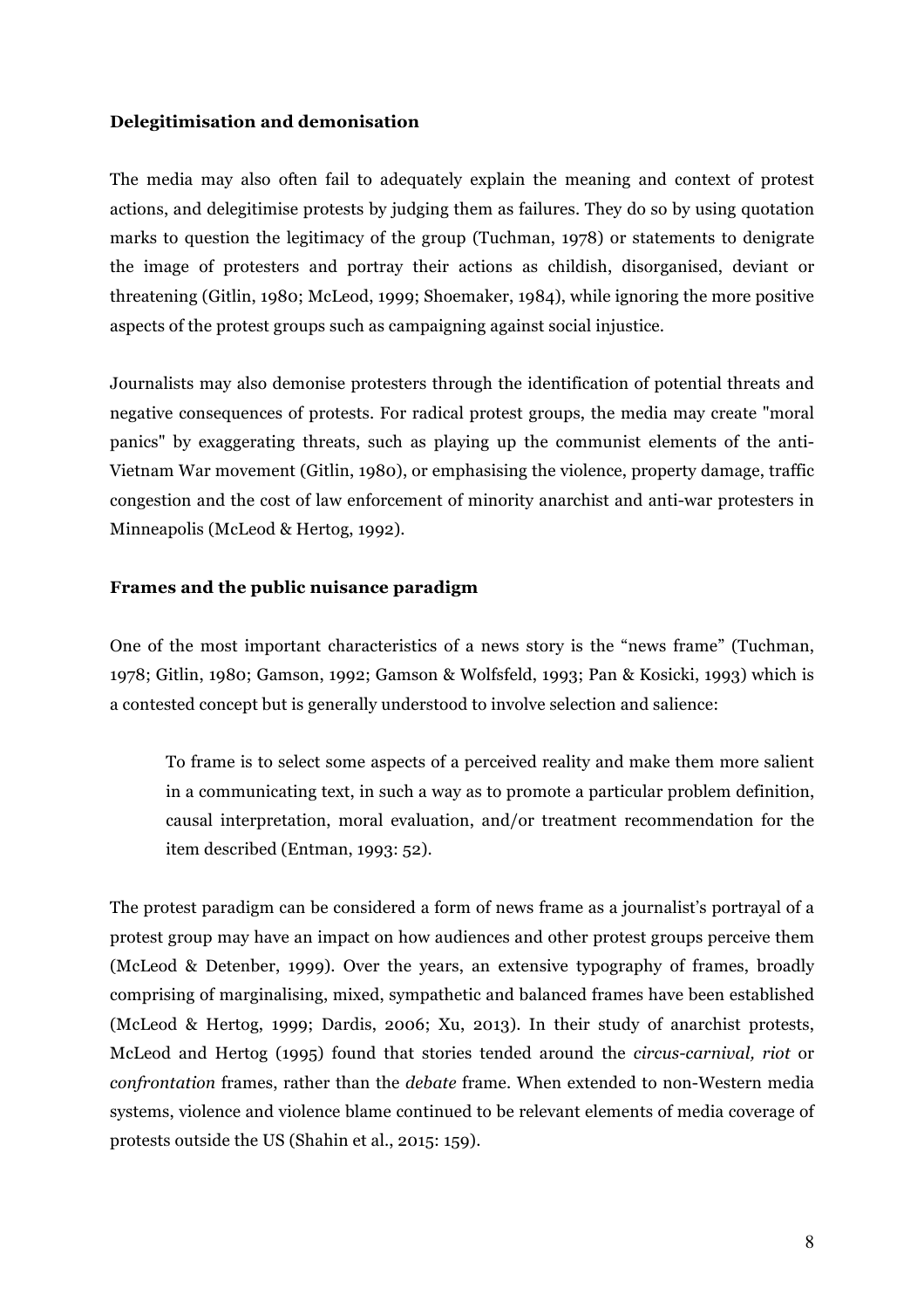Related to this is the public nuisance paradigm, which focuses on the dismissal of the method of protest rather than the specific protest (Di Cicco, 2010: 136). The theory suggests that in a political culture that is more conservative, the media would adopt three possible narratives protests are bothersome, impotent (i.e. no merit) and unpatriotic - to reflect the dominant view (Di Cicco, 2010).

While some argue that the notion of framing is relatively stable (Hertog & McLeod, 2001), others insist that this line of thinking may be outmoded and insensitive to the dynamics at work in contemporary protest coverage (Cottle, 2008: 858). So far, the evidence has been mixed. McLeod's (2007) study on the Day Without Immigrants demonstrations found a lack of derogatory news frames, possibly because illegal immigrants made up a large segment of the readership which made the media more sympathetic towards them. And as cited earlier, elite disagreement may lead to more pro-protester coverage (Bennett, 2010). On the other hand, other empirical studies which set out to test the durability of frames in a longitudinal study of protests against trade policies found evidence to support the resilience of marginalising frames over time (Rauch et al., 2007).

#### **Size of protest**

In social movement studies, the "logic of numbers" was identified as one of three core-type protest logics which legitimises the movement and its ability to mobilise people (della Porta & Diani, 2006: 170). Using the spectacle of numbers, protest groups hope to overcome the "selection bias" of the news media (McCarthy, McPhail, & Smith, 1996: 494), so that they can disseminate their messages beyond the like-minded, and establish their credibility and legitimacy in public discourse. However, past literature on the size of the protest has yielded mixed observations in terms of its adherance to the protest paradigm. Some argue that when the size of movements becomes disruptive enough to attract media attention, the coverage protesters receive is often unfavourable (Shahin et al.: 145). On the other hand, others found that the size of the protest was a common frame used in newspapers because of the absence of the usual fodder for the protest paradigm such as violence, property damage and conflict (McLeod, 2007: 189) and was used to portray the legitimacy of concerns of the protest groups. This could possibly be the case in Singapore where protests are generally viewed as less deviant.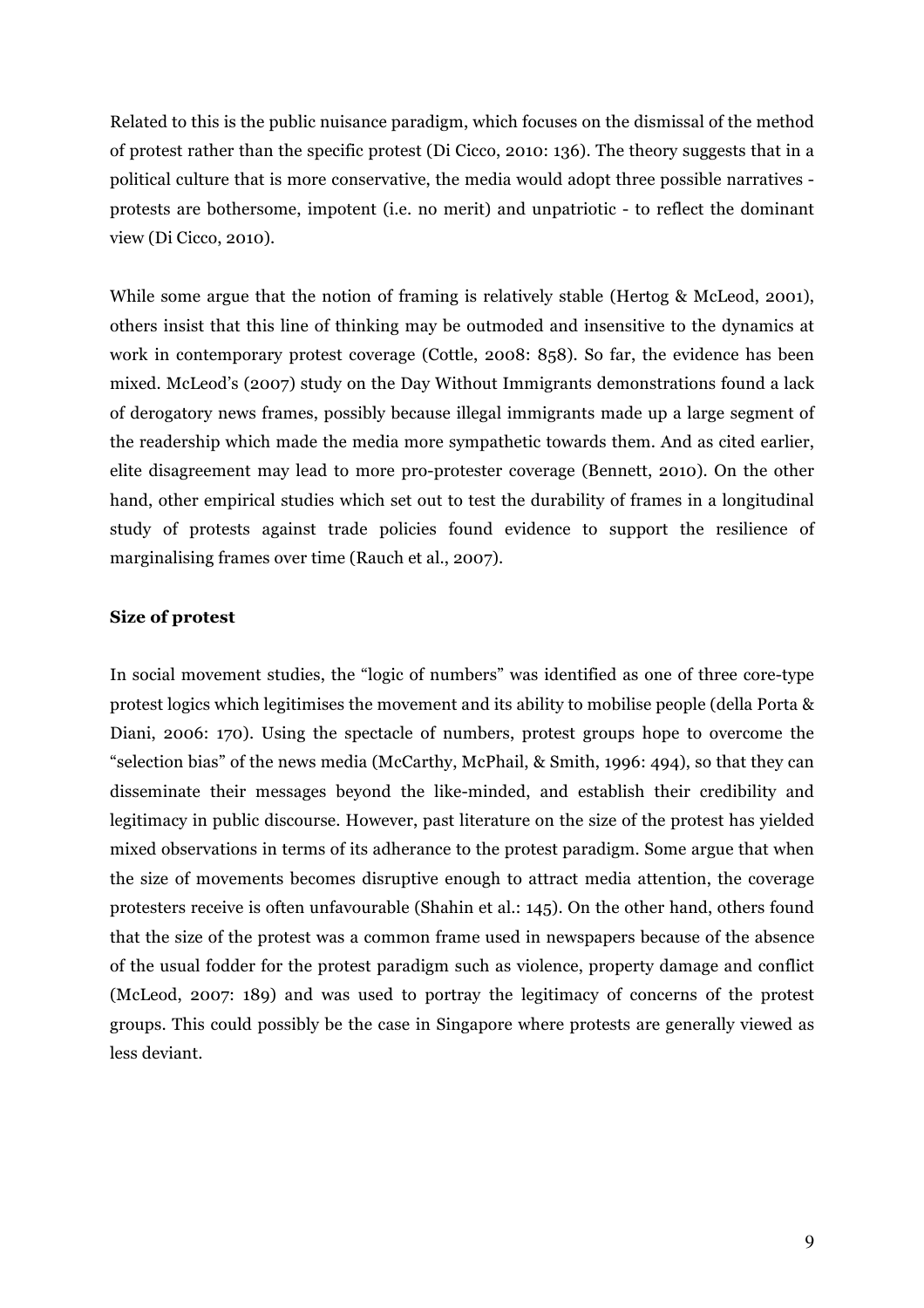#### **THE SINGAPORE CONTEXT**

#### **Singapore's political system**

Singapore's political system is a model that has confounded a number of Western scholars who are eager to categorise the small Southeast Asian nation-state of 5.5 million people into commonly understood polities. On one end, Singapore's regular parliamentary elections could fall within a Schumpeter (1947) definition of democracy. Yet others prefer to call it a "communitarian" or an "Asian-brand" of democracy, which emphasises a dominant party system and a practice of consensus, sustained by strong economic performance and "good governance" (Chan, 1993; Tay, 1998). At the other end, the common narrative from supporters of liberal Western democracy likens the Singapore model to "softauthoritarianism", "nanny-state" or even an autocracy (Means, 1996; Diamond, 2002; Trocki, 2006). But perhaps what irks the latter group is that Singapore's version of democracy (or "benign authoritarianism") has been held up as a possible political model for other societies that do not embrace liberal democracy (George, 2012).

In 2004, Lee Hsien Loong, the eldest son of the country's founding father Lee Kuan Yew, became Prime Minister after taking over the reins from Goh Chok Tong, promising a more liberal environment. Besides the transition in Singapore's political leadership, changes were also afoot on the ground. Traditionally, the question if the ruling People's Action Party (PAP) was going to win in elections was never in doubt; what was of more concern was the margin of victory. The 2011 general elections was considered historic by many as it had the largest number of voters ever – 2.3 million, increasing from 2.1 million in the 2006 general elections, and the largest ever participation of first-time and younger votes aged between 21 and 35 (Chong, 2012). However, what prompted many political pundits and media commentators to use the terms "watershed" and "new normal" to describe the sense of change were the results. By most accounts, winning 60% of the popular vote and 81 out of the 87 parliamentary seats, would be regarded by many as a decisive victory. However, this was the PAP's worst electoral performance since independence. There were signs of broad swathes of unhappiness and dissatisfaction with the PAP government over income inequality, housing, transport and immigration issues. As one academic observed, it was the PAP's inability to counter the public discontent over policy missteps, coupled with the opposition parties' exploitation of this weakness for more checks on the government, that led to the incumbent's poor electoral showing (Chong, 2012: 285). Furthermore, these political grumblings appeared to have spilt over into the Presidential elections held three months later, with a former PAP veteran only winning by a slight margin.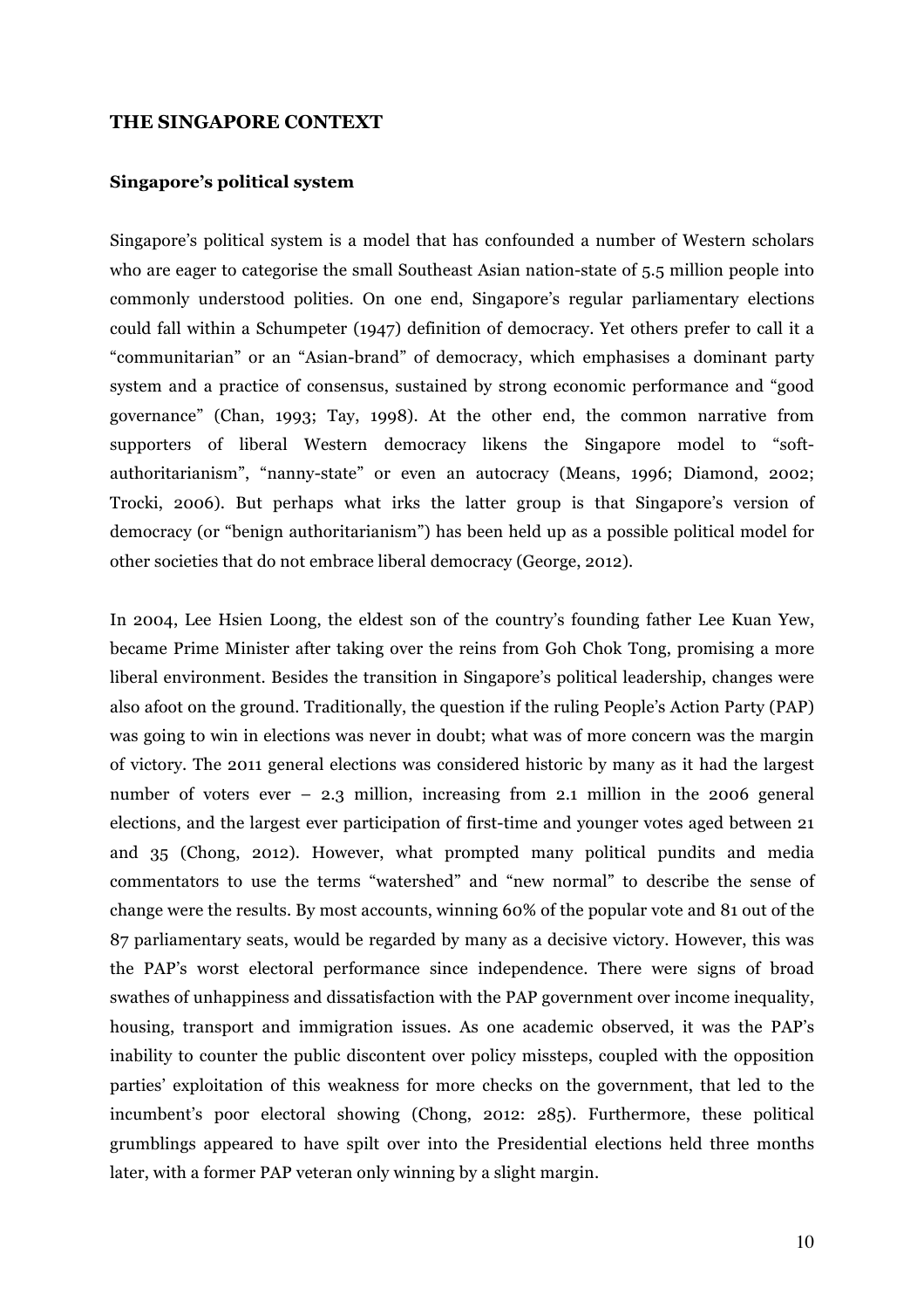After 2011, there was an expectation that the opposition would perform as well or better at the 2015 general elections. Yet, the results surprised many because not only had PAP increased their share of the popular vote to 70%, but the persistence of a one-party-dominant state in Singapore was seen as an affront to the rising tide of democratisation. Reasons for PAP's win could be attributed to the national celebratory mood of Singapore's 50<sup>th</sup> year of independence, the sombre rallying of citizens around Lee Kuan Yew's passing, a correction of policy missteps, a shift to left in social policies and the electorate's desire for a stable political environment in view of external economic and security threats. Yet, in spite of this nationwide swing in favour of the PAP, there appears to be no slow down in the expressions of political defiance from members of civil society and the public.

#### **Singapore's civil society**

Although the concept of civil society has many definitions, it is widely accepted that the character of a country's civil society is dependent on its political climate, the nature of the state and the status of state-society relations. In Singapore, the ideological fault lines of what is understood as "civil society" are said to lie between the Hegelian views of the state and liberal-pluralist views of some members of civil society. During the 1990s, the Singapore government, recognising that outward emigration of citizens was a problem and a more educated citizenry had more political demands, sought to scale back its intervention to allow for greater participation from civil society (Yeo, 1991). This, they felt, was needed to build a sense of ownership and affiliation between citizens and their country, and outlined how civil society could assist with decentralisation of the government and self-governance through the delivery of welfare services (Yeo, 1991; Goh, 1997). In contrast to the state's model of civil society, some segments of society saw their participation as integral to strengthening democracy, aligning themselves with the view that the government holds no monopoly on wisdom and, as such, policies would benefit from greater involvement from the ground.

#### **Speakers' Corner**

In a move that was both lauded and criticised by civil society, a 6,000-square metre open-air Speakers' Corner was established on 1 September 2000 in Hong Lim Park to allow citizens and Permanent Residents to deliver public speeches, without a need to apply for a licence. The venue was modelled after the Speakers' Corner in London's Hyde Park and aimed to provide a public space for political discourse, although with certain restrictions such as a ban on topics relating to race and religion and on foreigners. While supporters called the Speakers' Corner a move towards a "participatory democracy" model, these regulations were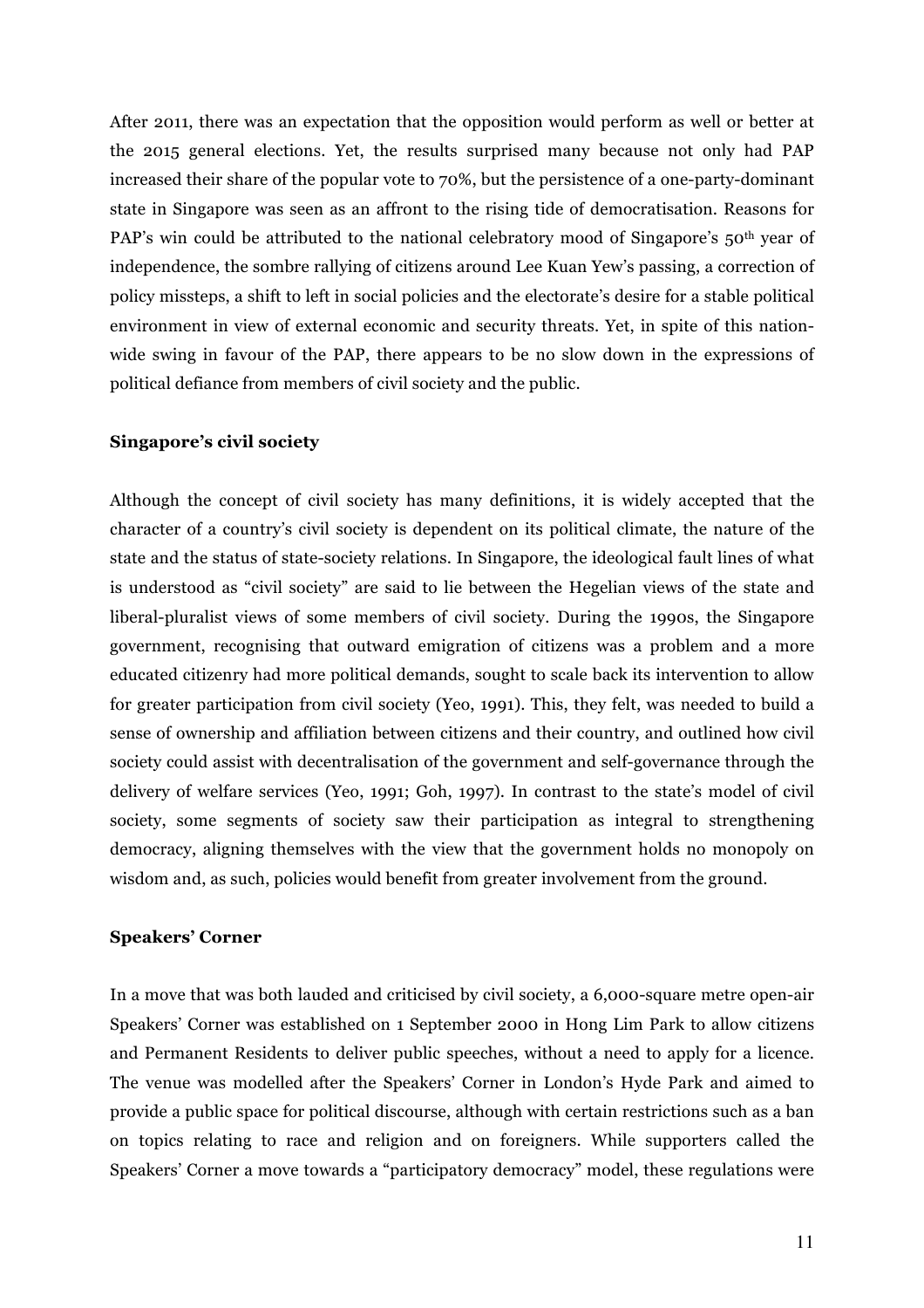seen by some as going beyond what would be regarded as reasonable and rational in a democratic system of government, prompting political opponents and academics to term its set-up as "gestural politics" (Lee, 2005). In further support of this argument, the Singapore government said that it did not see the Speakers' Corner as a formal feedback mechanism and thus was not obliged to respond to it (Chia, 2001).

Over the years, changes to the Speakers' Corner regulations widened the space for political discourse. In 2008, it became possible to hold demonstrations, in addition to speeches, exhibitions and performances, and the time period restrictions were lifted to allow for protests around-the-clock. A new rule was later instituted to ban the exhibition of any lewd or obscene banner, film, photograph, placard or poster. Online registrations to protest was also made possible through the National Parks Board's website, making it more convenient for protests. However, in 2009, the police installed CCTVs for "safety and security" reasons, to the outcry of civil society members (Wong & Ow, 2009). Media and government officials reported that there were 2,144 applications to the Speakers' Corner between 2000 to 2008, 141 registrations between 2008 to 2009, 66 in the following year, 169 in 2013 and 136 in 2014 (Au Yong, 2008; Khaw, 2015). While the lack of consensus on what constitutes the Singapore civil society still lingers, it was clear that the Speakers' Corner had gradually came into its own as a physical and symbolic site of contestation, mirroring the political and social developments of Singapore.

## **Singapore's mainstream news media**

Many academics have also attempted to categorise Singapore's mainstream news media using normative roles. The most common description would be Christians et al.'s (2009) "collaborative journalism" where journalists act unequivocally to protect and safeguard the interests of those in power. Related to this are more negative connotations such as the "guard dog" and "lap dog" models, (Donohue, Tichenor, & Olien, 1995) and even propaganda. Others were kinder, calling it "developmental journalism", seeing the news media as partners in national development (Bokhorst-Heng, 2002: 560; Richstad, 2000; Wong, 2004)

Providing more clarity on the Singapore media's role, then deputy Prime Minister Lee Hsien Loong set out the government's views in a 2004 speech:

'The media should report news accurately and fairly, in order to inform and educate the public. It should adopt a national perspective on issues…But it should avoid crusading journalism, slanting news coverage to campaign for personal agendas. This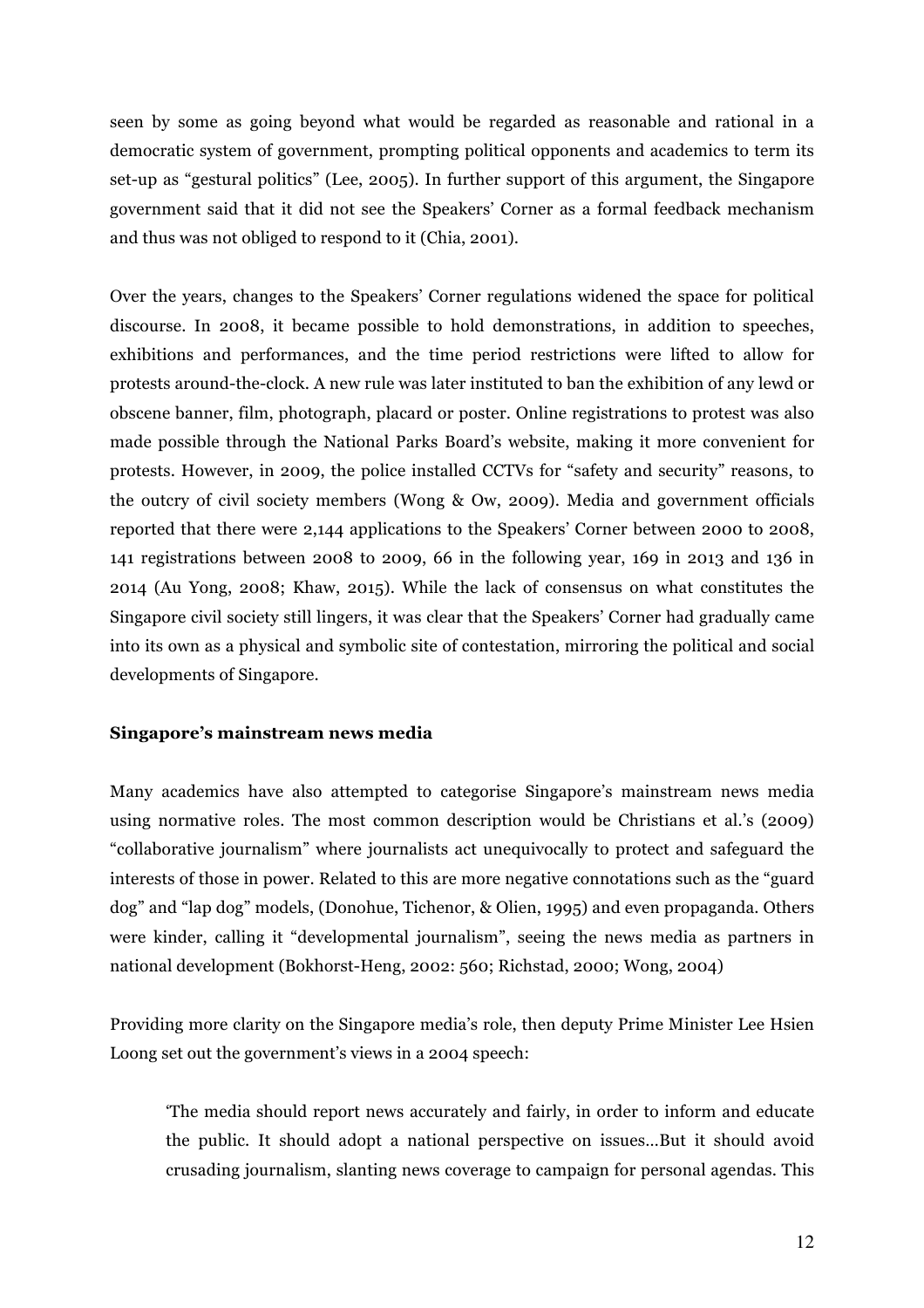way the media helps the public to decide and judge issues for themselves, and provides a valuable channel for them to voice views and opinions…Ours is a different model from the US media, which uses its powerful position to set the national agenda, champion policies and pass judgment on the country's leaders. We have developed and refined our model over many years to suit our own circumstances and needs. We should not abandon it, or unconsciously drift towards the American model. Within our framework there is space for the media to evolve, for excellent professional journalism, and for debates and contending ideas to flourish.' (Lee, 2004: 9)

Yet, there are others who take a more nuanced view of the mainstream news media model in Singapore, calling it "calibrated coercion" – a way in which the state provides the media with periodic reminders of their authority but also some latitude in the practice of professional journalism (George, 2005, p.15). In other words, the PAP retains its control over the mainstream media not through an unsophisticated form of coercion but a strategic use of power, economic imperatives and a careful balance of pressure in selected contexts. These interventions can be seen in two entities – the Singapore Press Holdings and MediaCorp Private Limited – which dominate the country's print and broadcast media respectively. Although both are privately owned, their management are linked to the government and generally hold a pro-government stance. While blanket censorships are rare, provisions in various media laws provide the authorities with powers to impose sanctions on broadcasters of content deemed offensive to public interest or order, national harmony or decency.

From the media's perspective, a former editor of the influential newspaper The Straits Times, wrote in a tell-all memoir that the pressures on the newsroom were on three fronts: (i) tensions with the state and readers; (ii) tensions within the newsroom between the "old guards" and younger, Western-educated writers; and (iii) economic pressures, particularly from digital media. With readers, he was aware that an increasingly informed and Englisheducated electorate demanded more political space and critical coverage (Cheong, 2013: 422). And with a growing political consciousness sparked by the 2011 general elections, media observers have also noted more "elbow room" today for the mainstream media, with political coverage becoming more balanced and moving towards the centre (Mahizhnan, 2011; Tan, 2015).

## **CONCEPTUAL FRAMEWORK AND RESEARCH OBJECTIVES**

This paper has thus far mapped out the ideas and debates surrounding the protest paradigm, the public nuisance paradigm, framing and the logic of numbers. It also discussed the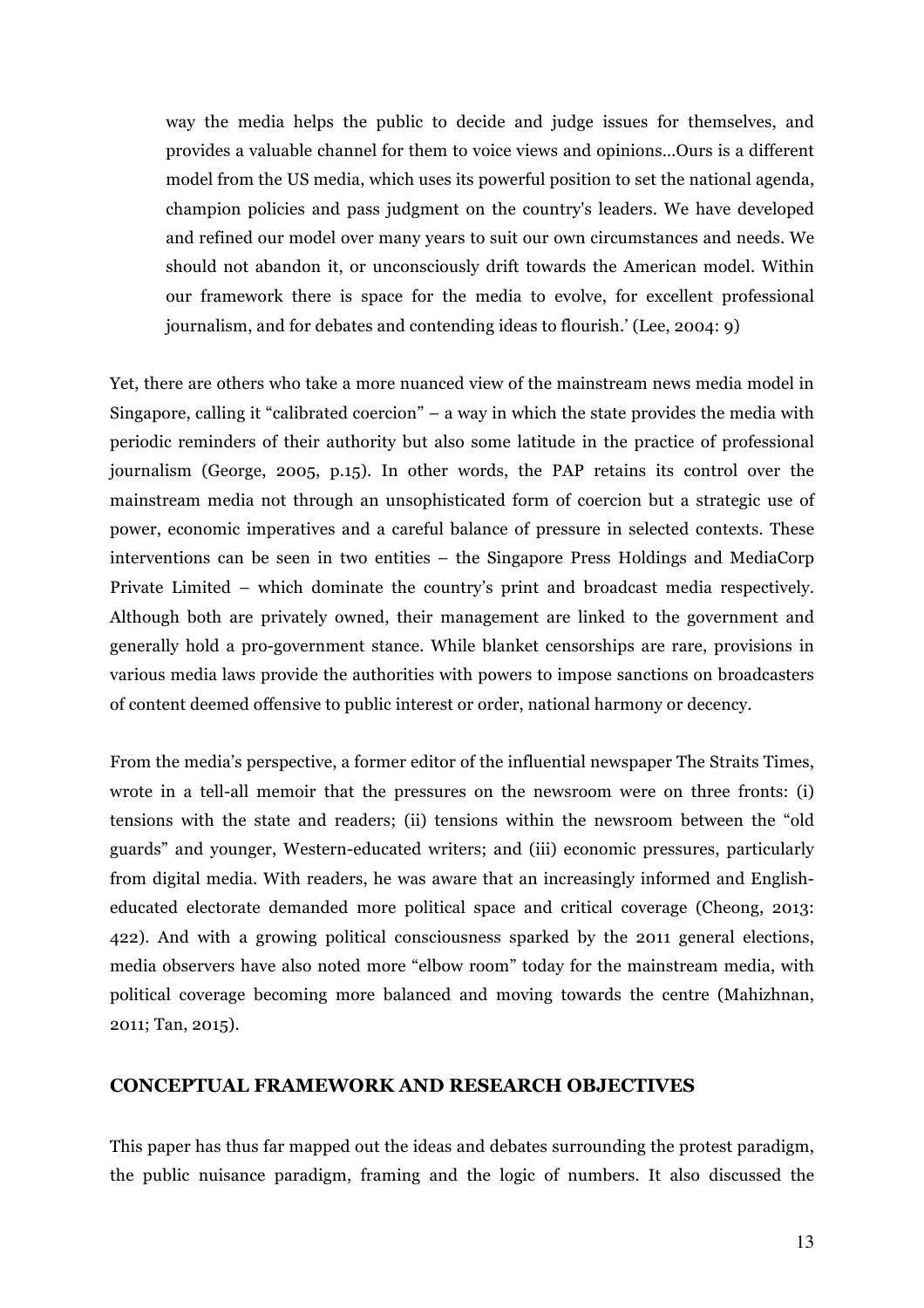historical context of Singapore's politics, state-civil society relations, the symbolic importance of the Speakers' Corner as well as examined the dimensions of Singapore's news mainstream media and its affiliation with the government.

Conceptually, this paper adopts the protest paradigm theory, envisioned by researchers as a routinised pattern for coverage of protests, to study the extent in which social control messages are manifested in the mainstream news coverage of protests. This implies first setting aside the assumption that the news media in Singapore is biased against protests, in order to have a meaningful examination of the variations in the applicability of the protest paradigm, including its earlier propositions concerning the various characteristics. Next, this study seeks to combine the protest paradigm with the public nuisance paradigm (Di Cicco, 2010) and the logic of numbers (della Porta & Diani, 2006) to extend the typography of frames and protest paradigm characteristics put forth by previous researchers. In addition, this research also acknowledges the impact that changing antecedent forces that may have on the media's adherence to the protest paradigm and therefore making protest coverage more unpredictable (Cottle, 2008; McLeod, 2007; Rauch et al., 2007; Papioannou, 2015; Shahin, Zheng, Sturm & Fadnis, 2015), by seeking to test the durability and change of the characteristics over time.

The theories will be applied to Singapore's mainstream news media's coverage of Speakers' Corner protests from 2000 to 2015. Although it was researchers in Asia who first coined the protest paradigm concept, it was only developed more fully in the West and mostly applied in Western contexts. This paper takes up the call to "de-Westernise" protest paradigm research and to re-apply it to a non-Western media system, specifically situating it in Singapore's "benign authoritarian" political model (George, 2012) which is closely affiliated to the mainstream media. It also aims to address the country's academic literature gap on traditional news media's coverage of protests.

Taking into account that the protest paradigm is a product of specific sociocultural contexts, and an outcome of institutional and ideological linkages between a country's media and political systems (Chan & Lee, 1989; Shahin et. al., 2015: 146), we adopt an idiographic approach that focuses on the coverage of local protests in the local media of a single country, thus evading the problem of "conceptual stretching" (Sartori, 1970). The Singapore context is worthy of examination as a single-case study bearing multiple protest issues because of the uniqueness of its mainstream news media – one that faces competing demands from the government and readers, while battling internal divisions within the newsrooms and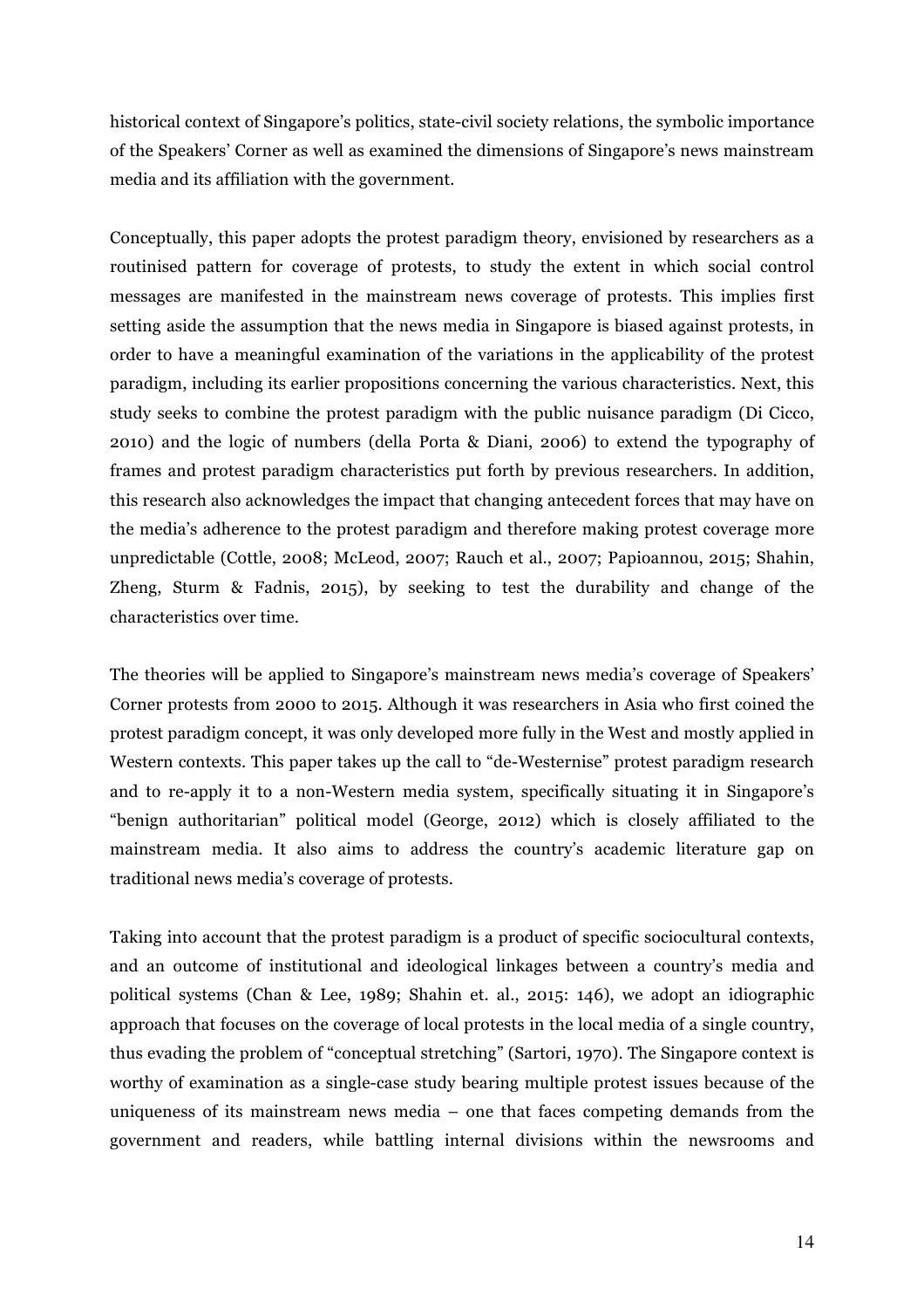competition from digital media. These factors, contribute an added layer of complexity to the research.

Although research on the use of the Internet to facilitate and mobilise protest movements has been increasing (Bennett & Segerberg, 2012; Castells, 2012; Goh & Pang, 2016), it still remains necessary to study the coverage of protests in traditional media as they continue to command a sizeable readership and fulfill an important role in the overall media consumption in Singapore. Related to this, the Speakers' Corner was selected because it is the first and remains the only outdoor site where protests and demonstrations are allowed in contemporary Singapore, without a need for a licence. Given the rarity of offline physical protests taking place outside the Speakers' Corner, it would be more feasible to focus the applicability of the protest paradigm and its characteristics to a single venue that has been legitimised for the airing of political views.

Finally, this paper also noted with importance that in contemporary societies, politics has become increasingly and extensively mediated (Franklin, 2004; McNair, 2003; Blumler & Coleman, 2010). How the news media frame protests, and how they give voice to protesters' views are integral to the media politics of dissent. As Cottle (2008) argues, much has changed since earlier studies documented how law and order dominated protest coverage, marginalising protesters as deviant and delegitimising their aims by emphasising spectacle and violence. Therefore, it would also be useful to take a longitudinal approach towards studying how strictly Singapore's mainstream news media adheres to the protest paradigm across different protest issues, in different situations and at different points in time, given the political changes that have emerged in recent years.

Against the backdrop of the positions above and propositions highlighted in the literature review, this paper aims to answer the following research question, which is operationalised through two sub-research questions and five hypotheses:

**RQ**: To what the extent does Singapore's mainstream news media's coverage of Speakers' Corner protests adhere to the protest paradigm?

**SRQ1:** How have the characteristics of the protest paradigm changed over time?

**SRQ2**: Which are the predictors of the protest paradigm?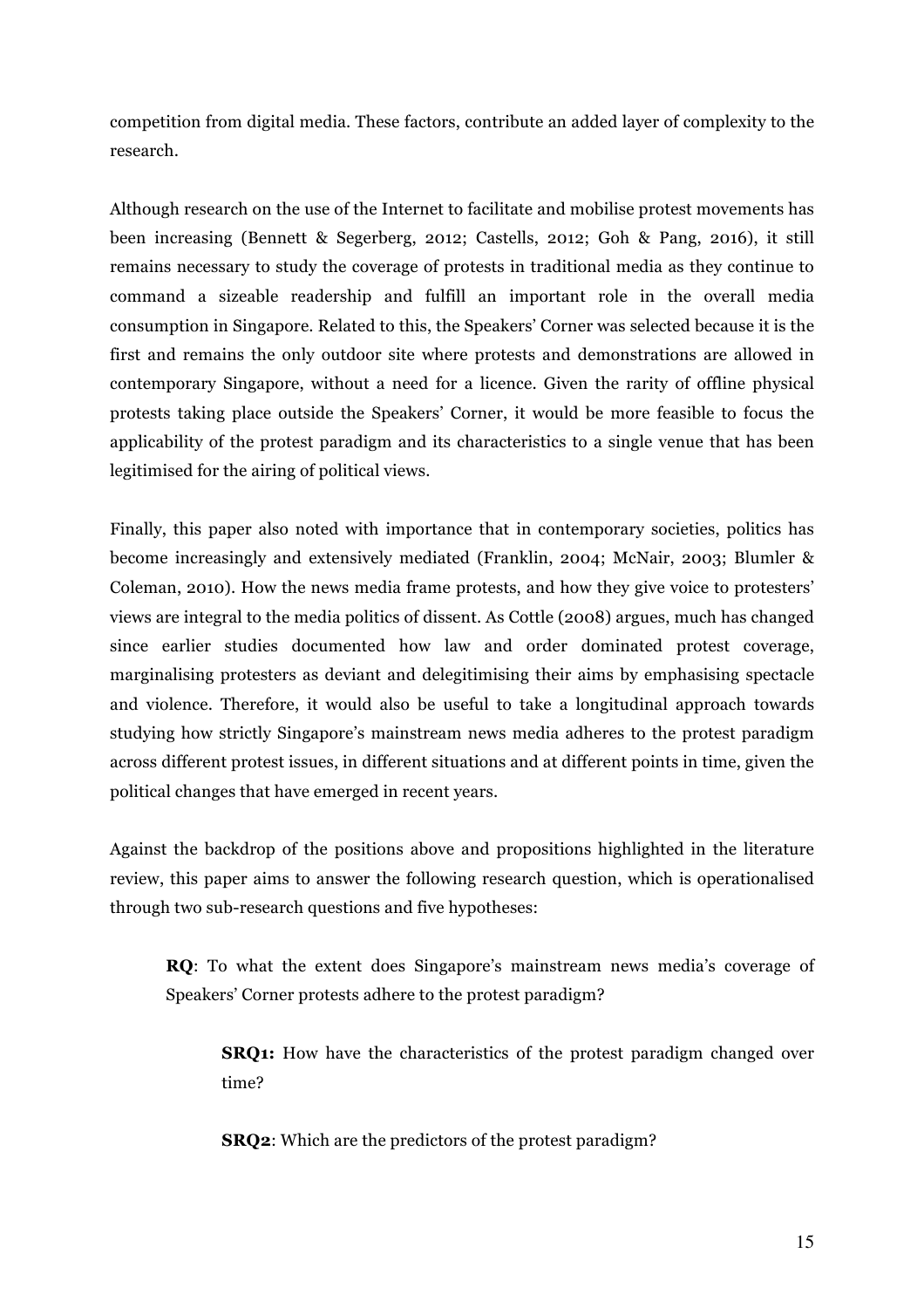H1: Coverage of protests with more radical goals will be treated more negatively.

H2: Coverage of protests with illegal tactics will be treated more negatively.

H3: Coverage of protests with official sources will be treated more negatively.

H4: Coverage of political and social issues will be treated more negatively.1

H5: The bigger the size of the protest, the less negative the coverage will be.<sup>2</sup>

## **RESEARCH DESIGN**

 $\overline{a}$ 

The English-language mainstream news media's coverage of protests at the Speakers' Corner was content analysed over a 15-year period. Quantitative content analysis is deemed to be appropriate for this study as it produces a "big picture" over a large amount of text (Gerbner, 1969) and is particularly useful in identifying the trends, patterns and absences used by the media over time. Because of its suitability in identifying and measuring characteristics of the news coverage through pre-defined categories and coding, content analysis is often used in protest paradigm studies. Its quantitative indicators assess the degree of attention or concern devoted to themes or issues (Weber, 1990: 10) in a systematic manner that makes the process replicable – a benefit for future comparative studies on this topic, especially in a post-Lee Kuan Yew era where we can expect to see more changes to Singapore's political system. While there have been questions over the positivist claims of "objectivity" in content analysis because of the ambiguity of word meanings, category definitions or coding rules that affects the reliability of text classification (Weber, 1990: 16), inter-coder reliability tests have, to a certain extent, mitigated these weaknesses.

<sup>1</sup> War protests were excluded given that there were hardly any protests on such issues at the Speakers' Corner for the period under study.

<sup>2</sup> This hypothesis was derived from della Porta and Diani's (2006) theory on logic of numbers. It proposes that a protest group would be deemed more legitimate by the news media and hence be treated more favourably if the size of the protest was large enough.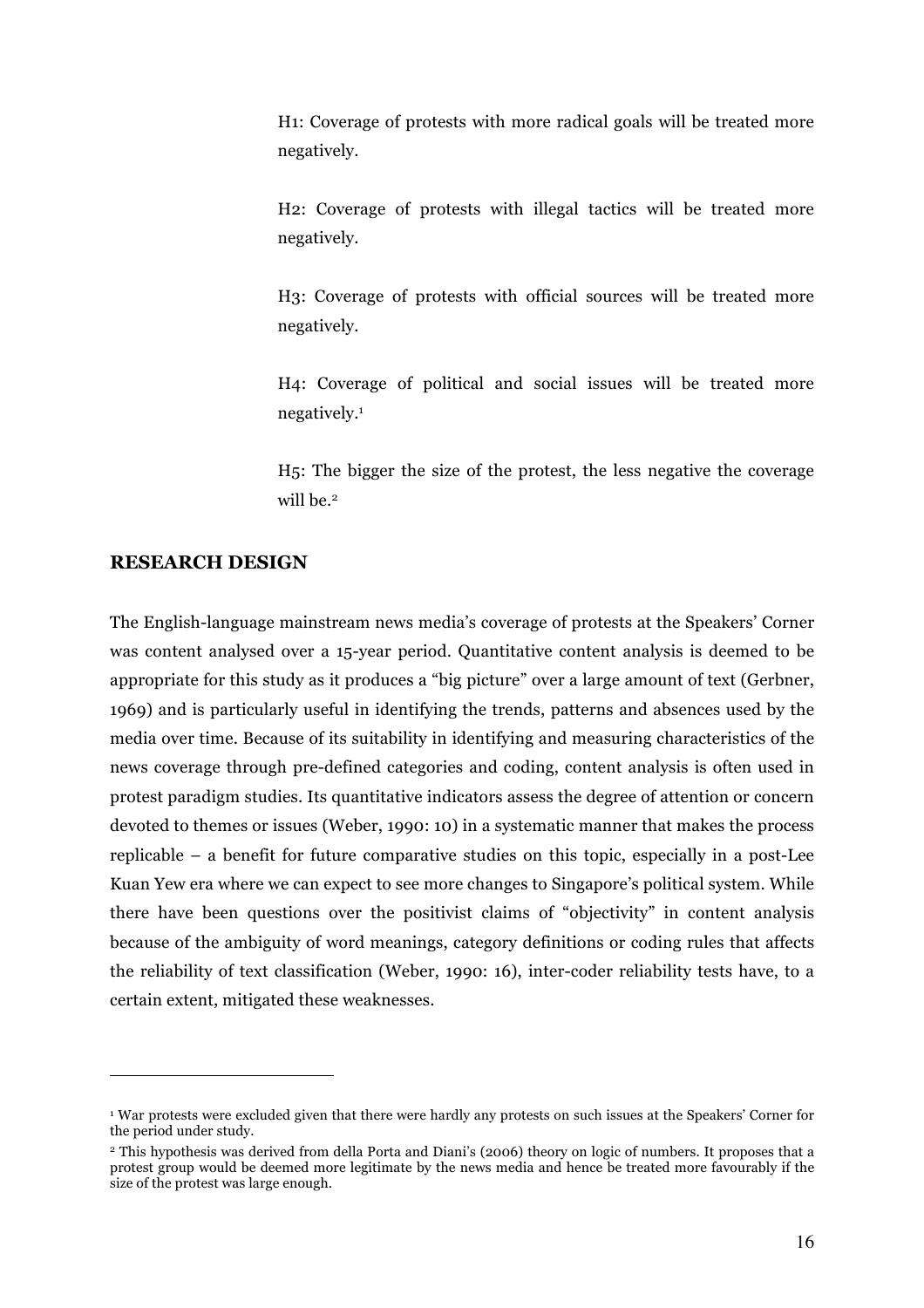It is worthwhile to note that content analysis is not necessarily quantitative as the humanist approach to media content tends towards qualitative analysis (Shoemaker & Reese, 1996). Its qualitative form is useful in studying the deeper questions about textual and discursive forms. Furthermore, some studies on protest paradigm have also adopted critical discourse analysis on a small number of news stories, and has fared better in uncovering how lexicalisation and syntactic structures in press reports support hegemonic structures (Fang, 1994), or how journalists use non-speech quotation marks to express skepticism (Tuchman, 1978). These approaches overcome the weaknesses of aggregated text, which does not perform as well in providing descriptions of how meaning in the text is organised.

In addition, other researchers repeatedly highlight that some of the best empirical studies combines quantitative with qualitative methods (Deacon, Pickering, Golding & Murdock, 1999: 3; Weber, 1990: 10), such as the use of newsroom ethnographies (Shahin et al., 2015: 160) to determine the institutional and ideological reasons why a journalist had used a particular reporting slant, interviews, focus groups or surveys to tease out these attitudes, journalistic routines or journalist-source relationships. Nonetheless, this paper places a heavier emphasis on quantitative content analysis because of the large number of articles to be studied over time. The purpose is to quantify the salient and manifest features of a large number of mainstream news media texts. The statistical results will be used to make generalised inferences about the protest paradigm literature in the Singapore context

## **METHODOLOGY**

#### **Sampling and time frame**

The protest coverage of six English mainstream news media in Singapore *(Channel NewsAsia, TODAY, The Straits Times, The Business Times, The New Paper and MyPaper)*  was selected for this study as English is the main working language. The stories were retrieved from news research databases Lexis-Nexis and Factiva, using the search term "Speakers' Corner". Besides newspapers, Channel NewsAsia's television broadcast transcripts were included because newspapers and free-to-air television are still the top two sources of Singapore-related news in the country (Media Development Authority Singapore, 2014). Moreover, these six media outlets belong to the two largest news media companies in Singapore. The search period (1 September 2000 – 31 December 2015) was selected to cover all press coverage since the launch of the Speakers' Corner.

The sample of articles retrieved was exhaustive and scanned for relevance. Articles about the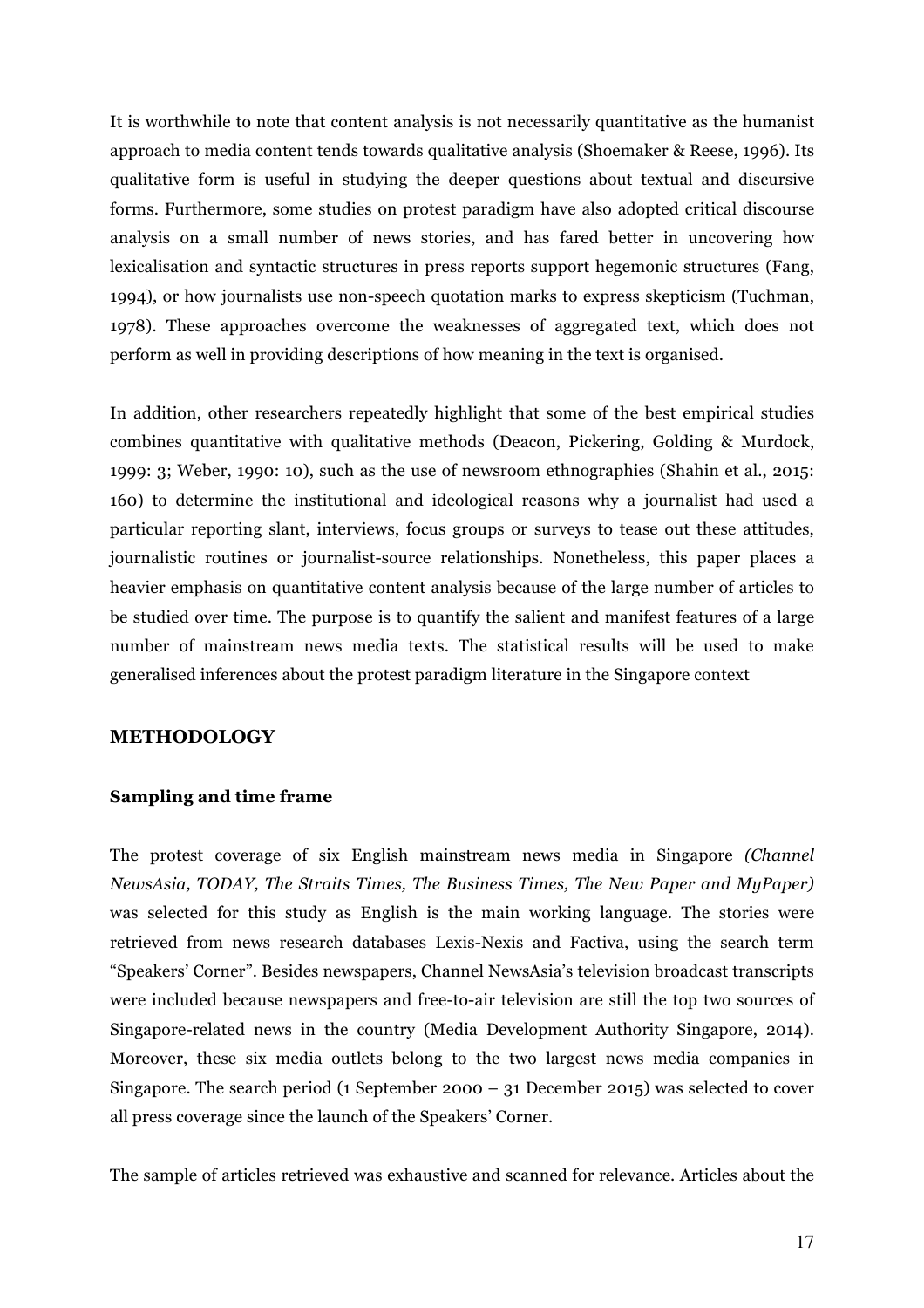protests referred to those which focused on traditional news reporting of activities at the Speakers' Corner where individuals or groups promoted or rejected a change in policies and legislation, or sought to shape public discourse and worldviews. Rejected applications to protest and trials involving protesters that took place after the protest activity were also included in the sample. However, editorials, op-eds, columns and letters to the editor were excluded since they contained opinions and were not deemed traditional news reporting. Likewise, news summaries were removed because they lack content for substantive analysis. After some refinements to the screening criteria, the corpus yielded 289 articles. Table 1 summarises the breakdown of the number of news stories by media outlets and their readership or viewership figures.

| Mainstream news media   | Number of | Readership/viewership*  |
|-------------------------|-----------|-------------------------|
|                         | reports   | (% of adult population) |
| <b>Channel NewsAsia</b> | 67        | 30.0                    |
| <b>TODAY</b>            | 43        | 12.6                    |
| The Straits Times       | 139       | 30.0                    |
| The Business Times      | 7         | 1.5                     |
| The New Paper           | 30        | 7.4                     |
| MyPaper                 | 3         | 5.7                     |
| Total                   | 289       |                         |
|                         |           |                         |

|  | Table 1: Number of reports in corpus |  |
|--|--------------------------------------|--|
|  |                                      |  |

*Source:* \*Nielson Media Index Report 2015.

## **Designing the code book**

The article was chosen as the unit of analysis over the paragraph or sentence even though the reliability of content categories decreases as the level of aggregation increases (Grey, Kaplan & Lasswell, 1965). This compromise was made given the extensiveness in coding 289 articles. To overcome content analysis's deductive-inductive dichotomy, this research adopted Kuhn's (1970) approach and undertook exploratory work and test coding on sample articles, before a final code book was established. To address the research questions and hypotheses, the coding scheme drew heavily upon McLeod & Hertog's (1999) characteristics of the protest paradigm, but adjusted the variables and coding protocols to account for deviations from the Western protest paradigm research.

First, the protest coverage was coded for year of publication and media outlet. Protest coverage that contained any of the following categories were coded as 1: *political, economic,*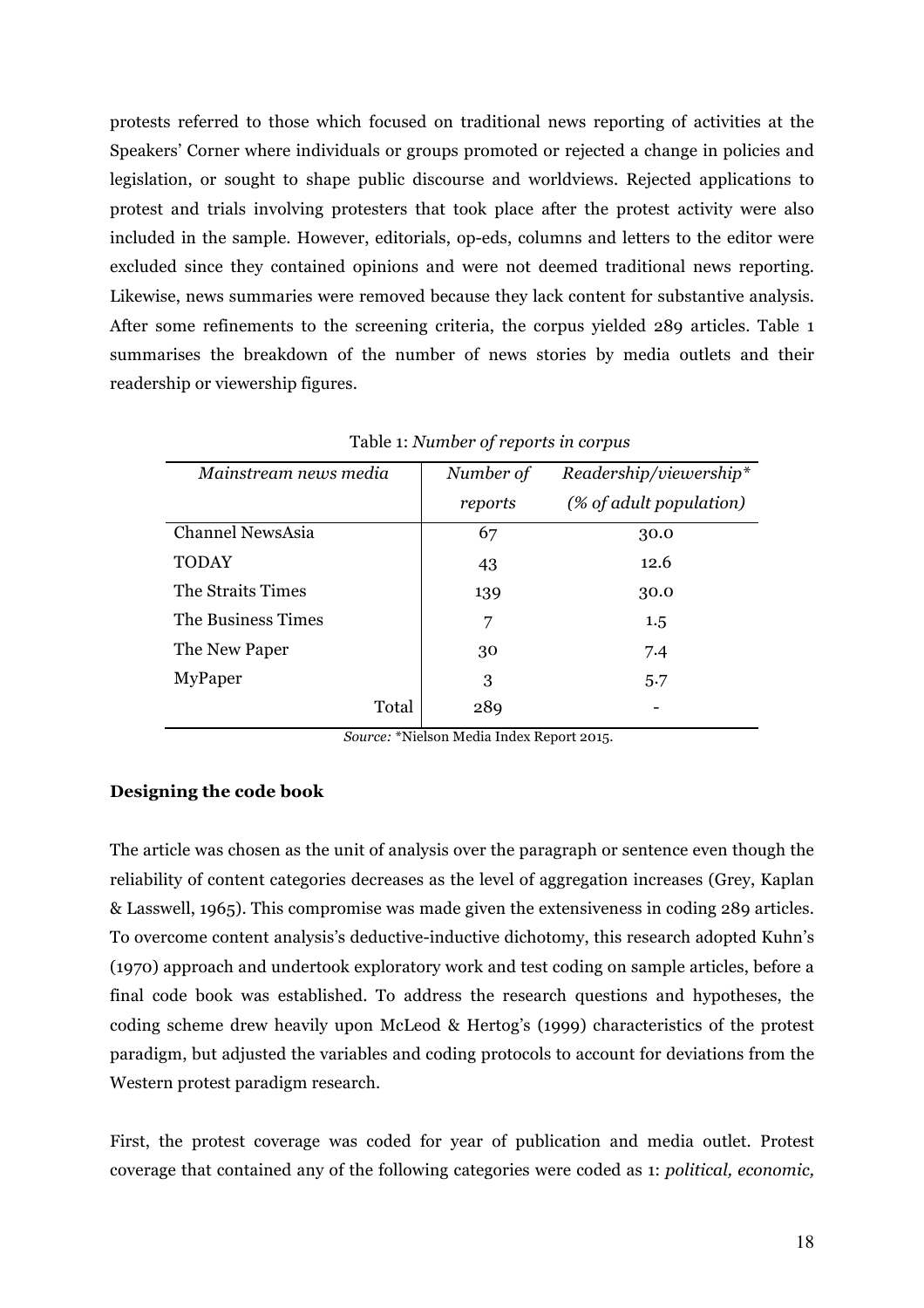*social, infrastructure, race and religion*. To keep the categories mutually exclusive, *political* was defined narrowly to refer to issues involving only democracy and elections. *Economics* looked at issues concerning jobs, financial losses, compulsory savings etc., *social* meant issues dealing with population, immigration, vulnerable groups (women, children, disabled, LGBT), education, healthcare, arts and culture, and sports, *infrastructure* was used for transport, environment and housing issues, while *race and religion* was included as a separate standalone category as it was the only protest issue banned under the Speakers' Corner regulations.

Goals of protesters were coded in the following order  $1 = \text{``maintain status quo''}, 2 =$ "*moderate reform"* (e.g. minor policy reform, raising awareness, showing solidarity) 3 =*"major reform"* (e.g. major policy reform, abolishing laws, overturning court rulings or governing structures, investigations, filing legal suits) and 99 = *"none"*. Departing from the previous research which usually code tactics of protesters along a continuum of deviance, tactics of protesters were coded as 1 =*"legal"*, 2 =*"illegal"* or 99 = "*none",* due to the legal boundaries of the Speakers' Corner which were pre-determined by the authorities.

To code for sources, *governments, industries and businesses, and community leaders and institutions* were considered official sources while non-official sources include *protest leaders and participants (Singapore citizen or PR), protest leaders and participants (non-Singapore citizen and non-PR), laypeople* and *others* (e.g. academics, media, experts etc.). The size of the protest was coded: 0 = *zero*, 1 = *1 to 50*, 2 = *51 to 100*, 3 = *101 to 500*, 4 = *501 to 1,000*, 5 = *Over 1,000*, 99 = *none*. The tone of coverage for the entire story was measured on an interval scale: 1 = *positive*, 2 = *neutral*, 3 = *negative*. Each paragraph in the story was first assessed and scored before the tone with the highest total score was coded. The invocation of public opinion was probed through: (i) *statements about public opinion*; (ii) *social norms*; (iii) *legal conduct*; and (iv) *bystander portrayals*, and coded as 1 = *mentioned*, 0 = *not mentioned*. Similarly, where *terms to delegitimise* or *demonise* were used in the protest coverage, they were coded as 1 = *mentioned*, 0 = *not mentioned*.

Lastly, the examination of frames employed in the news reports relied extensively on McLeod and Hertog's (1999) framework and Di Cicco's (2010) nuisance paradigm narratives: (i) marginalising frames: *carnival, freakshow, romper room, storm watch and moral decay*; (ii) mixed frames: *showdown, protest reaction, psychoanalysis, association, comparison and trial*; (iii) sympathetic frames: *creative expression, unjust persecution, our story and we are not alone*; (iv) balanced frame: *debate*; (v) protests as *bothersome, impotent or unpatriotic*. They were coded as 1 = *mentioned*, and 0 = *not mentioned*. The Appendix sets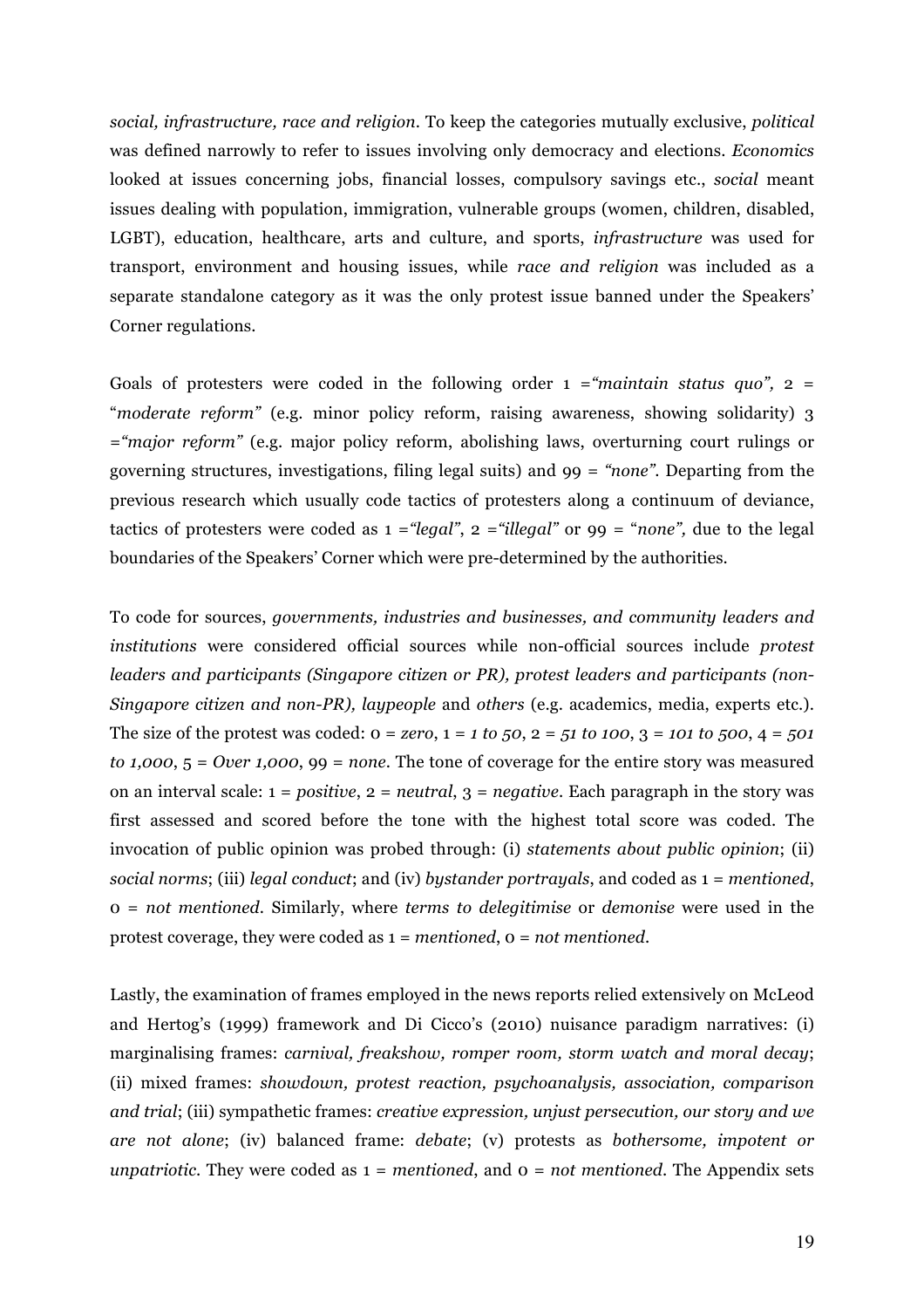out the code book in detail.

## **Inter-coder reliability (ICR)**

After revisions were made to the draft code book in the pilot study, two trained Singapore postgraduate students each coded a sample of 30 articles (about 10% of the corpus) independently using the revised code book. An inter-coder reliability test using the kappa statistic was performed to determine consistency among coders. The results ranged from 0.60 to 1.00, which is in line with the interpretation of the level of agreement for Cohen's Kappa provided by Landis and Koch (1977). However, since Cohen's Kappa can only measure ICR for nominal scales, variables with scale or ordinal measurements were calculated manually using percent agreement. Table 2 sets out the details of the results.

| Level of agreement                                  | Variables                                               |  |  |
|-----------------------------------------------------|---------------------------------------------------------|--|--|
| Perfect or substantial                              | Year of publication*, media outlet, type of protest,    |  |  |
| $(0.80 \text{ to } 1.00 \text{ for } \text{Kappa})$ | tone of coverage*, size of protest, sources, tactics of |  |  |
|                                                     | protesters                                              |  |  |
| Moderate                                            | Goals of protestors*, terms that delegitimise, terms    |  |  |
| $(0.60 \text{ to } 0.80 \text{ for } \text{Kappa})$ | that demonise, invocation of public opinion, frames,    |  |  |

Table 2: *Summary of level of agreement for variables*

*Note.* \* = level of agreement calculated manually through percent agreement

## **RESULTS AND DISCUSSION**

To help answer the research questions and hypotheses, descriptive statistics of the major variables derived from the content analysis was analysed. Table 3 summarises the key frequencies and percentages of the findings.

Although the proportion of news stories containing negative coverage of protests was higher than those with neutral and positive tones, the difference between the number of negative stories (39.1%,  $n = 113$ ) and neutral stories (34.0%,  $n = 97$ ) was only 5 percentage points. In addition, only one-fifth of the total protest coverage had included terms to delegitimise or demonise protesters, which departs from earlier arguments that the media tend to question the legitimacy or exaggerate the potential threat of the protest group (McLeod & Hertog, 1999). More than half of the stories reported on legal (57.8%) rather than illegal tactics (35.3%). Singapore protest leaders and participants (*n* = 225) were also quoted about 1.5 times more than the Singapore government  $(n = 151)$ .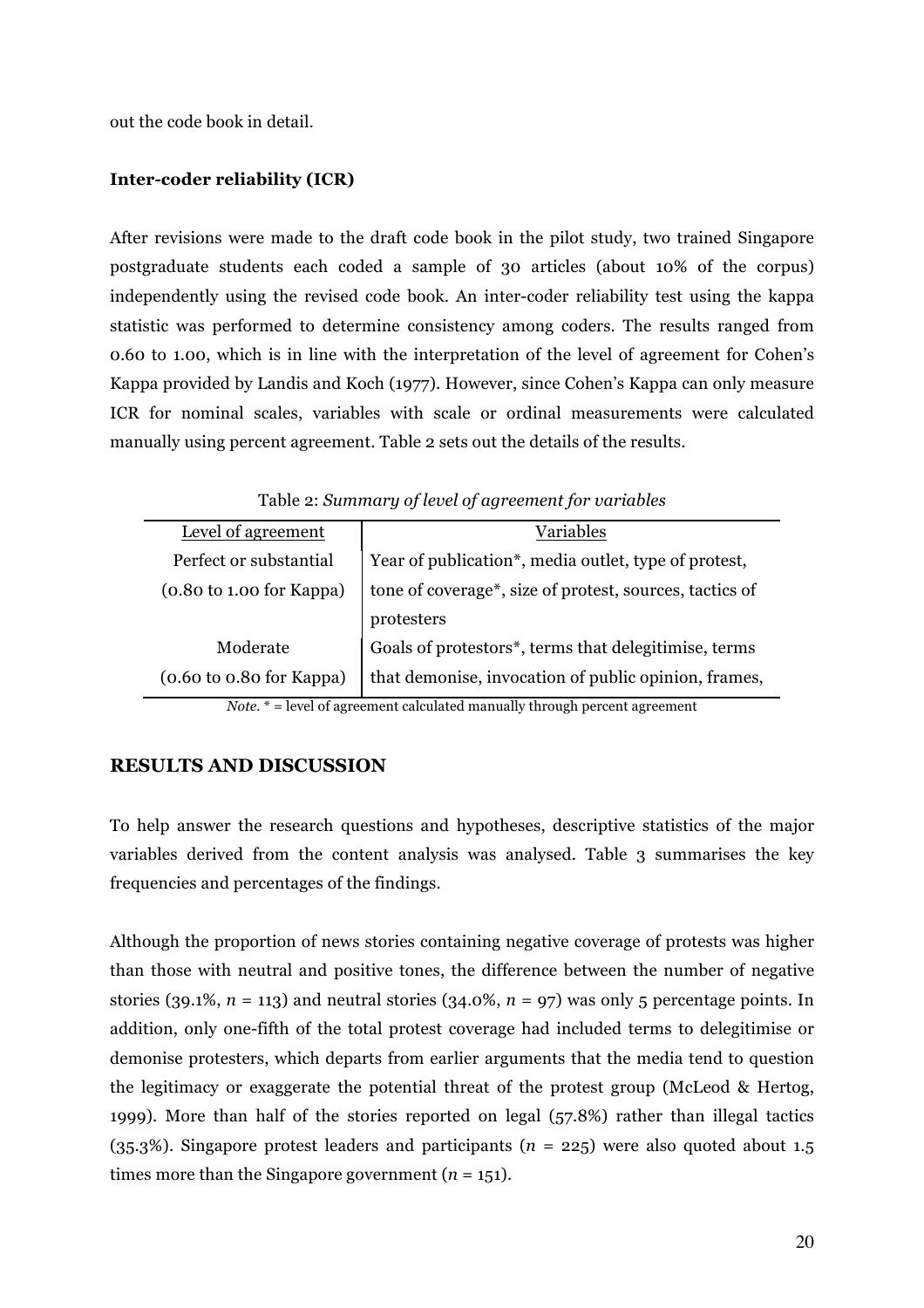The use of sympathetic ("our story", "we are not alone" and "unjust persecution") and mixed ("trial") frames departs from earlier protest paradigm research where marginalising frames were more commonly cited to denigrate protesters (McLeod & Hertog, 1999). Here, we see that journalists often gave protesters an opportunity to convey their views in their own words, as "our story" constituted 20% of the protest coverage. In addition, "we are not alone" (7.4%) portrays protesters in a positive light by drawing links with other like-minded groups in order to represent the protest as part of a wider phenomenon (McLeod & Hertog, 1999: 313). "Unjust persecution", the last of the three sympathetic frames, was also used in about 5% of the news stories, usually to chronicle the protesters' complaints of a lack of free speech and democratic rights. In terms of mixed frames, the "protest reaction" frame, which formed 19% of the protest coverage, confirms the argument that reporters tend to cover protests through "episodic" (isolated events) rather than "thematic" (broader context) frames (Iyengar, 1991). The "trial" frame formed 12% of the stories and Di Cicco's (2010) public nuisance paradigm which carried the "protests are impotent" narrative made up 5.6% of the coverage.

Group goals that advocated major reforms had the highest proportion (45.0%) out of the three goals (moderate reform  $-$  30.4%, maintain status quo  $-$  0.3%), and the use of legal conduct statements to invoke public opinion against the protesters formed slightly over half of the protest stories (50.6%), compared to the other three forms of public opinion (statements about public opinion  $-20.2\%$ , social norms  $-15.4\%$  and bystander  $-13.8\%$ ).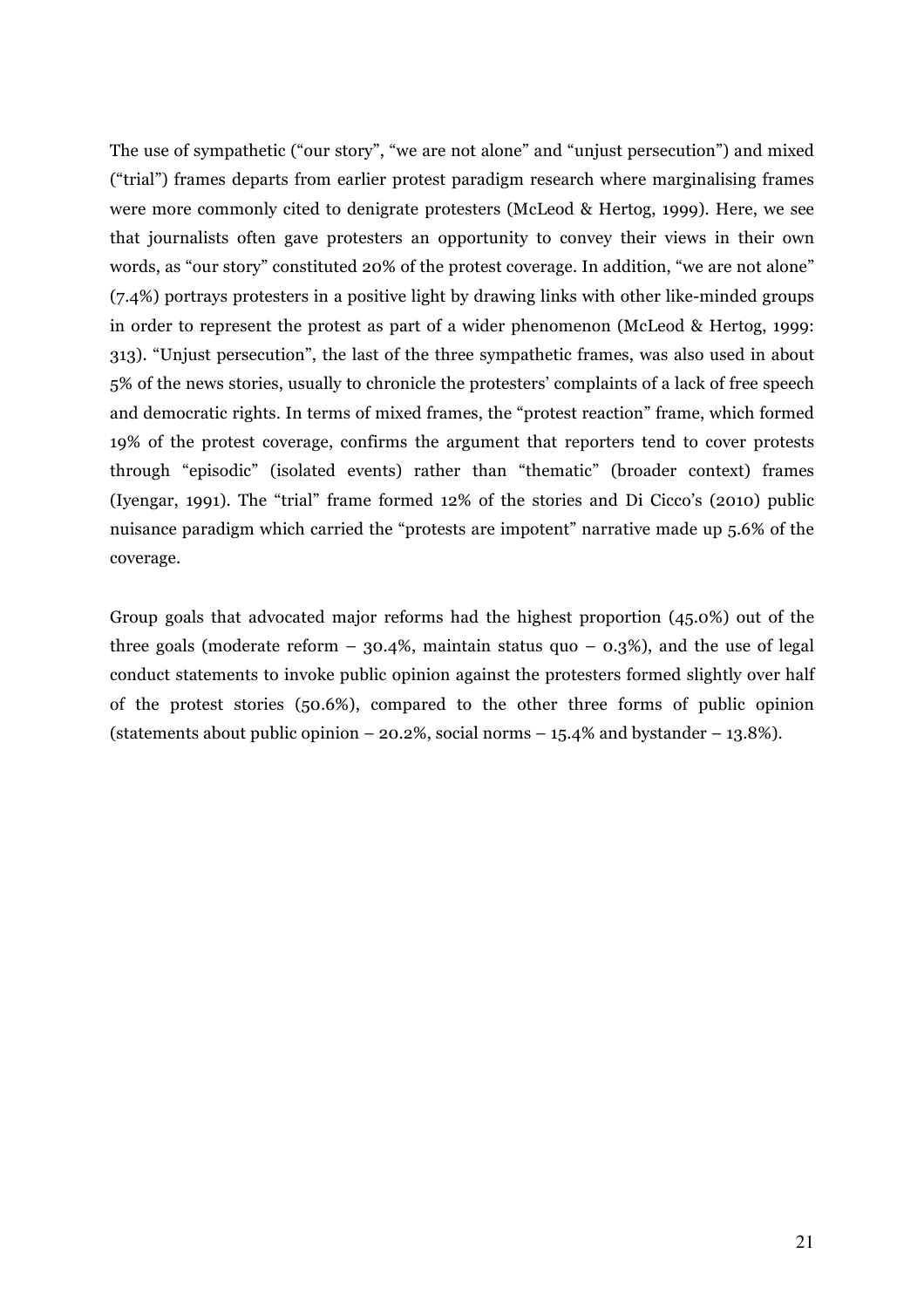| Variable                     | Frequencies (%)                                        |  |
|------------------------------|--------------------------------------------------------|--|
|                              |                                                        |  |
| Protest issue                | Social = 99 (27.0%); Economics = $85$ (23.2%);         |  |
|                              | Politics = $85(23.2%)$                                 |  |
| Goals                        | Major reform = $130 (45.0\%)$ ; Moderate reform =      |  |
|                              | 88 (30.4%); None cited = 70 (24.2%), Maintain          |  |
|                              | status quo = $1(0.3%)$                                 |  |
| Tactics                      | Legal = $167$ (57.8%); Illegal = $102$ (35.3%); None = |  |
|                              | 20 (6.9%)                                              |  |
| Size of protest              | None cited = $177(61.2\%)$ ; 101 to 500 = 35 (12.1%);  |  |
|                              | $1 to 50 = 33(11.4%)$                                  |  |
| Tone describing protest      | Negative = 113 (39.1%); Neutral = $97$ (33.6%);        |  |
|                              | Positive = $79(27.3%)$                                 |  |
| Sources quoted               | Protesters = $225(44.8\%)$ ; Singapore government      |  |
|                              | $= 151 (30.1\%)$ , Others $= 59 (11.8\%)$              |  |
| Invocation of public opinion | Legal conduct = $128$ (50.6%); Statements about        |  |
|                              | public opinion = $51$ (20.2%); Social norms = 39       |  |
|                              | $(15.4\%)$ ; Bystander = 35 $(13.8\%)$                 |  |
| Terms to delegitimise        | $No = 233 (80.6\%); Yes = 56 (19.4\%)$                 |  |
| Terms to demonise            | $No = 228 (78.9\%); Yes = 61 (21.1\%)$                 |  |
| Frames                       | Our story = $122$ (20.1%); Protest reaction = $116$    |  |
|                              | $(19.1\%)$ , Trial = 73 (12.0%); We are not alone = 45 |  |
|                              | $(7.4\%)$ ; Protests are impotent = 34 (5.6%), Unjust  |  |
|                              | persecution (5.1%)                                     |  |
|                              |                                                        |  |

Table 3: *Frequencies and percentages of key variables*

**SRQ1:** How have the characteristics of the protest paradigm changed over time?

Next, we turn to SRQ1, which investigates the stability and changes of the characteristics over time. We ran a cross-tabulation of the results from Table 3 over a 15-year period and illustrated the trends in Figures 1 to 7. To help with the interpretation of the results, the period of analysis was divided into: (i) Period 1 (2000 to 2007); and (ii) Period 2 (2008 to 2015), as this was where the differences were most noticeable. A chronology of events in Singapore and protest coverage was also documented. Broadly, we can see that the changes in characteristics over time followed an asymmetrical "U-shaped" pattern. Observations were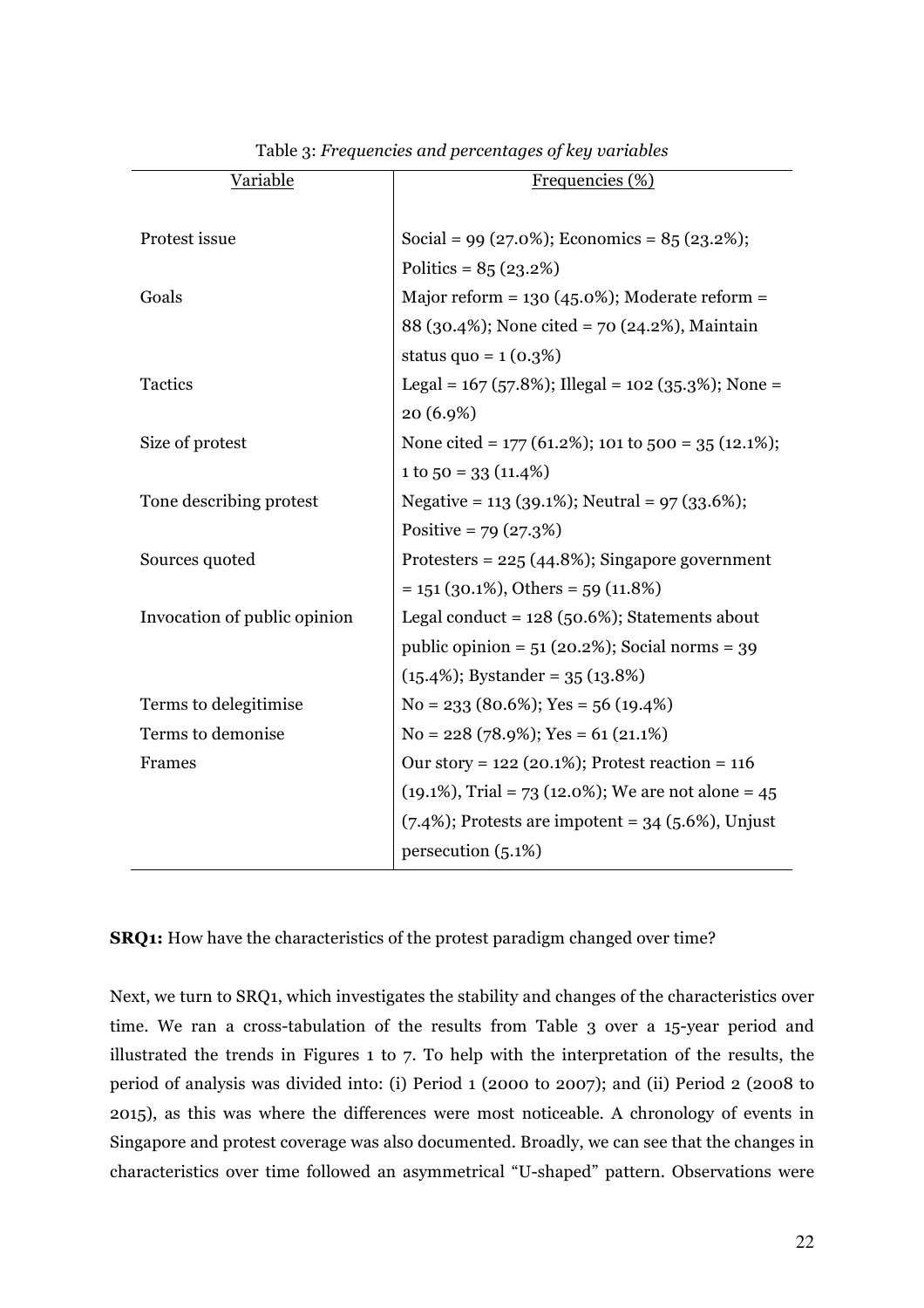the most obvious in the earlier half of Period 1 and the entire Period 2, but not between 2003 to 2005. 2008 and 2014 appeared to be exceptional years where protests over the fallout from the Lehman Brothers collapse and an incident where a protest group heckled special needs kids sharing the same space at Hong Lim Park respectively accounted for the peaks in protest coverage characteristics. We will examine each of these variables in detail below.

First, the amount of protest coverage had increased by 2.5 times between Period 1 (*n* = 82) and Period 2 (*n* = 207). Based on Figure 1, the number of news stories started out moderately high in the early 2000s probably because of the newsworthiness of Singapore's first outdoor political forum. But it gradually declined from 2002, hitting its lowest levels from 2003 to 2005, likely due to the media's pre-occupations over the national concerns such as the outbreak of the Severe Acute Respiratory Syndrome (SARS) and alleged terror attacks on Singapore's transportation hubs by militant groups. However, it soon began to rise slowly in 2006, and then sharply from 2007 where we see an overall increase in protest coverage for all media outlets.





Second, the tone of coverage towards protesters was on average about 40 percentage points higher for negative news than positive news from 2000 to 2003. By examining the news stories, we find several possible reasons for this finding. In particular, the media appeared to cast a cynical eye on the protests in the early days, using phrases such as "they didn't have much substance", "no show by bulk of speakers", "same grouses repeated" or "the crowds have died away" to suggest that there was no merit in engaging the speakers. There were also a handful of protesters who had contravened the pre-2008 Speakers' Corner regulations by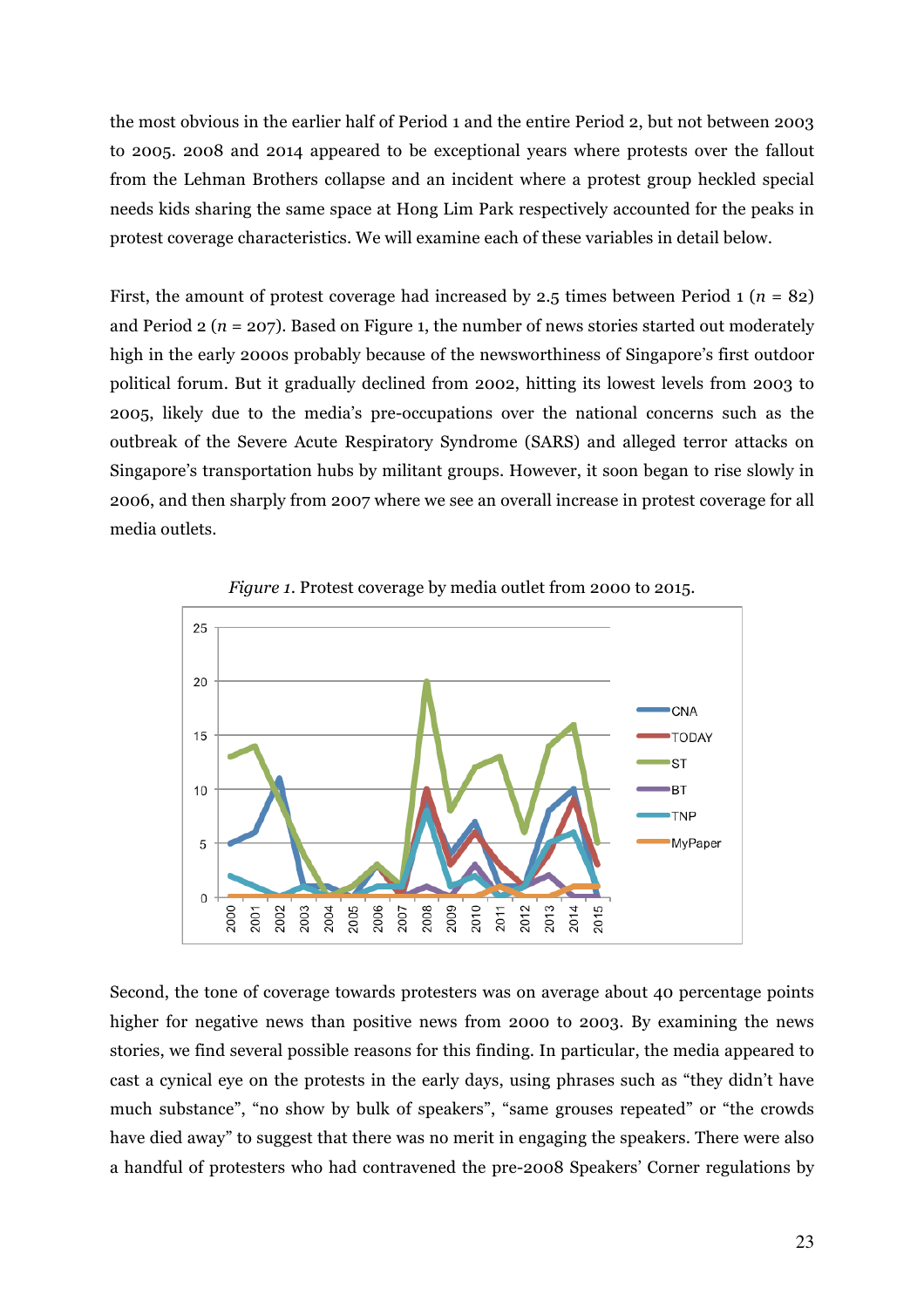engaging in illegal marches and demonstrations, thus prompting the media to chronicle their brushes with the authorities and to portray them deliberately ignoring the law.

However, looking at Figure 2, these trends soon started to change very noticeably in Period 2. Setting aside the spike in 2014, we see that the amount of negative coverage ranged between zero and eight stories between 2005 to 2013. On the other hand, positive treatment of protesters saw wider fluctuations in Period 2, reaching its peak in 2008. Thereafter, the amount of positive coverage towards protesters dropped by more than 10 times between 2008 ( $n = 25$ ) and 2015 ( $n = 2$ ), almost reaching the same levels as in Period 1. Nonetheless, while positive and negative coverage have generally declined from Period 1 to Period 2, the amount of neutral coverage has been steadily increasing, indicating that there might be some evidence to support previous studies on the changing face of media politics of dissent.



*Figure 2*. Tone of coverage towards protesters from 2000 to 2015.

Third, we studied the sources quoted in the coverage and saw similar trends for Singapore protesters, the Singapore government, businesses and others (e.g. academics, media, lawyers, experts not involved in the protest activity) in both periods. Specifically in Period 2, we see that the direction of change was largely the same for all four sources, as they appear to move in tandem with each other, with the exception of business sources from 2012 to 2015 where there were few protests targeting them. Figure 3 also indicates that Singapore protesters were generally quoted more often than Singapore government sources throughout the 15-year period. There are two possible reasons for this. One, this suggests support for the argument that journalists' use of non-official sources augmented over time and the media increasingly represented their views (Rauch et al., 2007: 141). Or perhaps the larger number of protesters quoted could be due to the Singapore government's lack of recognition of the Speakers'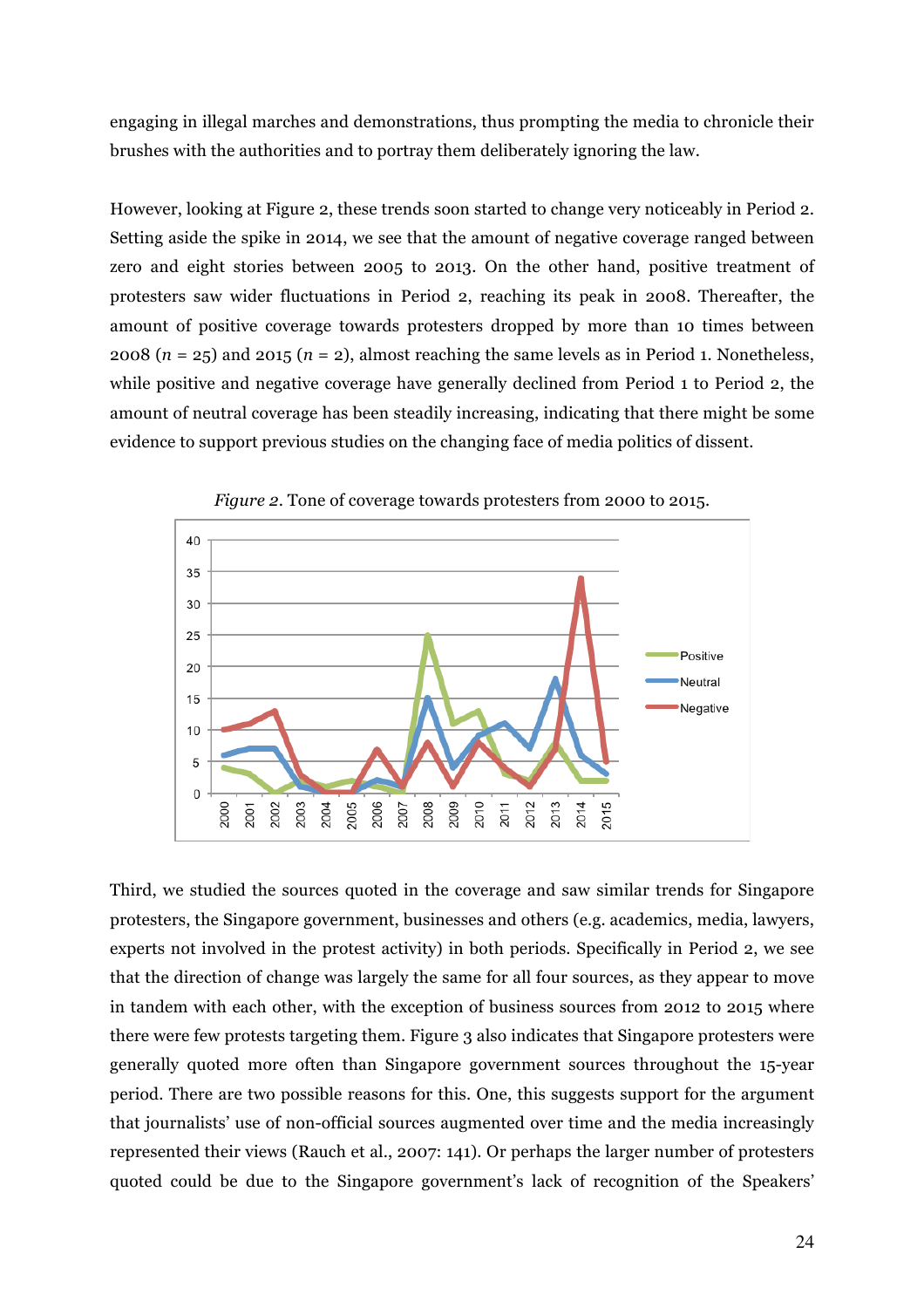Corner as a formal mechanism for feedback and thus saw no need to respond to it in the early days (Chia, 2001).



*Figure 3*. Sources quoted from 2000 to 2015.

Fourth, we see from Period 1 in Figure 4 that out of the three possible goals of the protesters, major reforms had the highest count from 2000 to 2002 but dropped sharply in 2003 and remained relatively low before climbing upwards slightly in 2006. Looking at the text, stories with major reforms in the early years mostly centred on two issues: abolishing the Internal Security Act, which is a law that enforces preventive detention, and challenging the government's ban on the wearing of the *tudung* (headscarves) to national schools. These stories on goals with major reforms subsequently tapered off but picked up again in 2006 when Chee Soon Juan, an opposition party leader, protested against the Singapore government's alleged denial of free speech and peaceful assembly. In Period 2, goals with major reforms peaked in 2008, 2010 and 2014 over protests that involved substantial legal and policy challenges. Goals with moderate reforms followed a similar direction as major reforms but goals that sought to maintain the status quo was constantly at the bottom because of its low frequency count. Overall, the number of stories highlighting major and moderate reforms increased by about four times between Period 1 (*n* = 43) and Period 2 (*n* = 175).

Figure 4 also indicates fluctuations for both legal and illegal tactics across the timeline. Stories that covered the use of illegal tactics by protesters was relatively low but peaked in 2002 when Chee Soon Juan contravened public entertainment laws for speaking on race and religion issues, and in 2014 when protesters were charged with public nuisance offences over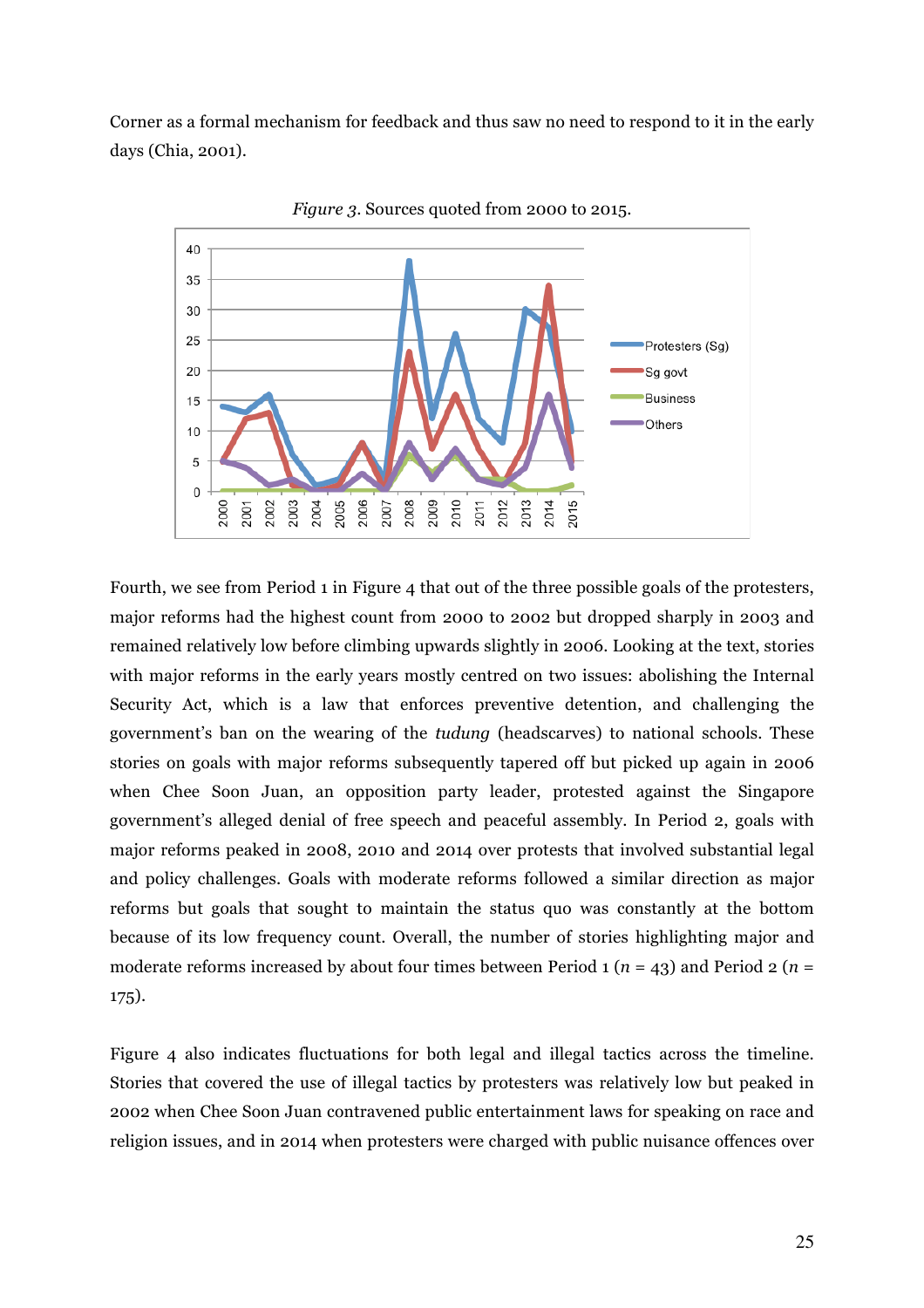the heckling incident. In Period 2, legal tactics saw a higher number of protest coverage as well as wider fluctuations when compared to illegal tactics in the same period.



*Figure 4*. Goals and tactics of protesters cited from 2000 to 2015.

Fifth, longitudinal changes to the four modes to invoke public opinion are illustrated in Figure 5. In line with the frequency results for RQ1, the overall use of different forms of public opinion, except statements about legal conduct, throughout the timeline was relatively low. Similar to illegal tactics, legal conduct statements reached its highest peaks in 2002 and 2014 for possibly the same interpretations cited earlier. In addition, the use of social norms violation and an emphasis on the minority status of this group of protesters (i.e. statements on public opinion) in the news coverage also reached their highest peaks in 2014.

Sixth, we studied the stability and changes in the top six frames (out of 21 frames) of the protest coverage over time in Figure 6. In Period 1, the use of "our story", "protest reaction", "trial" and "protests are impotent" frames started out moderately high in early 2000s, before plummeting between 2002 to 2003, and staying at very low levels until 2006. In comparison, Period 2 illustrates saw a dramatic rise in "our story" and "protest reaction" frames in Period 2, possibly in response to the fallout from the Lehman Brothers collapse. Both frames reached another peak in 2013 over the government's release of the Population White Paper which cited a controversial population planning target of 6.9 million. The use of "trial" frame was generally low in Period 2 but rose steeply over the heckling incident in 2014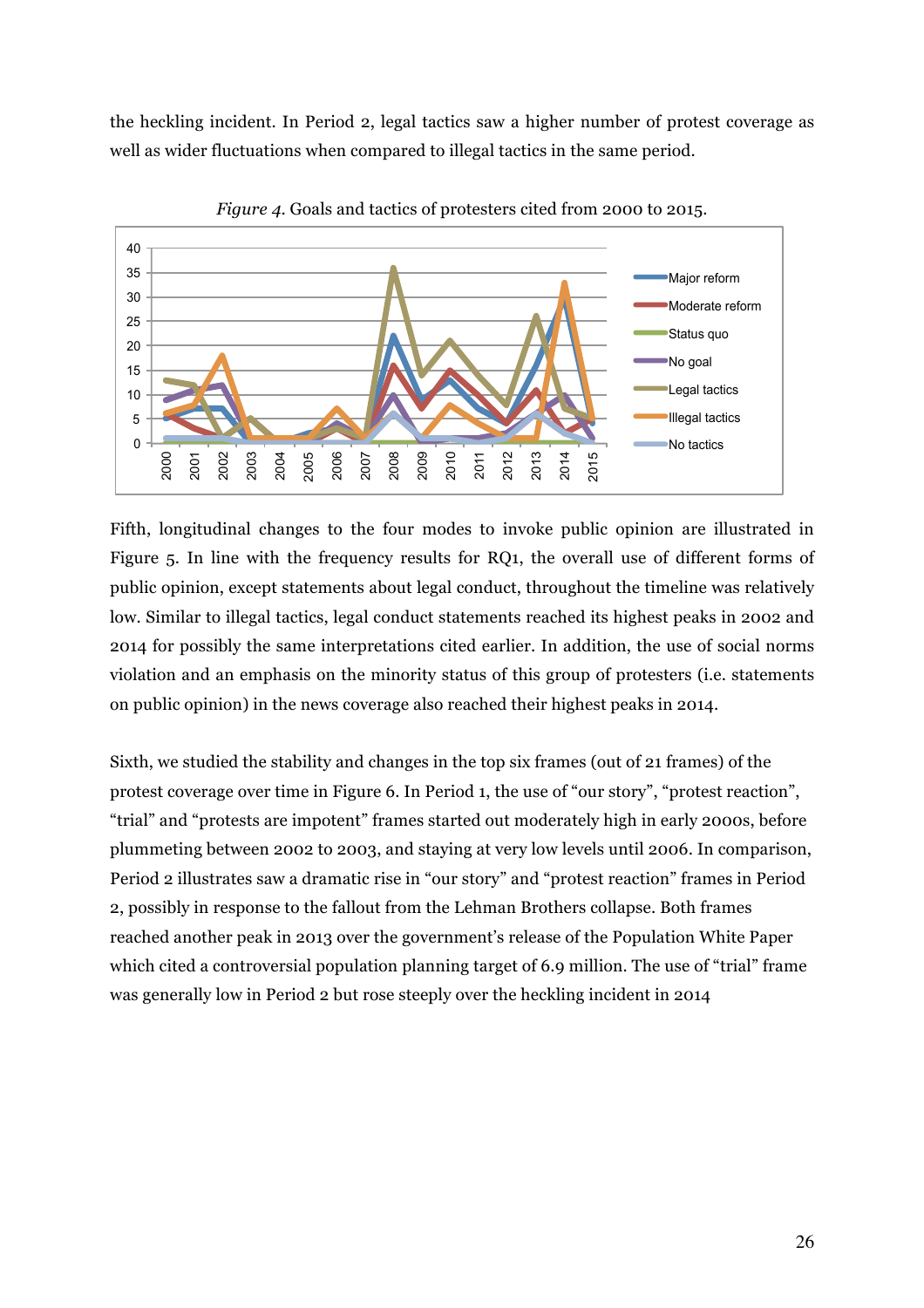

*Figure 5*. Invocation of public opinion from 2000 to 2015.

Interestingly, we see that "protests are impotent" generally declined from Period 1 to Period 2, possibly indicating support for the argument that protests are gradually shifting from the political margins towards mainstream acceptance as a legitimate representation mechanism (Papioannou, 2015). Overall, there is perhaps some evidence to agree with the argument on frame dynamism (Rauch et al., 2007) because of the growth in use of sympathetic and mixed frames, and decline in use of marginalising devices such as "protests are impotent" over time.



*Figure 6*. Use of frames from 2000 to 2015.

Lastly, although the majority of the stories still continue not to cite the size of the protest, Figure 7 indicates a gradual increase in the number of protest size mentions from Period 1 to Period 2.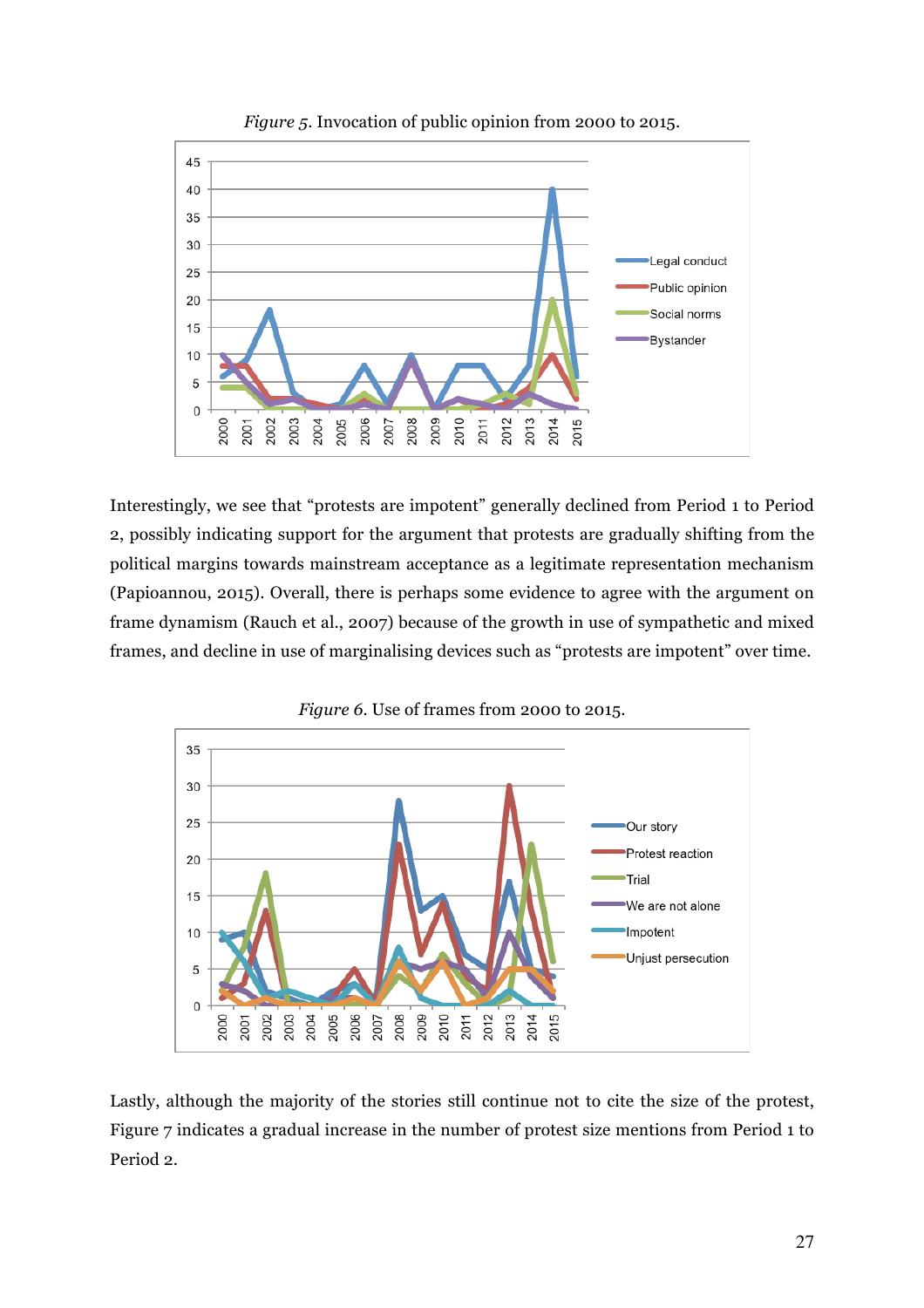

*Figure 7*. Mentions of the size of protest from 2000 to 2015

**SRQ2**: Which are the predictors of the protest paradigm?

In the following paragraphs, we will investigate the factors that trigger the protest paradigm. Table 4 summarises the results of the multiple regression analysis that was conducted to examine SRQ2 and its hypotheses.

H1: Coverage of protests with more radical goals will be treated more negatively. H2: Coverage of protests with illegal tactics will be treated more negatively.

First, on protest goals and tactics, the findings support H1 but not H2. What this implies is that in Singapore's context, there is partial support for Shoemaker's (1984) argument that the more deviant the protest group is (deviance comprising both goals and tactics), the more unfavourable the news treatment will be. Although the findings for H1 are statistically significant, it is worth noting that the tendency for news coverage to be more negative is only marginal ( $\beta$  = 0.004, p = 0.002), possibly affected by the 70 news stories (25%) that did not indicate the goal of the protester in the report. These stories could include court cases where the focus was on legal proceedings and the laws that were violated, rather than causes that the protesters were advocating.

Looking at the data for H2 more closely, we see that the adjusted  $\mathbb{R}^2$  value was -0.003, meaning that the number of news stories with group tactics  $(n = 102)$  was too small for any significant correlation with the tone of coverage towards protesters. Therefore, we cannot draw any inferences to support or not support the argument that group tactics are a stronger predictor of news coverage and exert a greater influence than a group's goals (Boyle & Armstrong, 2009; Boyle et al., 2012; Lee, 2014), in Singapore's context.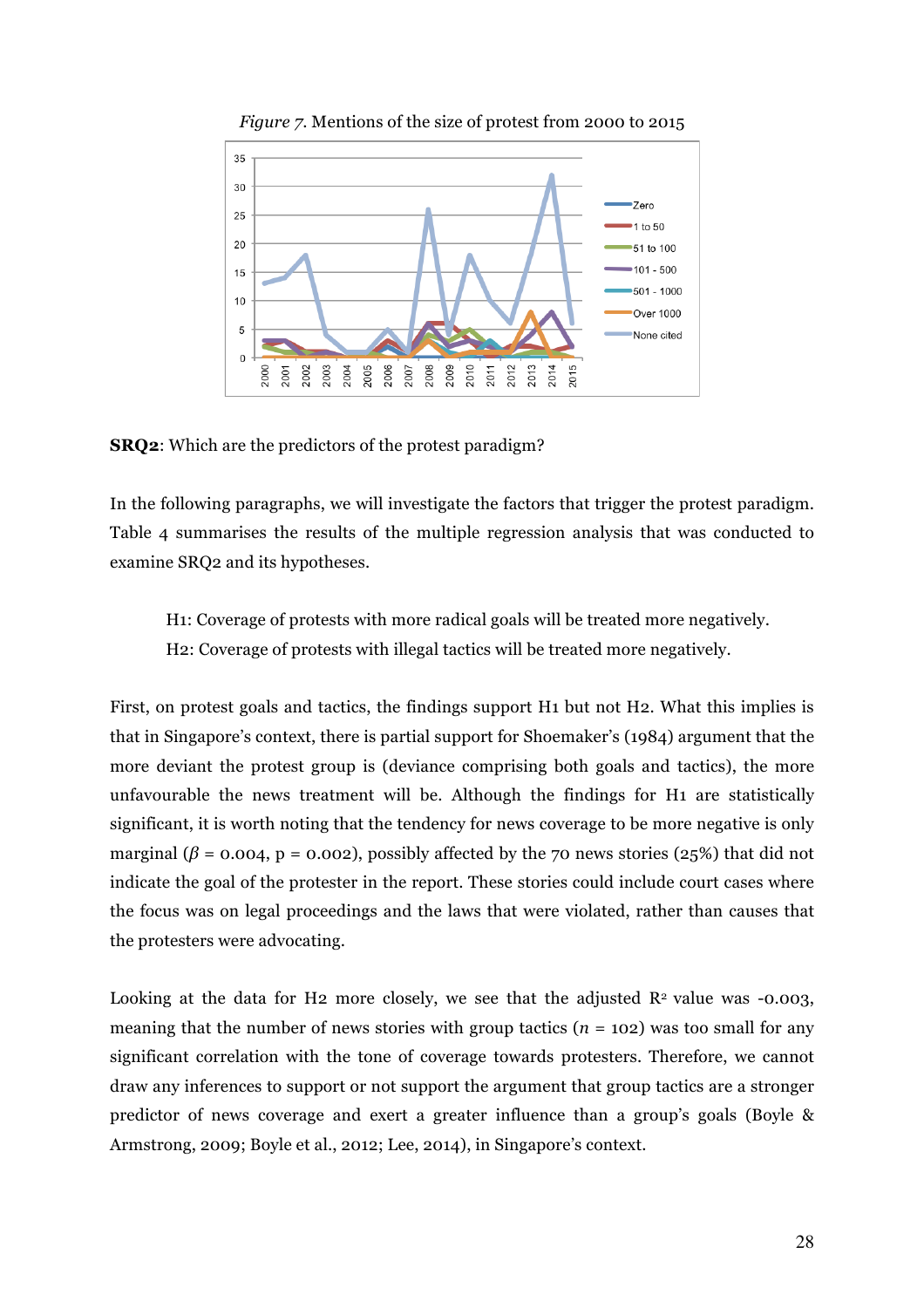H3: Coverage of protests with official sources will be treated more negatively.

There is strong evidence to support H3 for sources from the Singapore government, but not the other official sources, possibly because the number of Singapore government sources quoted  $(n = 151)$  was larger than those by foreign governments  $(n = 1)$ , business  $(n = 20)$  or community  $(n = 11)$  leaders and institutions. Beyond H<sub>3</sub>, stories that quote laypeople were also more likely to be more critical in coverage. This might be attributed to the skepticism expressed in the early days that speeches at the Speakers' Corner were not worth engaging.

H4: Coverage of political and social issues will be treated more negatively.

There is no evidence to support H4. Coverage involving *political* issues was not statistically significant, despite earlier studies finding support for critical coverage (Boyle et al., 2012; Lee, 2014). As for *social* issues, which were statistically significant, we see that treatment towards protesters was more likely to be positive than negative. This perhaps is substantiated by a growing unhappiness over the Singapore government's emphasis on economic growth at the expense of social welfare which led to a widening income gap, thus prompting the authorities to "shift to the left in its policies", in order to quell possible societal divisions (Sim, 2015). Social protests that were treated positively include those involving gay rights, welfare of foreign domestic helpers, reduction in weightage of mother tongue language in national examinations, and the Population White Paper.

Going beyond H4, the regression analysis also showed that *race and religion* issues had a tendency to be covered negatively. The critical coverage is likely because the topic is not only banned but also years of government rhetoric had highlighted the sensitivities and potential threats of discussing these issues openly in Singapore's multi-religious, multi-racial and densely populated society.

H5: The bigger the size of the protest, the less negative the coverage will be.

Finally, despite past literature depicting how the spectacle of numbers may overcome the media's selection bias (della Porta & Diani, 2006), results for H6 were not statistically significant. A majority of stories still did not cite the size of the protest (61.2%), although we can see an upward trend in the number of mentions from Figure 8, as the size of the protest and its legitimacy grows. It may be that it is too premature at this stage to conclude if the size of the protest is a predictor of the protest paradigm but it could be considered for future research.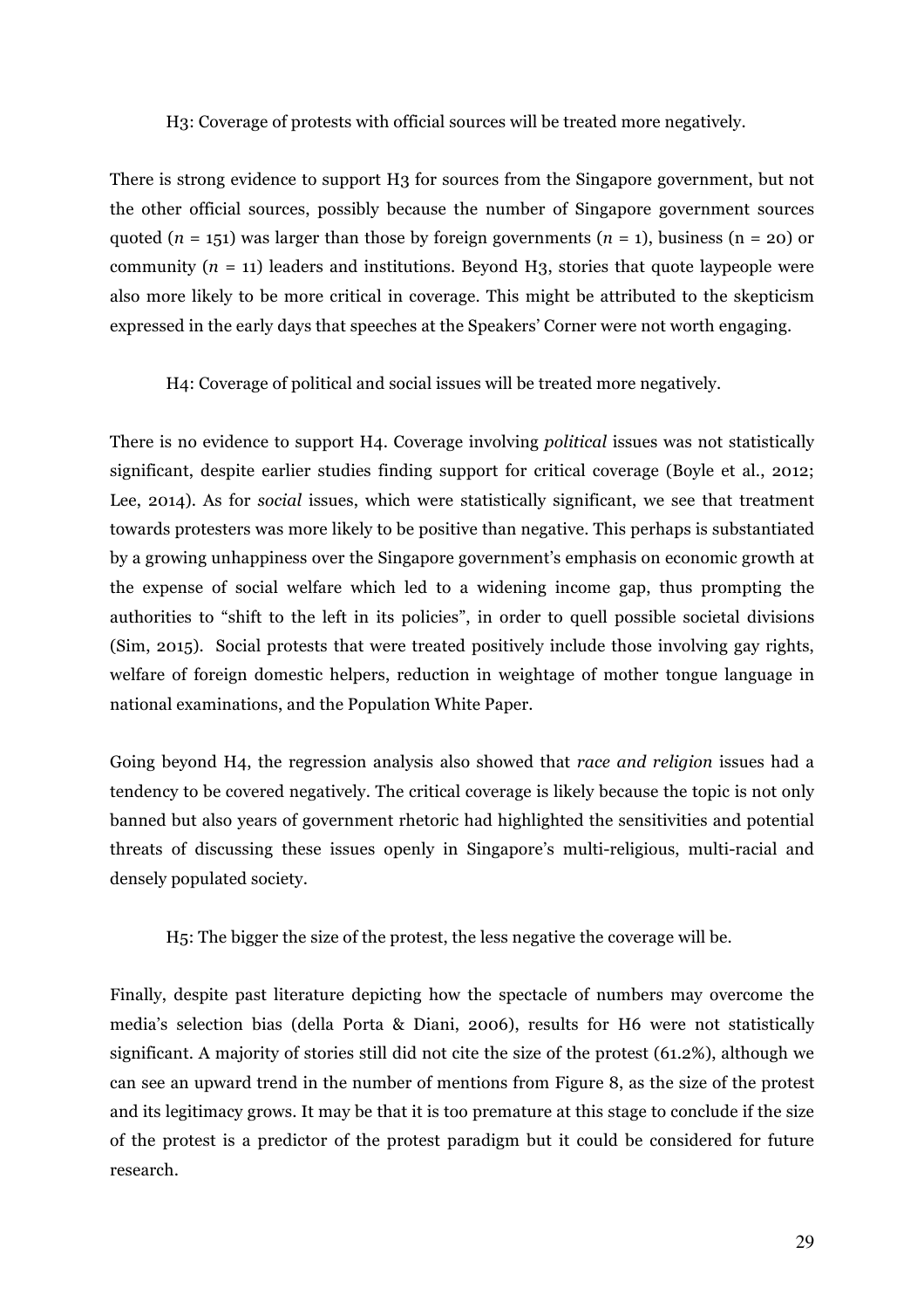Looking at all the results from the content analysis and the statistical tests, the analysis reveals that Singapore's mainstream media showed conformity in a few instances but overall, there was a weaker adherence to the protest paradigm. Here, we offer three reasons from the perspectives of the news media, protest groups and the state to explain the findings holistically.

One possible reason why there was a low adherence to the protest paradigm is that Singapore's mainstream news media system is embedded in a starkly different political culture from the ones in Hallin and Mancini (2004)'s Western media models, where most of the protest paradigm literature was developed. Historically, Singapore's media has close links with the ruling PAP. Its journalists operate in a challenging terrain monitored by an eagleeyed government that rejects the Western "watchdog" model in favour of one that plays a part in "nation-building". Traditionally, one might argue that ideological affiliation with the government of the day might make it more likely for the news media to conform to the protest paradigm (Weaver & Scacco, 2013; Shahin et al., 2007). However, the PAP is also aware that the Singapore mainstream news media, as an important channel of communication, needs to retain independence and credibility to fulfill the role of educating the public and to help them decide and judge issues for themselves (Lee, 2004). This has resulted in a general editorial policy that affirms the media's nation-building role while still upholding the journalistic canons of credibility and objectivity (Yip, 2012: 190). As such, we can expect that news coverage of protests to be nuanced with different viewpoints and to different degrees at different points in time.

For instance, the tone of coverage towards protesters in the initial years was slightly more negative than neutral as journalists used the theme "protests are impotent" and legal conduct statements against protesters. Speeches on personal grouses rather than worldviews at the Speakers' Corner (Vasoo, 2000) could have contributed to the view that these protests were without merit and hence warranted a bias portrayal. A series of civil disobedience incidences involving protesters could have also prompted the media to chronicle their brushes with the authorities and to paint them as "deviants" intent on ignoring or pushing the boundaries of the law.

However, the tone of coverage moderated from 2008. Positive coverage outstripped negative coverage substantially for the first time in 2008 when the media took a sympathetic view towards investors who suffered heavy losses from the malfeasance activities of Lehman Brothers. Journalists too perhaps had more latitude to deviate from the protest paradigm as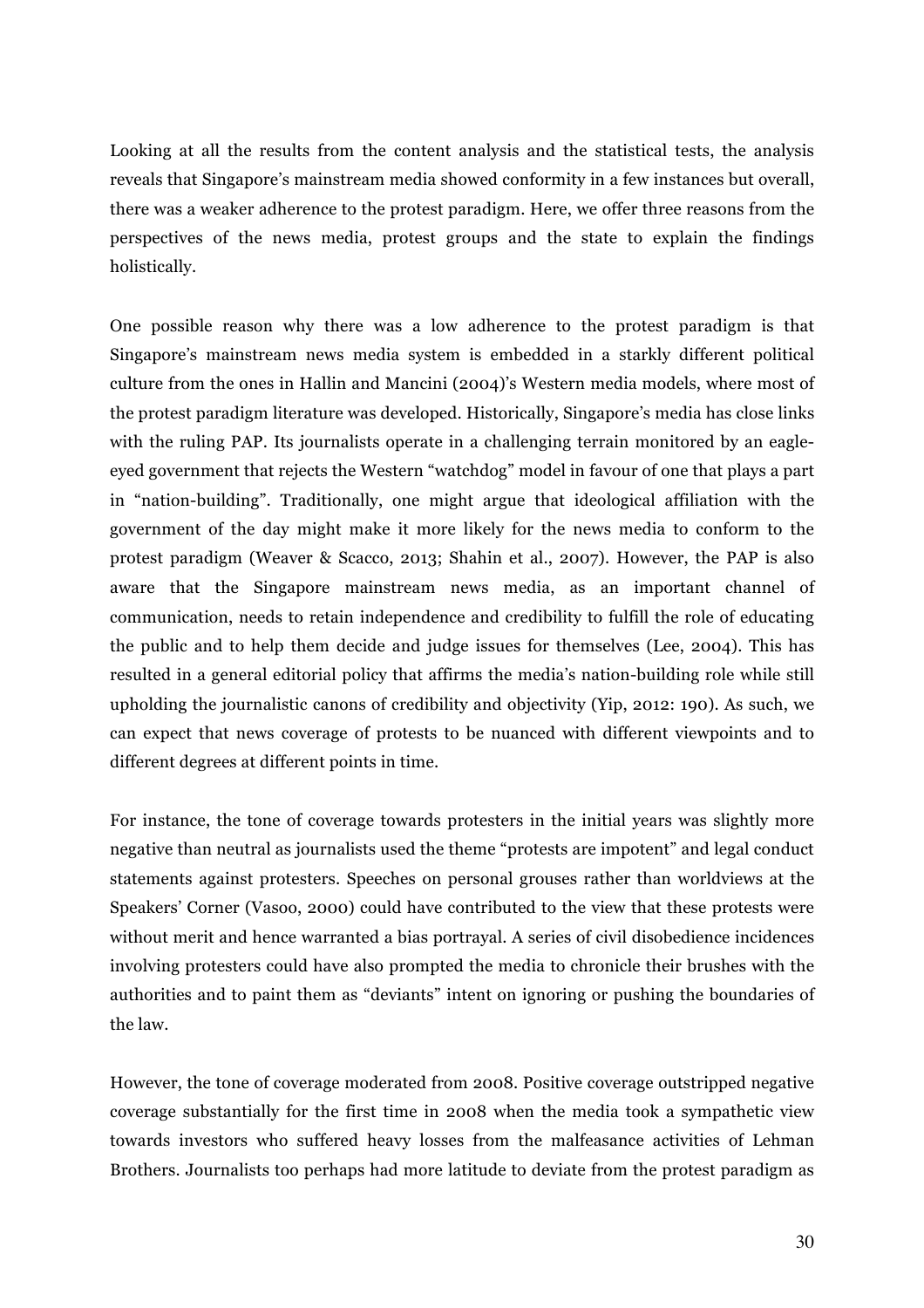the primary target was not the Singapore government. After 2008, the amount of neutral coverage and the use of "sympathetic" and "mixed" frames also increased. This lent some weight to earlier observations that there has been a shift in the Singapore media's attitude towards the centre (Mahizhnan, 2011; Tan, 2015), as well as signs of an evolving sympathy among journalists (Rojecki, 2002) and support for "frame dynamism" (Rauch et al., 2007) which challenges the argument that framing devices are relatively stable (Hertog & McLeod, 2001; Reese, 2001).

| Variable                                   | Co-efficient | P-value     |
|--------------------------------------------|--------------|-------------|
| Media                                      | 0.021        | 0.544       |
| Goal of protester                          | 0.004        | $0.002**$   |
| Tactic of protester                        | $-0.002$     | 0.213       |
| Source:                                    |              |             |
| Singapore government                       | 0.411        | $0.000$ *** |
| Foreign government                         | $-0.871$     | 0.218       |
| Community leaders or institutions          | $-0.183$     | 0.495       |
| Industry or business leaders, institutions | 0.107        | 0.576       |
| Protest leader/participant (Singapore)     | $-0.108$     | 0.317       |
| Protest leader/participant (Non-Singapore) | $-0.685$     | 0.189       |
| Laypeople                                  | 0.315        | $0.031*$    |
| Others                                     | 0.117        | 0.265       |
| None                                       | 0.176        | 0.630       |
| Protest issue:                             |              |             |
| Politics                                   | 0.086        | 0.275       |
| Economic                                   | 0.110        | 0.162       |
| Social (excluding race and religion)       | $-0.315$     | $0.000$ *** |
| Infrastructure                             | 0.233        | 0.179       |
| Race and religion                          | 0.345        | $0.051^{*}$ |
| Others                                     | 0.195        | 0.111       |
| None                                       | $-0.046$     | 0.827       |
| Size of protest                            | 0.002        | 0.105       |

Table 4: *Predictors of tone of coverage towards protests*

*Note*: R2 = 0.323, \*\*\**p* < .001, \*\**p* < .01, \**p* < .05, #*p* < .06

In addition, protest coverage increased substantially over the years (except from 2003 to 2005 due to SARS and terrorist threats). This could imply several reasons: (i) protest groups are becoming more sophisticated in the issues they choose to debate; (ii) protest groups are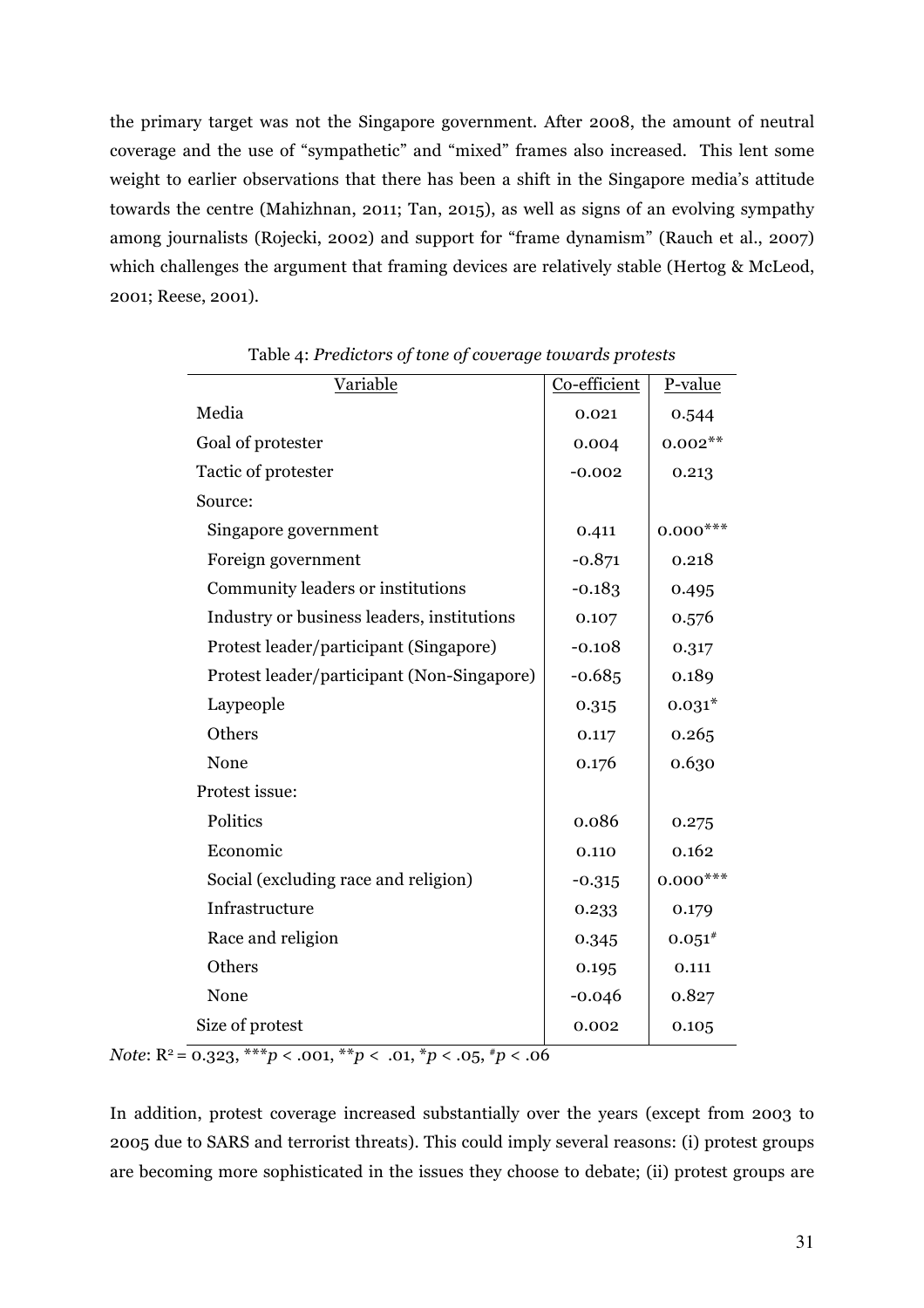improving their access to journalists, (iii) protest groups are succeeding in conveying their concerns to and through the media (Rauch et al., 2007); or (iv) the news media is now be more willing to devote attention to issues and causes as a result of increasing competition in a fragmented media environment (Milne, 2005; Stroud, 2010).

Also reflective of the uniqueness of the Singapore mainstream news media is how the proportion of protesters quoted was consistently higher than the Singapore government throughout the period of study. Without further investigations of the driving forces shaping news-gathering and production, we suggest that there could be two inter-related explanations. First, the news media, in an attempt to convey the impression of independence from the Singapore government, made an editorial decision to give a larger voice to protesters. Second, as was discussed earlier, the authorities did not see the Speakers' Corner as a formal mechanism for the government to collect feedback or respond to it (Chia, 2001). Therefore, we can expect that the media would focus on the viewpoints of protesters as material for their stories. However, given that the findings show an increase in Singapore government sources after 2008, it would appear that this "no response" position has become untenable the years as the size and legitimacy of protests increased. What these findings illustrate are the complex and different meanings that the Singapore media play as a political actor, as well as a tool for activism by lesser powers and a tool for the dissemination of discourses from those in power.

Another reason for the low adherence to the protest paradigm is that protests in Singapore are generally considered peaceful and less deviant than the case studies depicted in earlier research – for example, Gitlin (1980) and the Students for a Democratic Society, McLeod (1999) and the Right to Party Movement, and Papioannou (2015) and the Cypriot protests. There are several reasons for this, the most obvious being that unlike most other countries, protests and demonstrations without a licence are confined to a 6,000 square metre physical space in a public park. Penalties are also in place to deter those who breach the legal conditions.

But more importantly, protest groups in Singapore appear to strategically adapt to their socio-political environment by practicing "pragmatic resistance", rather than confrontations with authorities (Chua, 2012). Recognising that the illegal tactics apparent in the early years did more harm than help to the advancement of their causes and only repelled the public, some protesters have begun to moderate their activities. For instance, Chee Soon Juan, the opposition party leader responsible for a number of pre-2008 civil disobedience incidences has of late rebranded himself as a "moderate" (Neo, 2015). Other protest leaders have also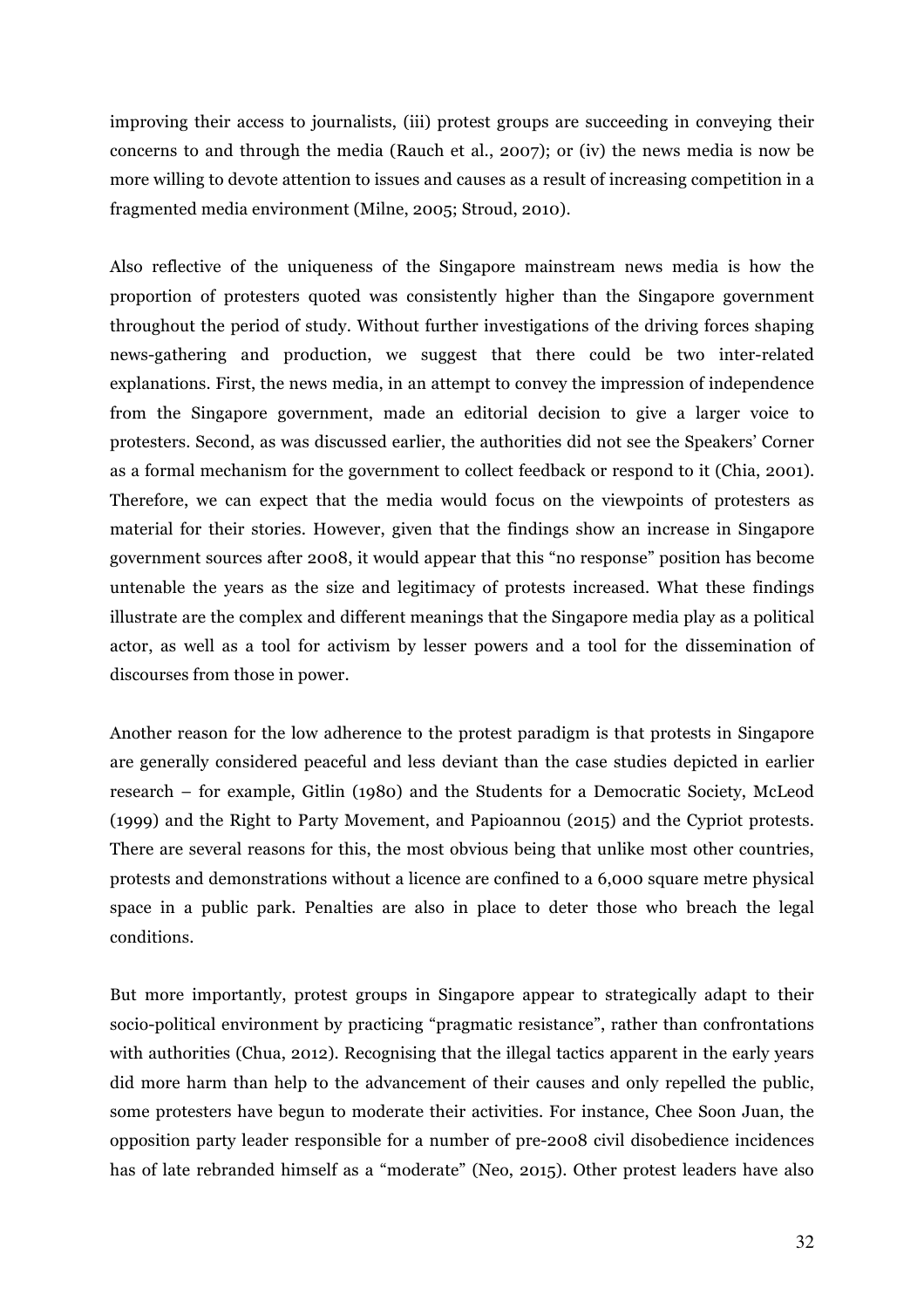begun to actively inform foreigners to "stay away" from protests to avoid contravening the law (Chan & Lim, 2013, Wong & Ho, 2013). Perhaps this could account for why goals were a predictor of the protest paradigm rather than tactics because protesters are increasingly adopting legal means without spectacle, preferring instead to focus on substantive reforms to policies and legislation, while refraining from illegal tactics or race and religion issues.

With the majority of goals advocating *major reforms* and thus challenging the status quo and existing power institutions, we can expect that the media, especially in a less pluralistic community such as Singapore that has a lower tolerance for conflict, to be critical of the protesters that target the government (McCluskey et al., 2007). Although pragmatic resistance could help prolong the survival of the protest group, especially those reliant on the authorities for funding and resources, it is worthwhile to point out that the consequences of "playing by the rules" include a repression of counter-hegemonic resistance strategies as a form of democratic expression and citizen participation, as well as a reinforcement of the legal norms and the existing power structures that protesters seek to challenge.

Lastly, similar to the discussion on protest group goals, one of the few indications of conformity to the protest paradigm could be attributed to the persistence of the state's concerns over the potential of public disorder at the Speakers' Corner (Wong, 2000). We can see this manifested in quotes throughout period of study:

'Those intending to speak at the Speakers' Corner cannot speak, directly or indirectly, on any religious matter, or on matters which may cause feelings of enmity, hatred, illwill or hostility between Singapore's racial and religious groups. This reminder from the Police comes after Dr Chee Soon Juan's recent speech on the '*tudung*' issue which the Police regarded as a breach of conditions at the Speakers' Corner' (Channel NewsAsia, 2002).

'In a statement on Saturday, the Singapore police said foreigners have to abide by local laws, and should not import their domestic issues into Singapore and conduct activities that can disturb public order, as there can be groups with opposing views. Those who break the law will be dealt with seriously, it said' (Wong & Ho, 2013).

These are just examples that could account for why protest stories with Singapore government sources and race and religion issues were more likely to be critical towards protesters, as compared to other official sources such as business or community leaders and institutions, which do not have the force of law to back such statements. As evident from the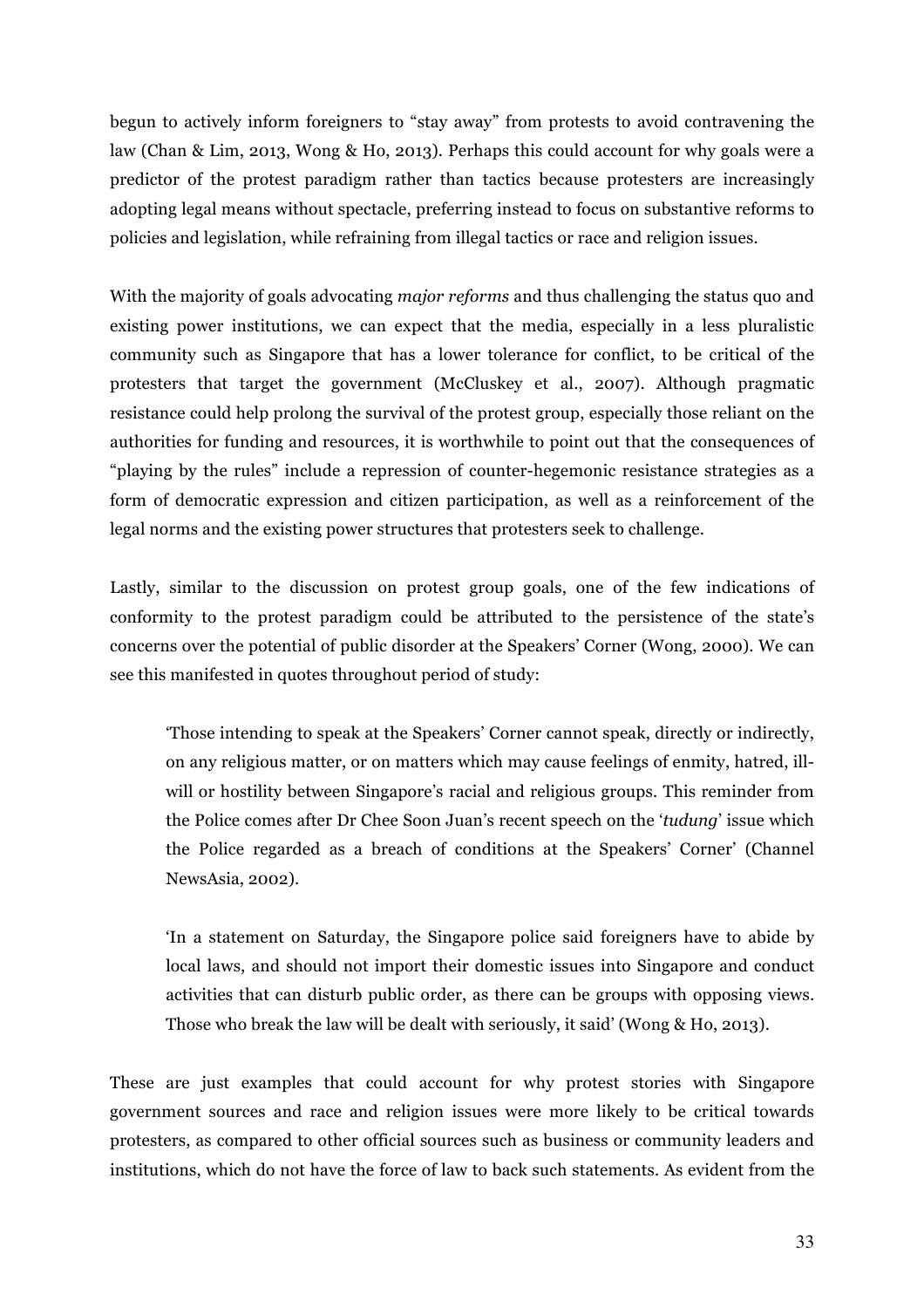quotes above, Singapore government sources also appear to have a tendency to include statements about legal conduct to invoke public opinion against protesters.

Given that authorities are notoriously resistant to change, we can expect that this unwavering concern over law and order would continue to be reiterated to deter illegal activities. The implication of this action is a potential reinforcement of legal norms and a generation of long-term cues on how the audience should view protests and race and religion issues, impacting their willingness to speak out. News coverage critical of protesters could also sharpen the differences between the group and the society at large, reinforcing group boundaries or strengthening internal solidarity of the protest (Cohen, 1980). Nonetheless, as citizens now have more access to information outside of officialdom through the Internet, it remains to be seen if these lines from the authorities are sufficient to outweigh the counternarratives.

## **Limitations**

A few limitations of this study needs to be acknowledged. First, the design of the code book does not take into account the total number of times official and non-official sources were quoted *within* the story or if the quotes were for or against protesters. Instead, it merely records if official or non-official sources were cited. As a result, the variable may not have been a true reflection of the prominence of voice given to each source, which limits the insights as to why protesters were quoted more often than Singapore government sources.

Second, the protest stories under examination are not a true representative sample of the media's coverage of the level of political dissent in Singapore because it excludes opinion pieces and editorials, foreign media reports, as well as online and offline protests that take place outside the confines of the Speakers' Corner. Indeed, opportunities in digital activism have been growing because of the integral role that the Internet plays in informing and mobilising protestors to the offline protests. Singapore is no exception. In a less democratic environment, social media may be even more crucial for political dissent as the affordances of the platforms help local activists to circumvent the authorities' controls or avoid being marginalised by the media (Goh & Pang, 2016).

Lastly, while much of the protest paradigm literature is based on the communicative acts approach and the use of content analysis, we would recommend newsroom ethnographies as a useful means of examining the forces of social control that shape the production of news, which could help explain the motivating factors of why messages are the way they are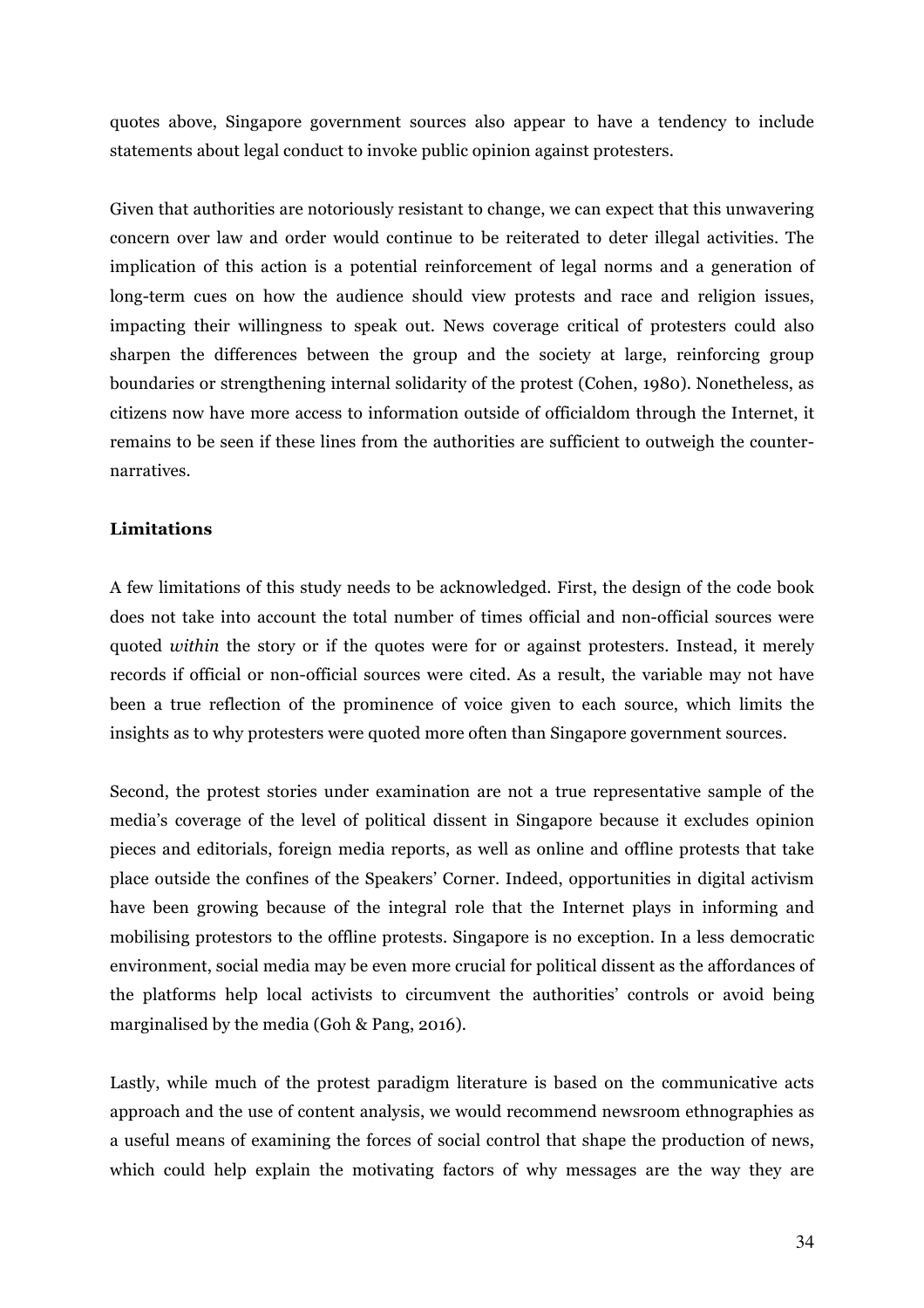(McLeod & Hertog, 1999: 308). Future research ought to extend to these antecedent processes in detail.

## **CONCLUSION**

In conclusion, the findings have helped clarify the scope and applicability of the protest paradigm in Singapore's mainstream news media coverage of Speakers' Corner protests from 2000 to 2015. Notably, while there are a few instances of conformity, there is generally a weak adherence to the protest paradigm. Radical goals and official sources from the Singapore government were found to be predictors of critical coverage, providing some support to earlier studies (Shoemaker, 1984; McLeod & Hertog, 1999), as well as race and religion issues which appears to be unique to Singapore because it is a banned topic at the Speakers' Corner.

In spite of these indicators, there were more signs that the degree of conformity is weak and weakening further over time. Over the years, the amount of protest coverage, use of sympathetic and mixed frames, and protesters quoted have increased while the tone of coverage has moderated from negative to neutral. There was little support for previous arguments that radical tactics, social issues, non-Singapore government official sources would garner more negative news treatment (McLeod & Hertog, 1999; Boyle et al., 2005; Boyle & Armstrong, 2009; Boyle & Armstrong, 2012; Lee, 2014). Journalists also hardly used terms to delegitimise and demonise protesters, and only legal conduct statements appeared to have an effect on invoking public opinion against protesters. Three reasons were offered for a holistic explanation of the findings: the unique nature of Singapore's mainstream media, the low deviancy level of protests in Singapore and the persistence of the authorities' concerns over law and order over time.

Theoretically, this paper has contributed to the de-Westernisation of protest paradigm literature. It has also provided evidence of how the protest paradigm and the public nuisance paradigm could be combined to analyse frames in protest coverage, finding support for the use of "protests are impotent" in the initial years. Although an attempt was made to extend the literature by identifying the size of the protest as a new variable, the results were inconclusive and perhaps premature at this point in time but could be considered for future research when there are more mentions of the variable.

This study is also consistent with other scholars' observations in the broader research on media and protests that the contemporary mainstream news media have become less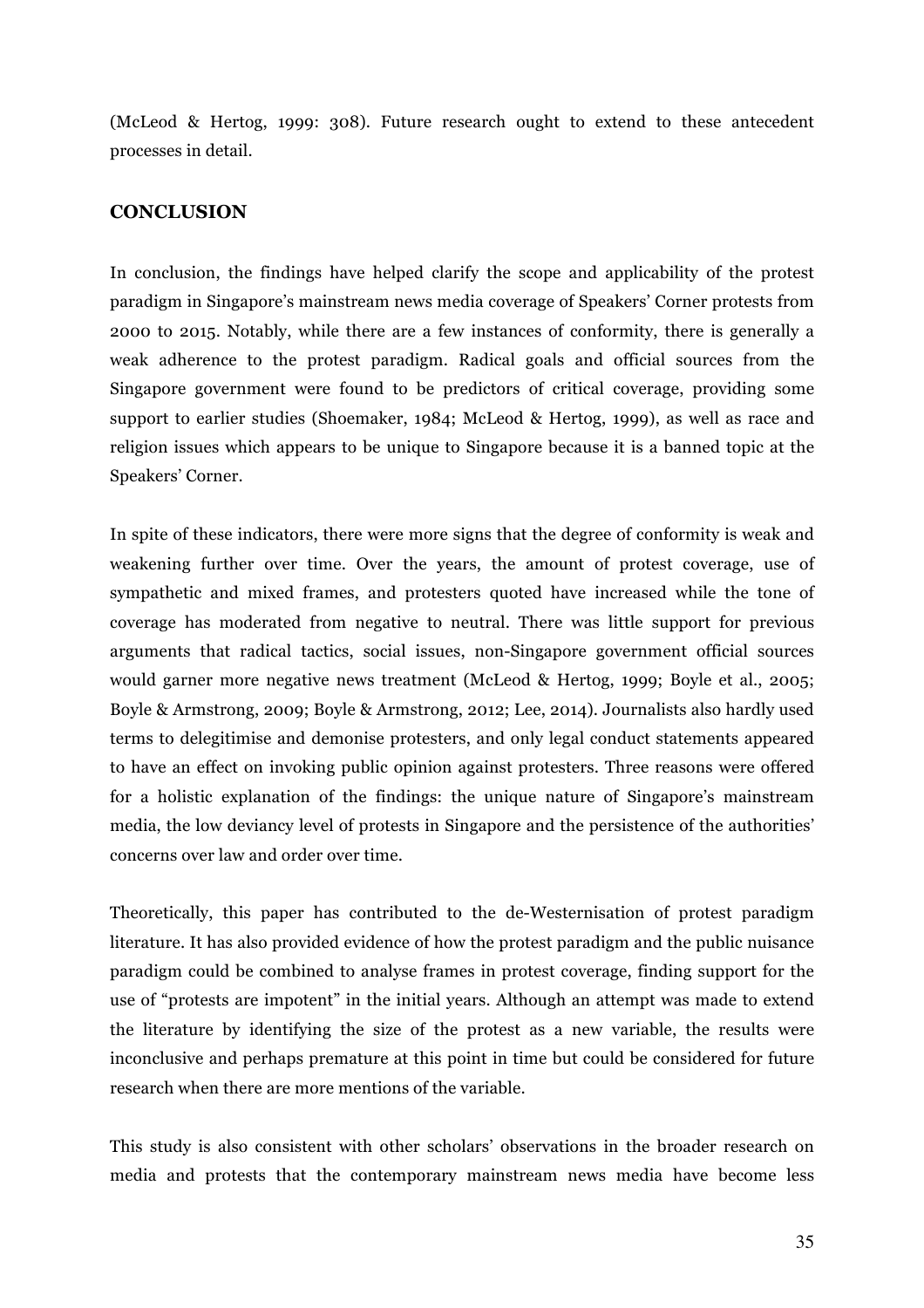prejudiced against protesters (Rauch et al., 2007; Cottle, 2008; Lee, 2014), especially in light of Singapore's growing political participation after the 2011 general elections, a normalisation of Speakers' Corner protests and a news media that is keen to fulfill the readers' needs of critical news reporting to stave off competition from digital media.

Empirically, the paper has demonstrated that the protest paradigm is limited when media systems, in spite of a strong political affiliation to the government, adopt an editorial policy of maintaining or creating the resemblance of independence, credibility and objectivity in news coverage. One might argue this could imply a Singapore version of the protest paradigm where journalists adopt a pattern of coverage that appears to be neutral but in reality, end up exercising social control behind-the-scenes, in the form of the government and media's agreed policy of nation-building while upholding the journalistic principles of independence and objectivity.

Finally, there is still a paucity of research analysing the effects of the protest paradigm on readers, protest groups and society as a whole (Shoemaker, 1982; McLeod, 1995; McLeod & Detenber, 1999; Detenber, Gotlieb, McLeod & Malinkina, 2007). Notably, it is a challenging task to suggest casual relationships by isolating variables. Methodologically, there are also weaknesses in conducting experiments and surveys, practical problems in assembling an appropriate subject pool, as well as assessing the impact of messages on protest groups or society as a whole (McLeod & Hertog, 1999: 322). Nonetheless, it would be a worthwhile endeavor to investigate if long-term exposure to protest coverage has a cumulative effect on the attitudes and perceptions of Singapore audiences and protest groups.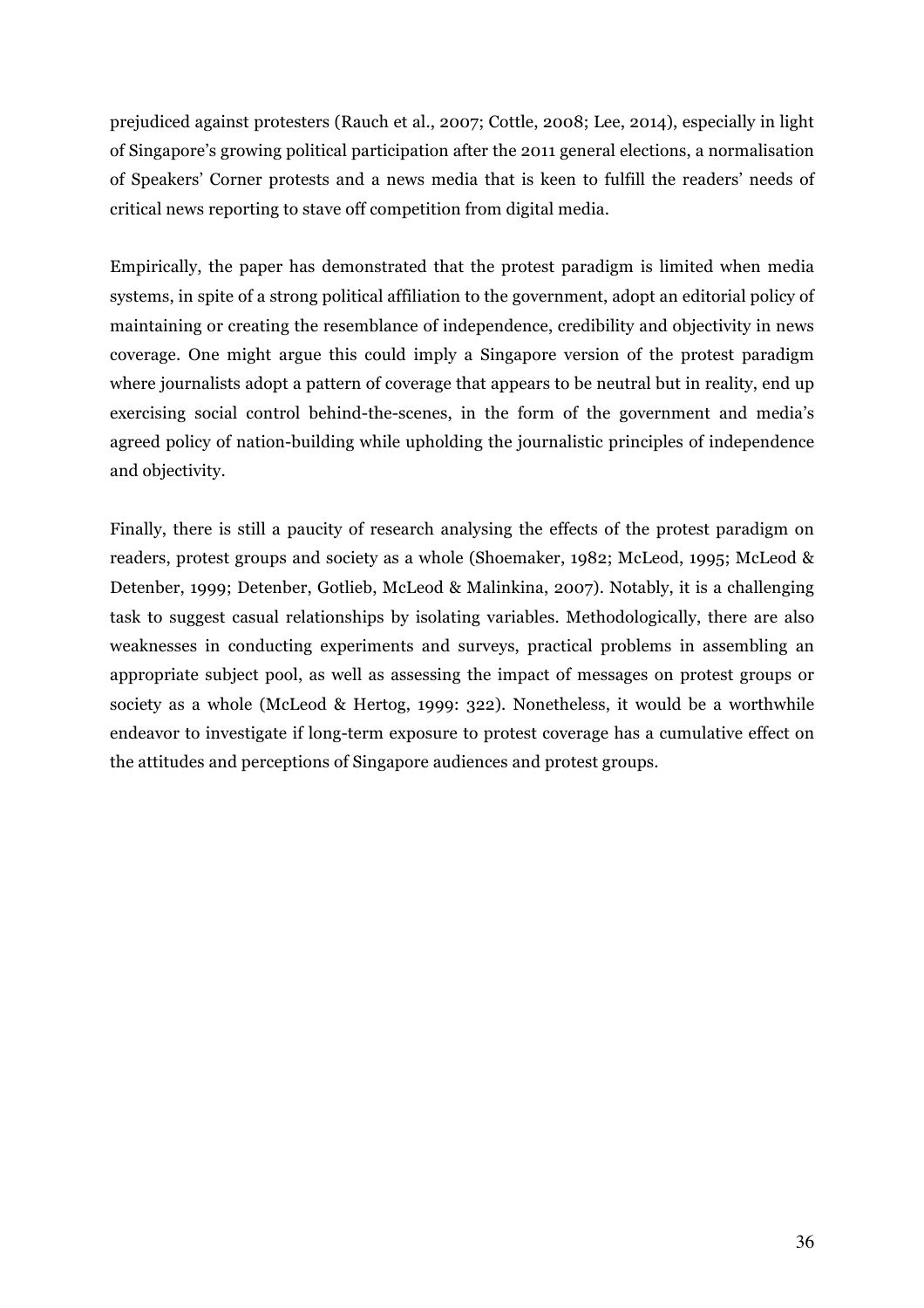### **REFERENCES**

Altheide, D., & Snow, R. (1979). *Media Logic.* Beverly Hills, C.A.: SAGE.

- Au Yong, J. (2008, September 1). One person signs up for 1st day of freer Speakers' Corner. *The Straits Times.*
- Bennett, W. (1990). Toward a theory of press-state relations in the United States. *Journal of Communication, 40* (2), 103-127.
- Bennett, W. L., & Segerberg, A. (2012). The Logic of Connective Action. *Information, Communication & Society*, *15*(5), 739–768.
- Berkowitz, D., & Beach, D. (1993). News sources and news context: The effect of routine news, conflict and proximity. *Journalism Quarterly, 70*, 4-12.
- Blumler, J. G., & Coleman, S. (2010). Political Communication in Freefall: The British Case and Others? *The International Journal of Press/Politics*, *15*(2), 139–154. http://doi.org/10.1177/1940161210362263
- Bokhorst-Heng, W. (2002). Newspapers in Singapore: A mass ceremony in the imagining of the nation. *Media, Culture and Society, 24*, 559-569.
- Boyle, M. P., McCluskey, M. R., McLeod, D. M., & Stein, S. E. (2005). Newspapers and Protest: An examination of protest coverage from 1960 to 1999. *J&MC Quarterly*, *82*(3), 638 – 653.
- Boyle, M. P., & Armstrong, C. L. (2009). Measuring Level of Deviance: Considering the Distinct Influence of Goals and Tactics on News Treatment of Abortion Protests. *Atlantic Journal of Communication*, *17*(4), 166–183. http://doi.org/10.1080/15456870903156134
- Boyle, M. P., McLeod, D. M., & Armstrong, C. L. (2012). Adherence to the Protest Paradigm: The Influence of Protest Goals and Tactics on News Coverage in U.S. and International Newspapers. *The International Journal of Press/Politics*, *17*(2), 127–144. http://doi.org/10.1177/1940161211433837
- Cammaerts, B. (2012). Protest logics and the mediation opportunity structure. *European Journal of Communication*, *27*(2), 117–134. http://doi.org/10.1177/0267323112441007
- Castells, M. (2012). *Networks of Outrage and Hope: Social Movements in the Internet Age.* Malden: Polity Press.
- Chan, H.C. (1993). Democracy: Evolution and Implementation: An Asian Perspective. In R. Bartley, H. Chan, S. Huntington, & O. Shijuro, *Democracy and Capitalism: Asian and American Perspectives* (pp. 1-26). Singapore: Institute of Southeast Asian Studies.
- Chan, J.M., & Lee, C.C. (1984). The journalistic paradigm on civil protests: A case study of Hong Kong. In A. Arno, & W. Dissanayake, *The news media in national and international conflict* (pp. 183-202). Boulder, CO: Westview.
- Chan, J.M., & Lee, C.C. (1989). Shifting Journalistic Paradigms: Editorial Stance and Political Tranistion in Hong Kong. *China Quarterly*, *117*(May), 98–118. http://doi.org/10.1017/S0305741000023663
- Chan, R., & Lim, M.Z. (2013, May 2). May Day protesters voice mixed bag of woes; Other than population concerns, issues range from wages to language. *The Straits Times.*
- Channel NewsAsia. (2002, February 26). Chee's speech breached conditions at Speakers' Corner Police. *Channel NewsAsia.*
- Cheong, Y. S. (2013). *OB markers.* Singapore: Straits Times Press.
- Chia, S.-A. (2001, August 31). Corner not a feedback channel. *The Straits Times*.
- Chong, T. (2012). A return to normal politics: Singapore General Elections 2011. *Southeast Asian Affairs*, (2012), 283–298.
- Christians, C., Glasser, T., McQuail, D., Nordenstreng, K., & White, R. (2009). *Normative Theories of the Media: Journalism in Democratic Societies.* Urbana, IL: University of Illinois Press.
- Chua, L. J. (2012). Pragmatic Resistance, Law, and Social Movements in Authoritarian States: The Case of Gay Collective Action in Singapore. *Law & Society Review, 46*(4), 713–748.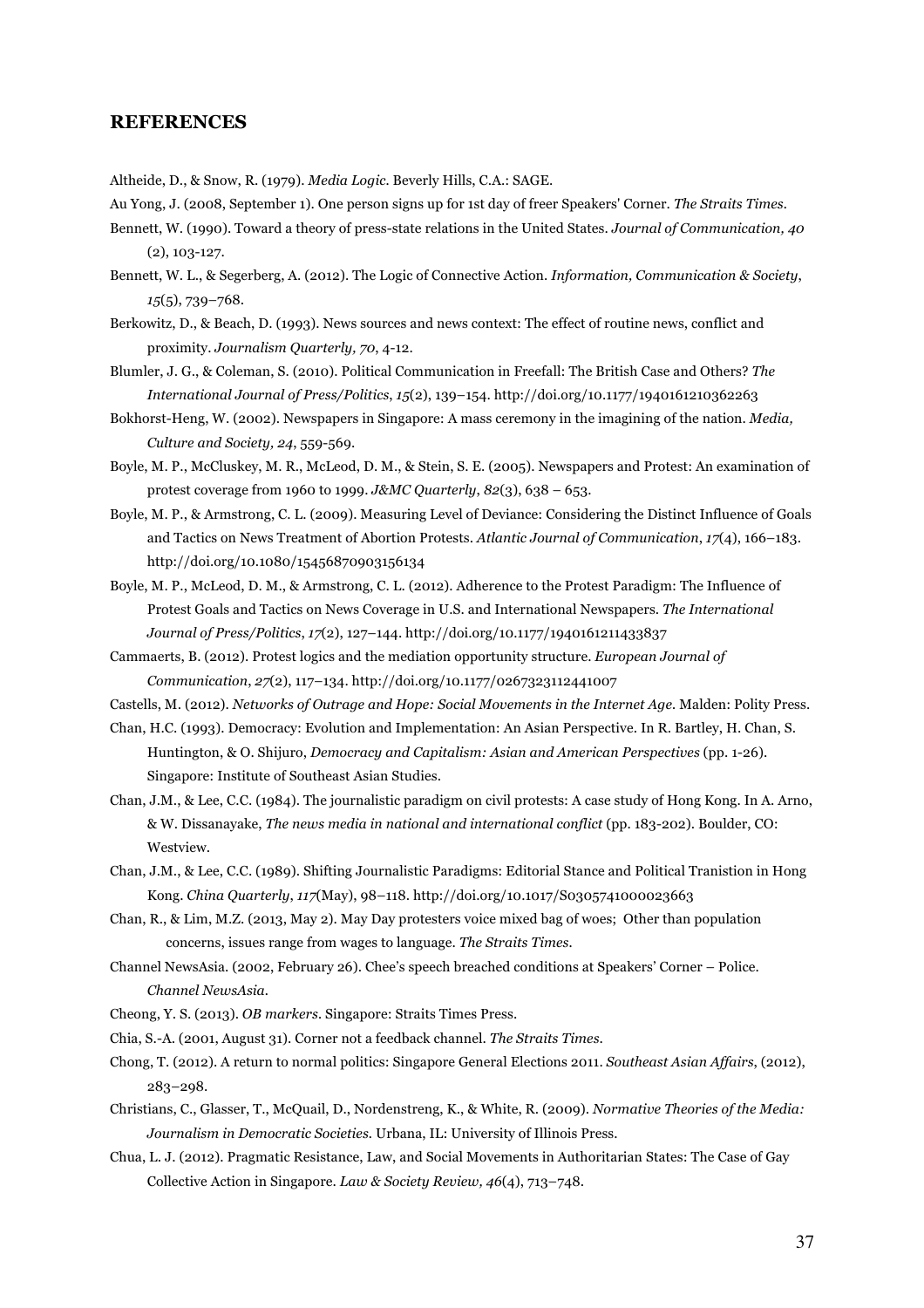Cohen, S. (1980). *Folk devils and moral panics: The creation of the mods and rockers.* Oxford, UK: Blackwell.

- Cottle, S. (2008). Reporting demonstrations: The changing media politics of dissent. *Media, Culture & Society*, *30*(6), 853–872. http://doi.org/10.1177/0163443708096097
- Dardis, F. E. (2006). Marginalization Devices in U.S. Press Coverage of Iraq War Protest: A Content Analysis. *Mass Communication & Society*, *9*(2), 117–135. http://doi.org/10.1207/s15327825mcs0902\_1

Deacon, D., Pickering, M., Golding, P., & Murdock, G. (1999). *Researching communications.* London: Arnold.

DeFleur, M. L., D'Antonio, W. V., & DeFleur, L. B. (1977). *Sociology: Human Society.* Glenview, IL: Scott, Foresman.

della Porta, D., & Diani, M. (2006). *Social Movements: An Introduction.* Oxford: Blackwell Publishing.

- Detenber, B. H., Gotlieb, M. R., McLeod, D. M., & Malinkina, O. (2007). Frame Intensity Effects of Television News Stories About a High-Visibility Protest Issue. *Mass Communication and Society*, *10*(4), 439–460. http://doi.org/10.1080/15205430701580631
- Di Cicco, D. T. (2010). The Public Nuisance Paradigm: Changes In Mass Media Coverage of Political Protest Since the 1960s. *Journalism and Mass Communication Quarterly*, *87*(1), 135–153. http://doi.org/10.1177/107769901008700108

Diamond, L. (2002). Thinking about hybrid regimes. *Journal of Democracy, 13* (2), 21-35.

- Donohue, G., Tichenor, J., & Olien, C. (1995). A Guard Dog Perspective on the Role of Media. *Journal of Communication, 45*(2), 115-132.
- Entman, R. M. (1993). Framing: Toward Clarification of a Fractured Paradigm. *Journal of Communication*, *43*(4), 51–58. http://doi.org/10.1111/j.1460-2466.1993.tb01304.x
- Fang, Y.-J. (1994). Riots and demonstrations in the Chinese press: a case study of language and ideology. *Discourse & Society*, *5*(4), 463–481. http://doi.org/0803973233
- Franklin, B. (2004). *Packaging Politics.* London: Hodder Arnold.

Gamson, W. A. (1992). *Talking politics*. Cambridge: Cambridge University Press.

- Gamson, W. A., & Wolfsfeld, G. (1993). Movements and Media As Interacting Systems. *Annals of the American Academy of Political and Social Science, 528*, 114-27.
- George, C. (2005). Calibrated coercion and the maintenance of hegemony in Singapore. *Asia Research Institute Working Paper Series, 48*, 1–26.
- George, C. (2012). *Freedom From The Press: Journalism and State Power in Singapore.* Singapore: National University of Singapore Press.
- Gerbner, G. (1969). Toward "Cultural Indicators': The analysis of mass media message systems. *AV Communication Review, 17*(2), 137-148.
- Gitlin, T. (1980). *The Whole World Is Watching: Mass Media in the Making and Unmaking of the New Left.* Berkeley: University of California Press.
- Goh, C.T. (1997, June 5). *Debate on President's Address.* Retrieved from https://sprs.parl.gov.sg
- Goh, D., & Pang, N. (2016). Protesting the Singapore government: The role of collective action frames in social media mobilization. *Telematics and Informatics*, *33*(2), 525–533.

http://doi.org/10.1016/j.tele.2015.07.008

- Grey, A., Kaplan, D. & Lasswell, H.D. (1965). Recording and content units: Four ways of coding editorial content. In H.D. Lasswell, N. Leites & Associates (eds.), Language of politics. Cambridge: MIT Press.
- Hallin, D. C., & Mancini: (2004). *Comparing Media Systems.* New York: Cambridge University Press.
- Herman, E. S., & Chomsky, N. (1988). *Manufacturing consent: The political economy of the mass media.* New York: Pantheon Books.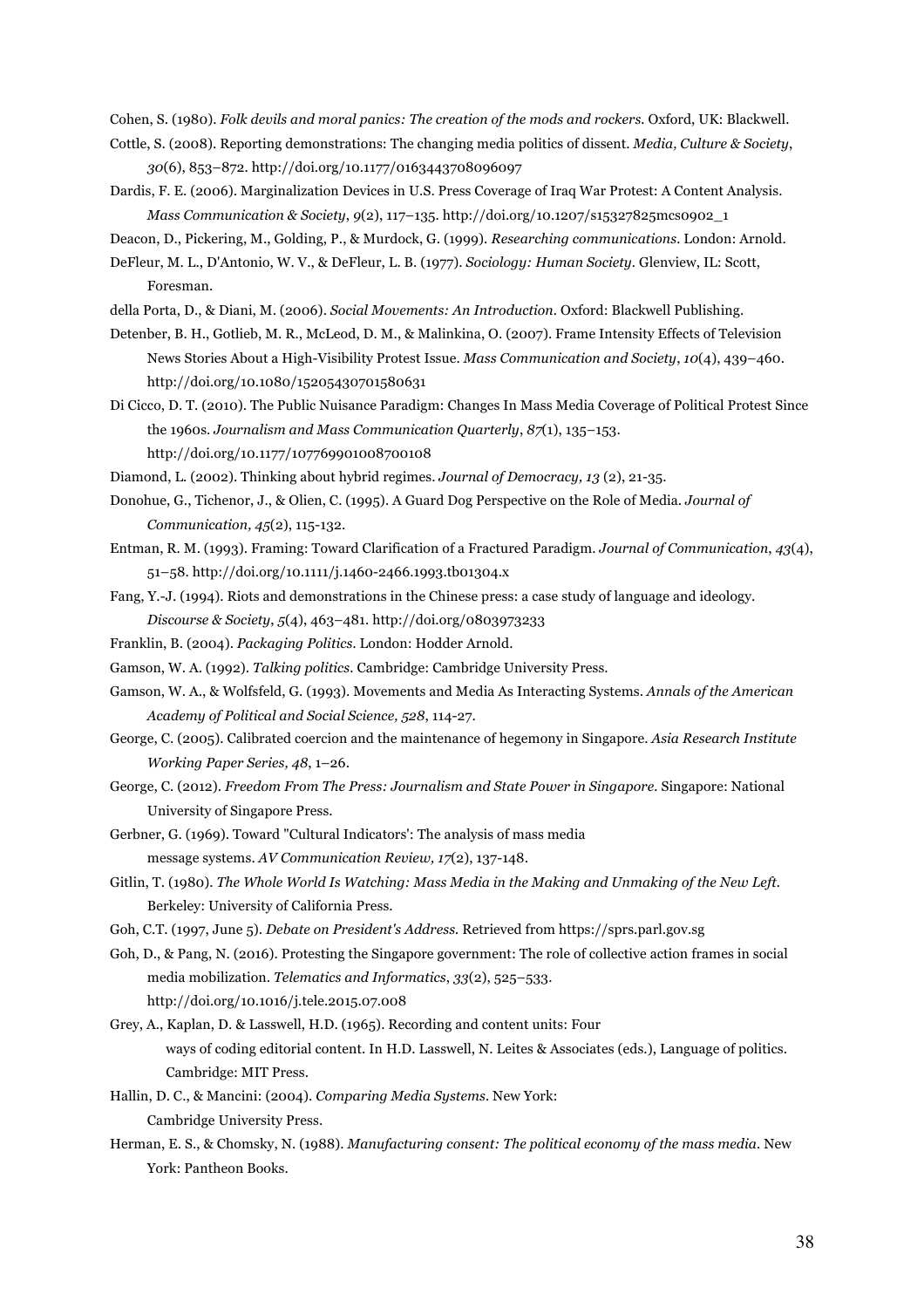- Hertog, J., & McLeod, D. (2001). A multiperspectival approach to framing analysis: a field guide. In S. Reese, O. Gandy Jr., & A. Grant, *Framing Public Life: Perspectives on Media and Our Understanding of the Social World* (pp. 139-161). Mahwah, N.J.: Lawrence Erlbaum Associates.
- Iyengar, S. (1991). *Is anyone responsible? How television frames political issues.* Chicago: University of Chicago Press.
- Khaw, B. W. (2015, January 20). *Number of events at Speakers Corner*. Retrieved from https://sprs.parl.gov.sg
- Kuhn, T. (1970). *The structure of scientific revolutions.* Chicago: University of Chicago Press.
- Landis, J. R., & Koch, G. G. (1977). The measurement of observer agreement for categorical data. *Biometrics, 33*, 159 - 174.
- Lee, F. L. F. (2014). Triggering the Protest Paradigm: Examining Factors Affecting News Coverage of Protests. *International Journal of Communication*, *8*, 22. Retrieved from http://ijoc.org/index.php/ijoc/article/view/2873
- Lee, H.S. (2004, June 1). *Speech by Deputy Prime Minister Lee Hsien Loong at the Harvard Club of Singapore's 35th Anniversary Dinner - Building A Civic Society*. Retrieved from: http://unpan1.un.org/intradoc/groups/public/documents/APCITY/UNPAN015426.pdf
- Lee, T. (2005). Gestural Politics: Civil Society in " New" Singapore. *Journal of Social Issues in Southeast Asia*, *20*(2), 132–154. http://doi.org/10.1355/SJ20-2B
- McCarthy, J., McPhail, C., & Smith, J. (1996). Images of protest: Dimensions of selection bias in media coverage of Washington demonstrations, 1982 and 1991. *American Sociological Review, 61*(3), 478-499.
- McCluskey, M., Stein, S. E., Boyle, M. P., & McLeod, D. M. (2009). Community Structure and Social Protest: Influences on Newspaper Coverage. *Mass Communication and Society*, *12*(3), 353–371. http://doi.org/10.1080/15205430802478685
- McLeod, D. M. (1999). The protest paradigm and news coverage of the "Right to Party" movement. In D. Schultz, *It's show time!: Media, politics, and popular culture* (pp. 29-50). New York: Peter Lang Publishing.
- McLeod, D. M. (2007). News Coverage and Social Protest: How the Media's Protest Paradigm Exacerbates Social Conflict. *Journal of Dispute Resolution*, *2007*(1), 185–194.
- McLeod, D. M., & Hertog, J. K. (1992). The manufacture of "public opinion" by reporters: informal cues for public perceptions of protest groups. *Discourse & Society, 3*(3), 259 - 275.
- McLeod, D., & Hertog, J. (1999). Social control, social change and the mass media's role in the regulation of protest groups. In D. Demers, & K. Viswanath, *Mass media, social control and social change* (pp. 305-330). Ames: Iowa State University Press.
- McNair, B. (2003). *An Introduction to Political Communication.* London: Routledge.
- Means, G. (1996). Soft authoritarianism in Malaysia and Singapore. *Journal of Democracy, 7*(4), 103-117.
- Media Development Authority Singapore. (2014). *Media Consumer Experience Study 2014*. Retrieved from http://www.mda.gov.sg/AboutMDA/ResearchAndStudies/Documents/[EMBARGOED UNTIL RELEASE] Media Consumer Experience Study\_14July15.pdf
- Meyer, D. S., & Tarrow, S. G. (1998). A movement society: Contentious politics for a new century. In D. S. Meyer, & S. G. Tarrow, *The social movement society* (pp. 1-28). Lanham, MD: Rowman & Littlefield.
- Milne, K. (2005). *Manufacturing dissent.* London, UK: Demos.
- Neo, C.C. (2015, September 9). Social media has helped change perceptions of me, says Chee Soon Juan. *TODAY*.
- Pan, Z., & Kosicki, G. (1993). Framing analysis: An approach to news discourse. *Political Communication, 10*, 55- 75.
- Papioannou, T. (2015). Overcoming the Protest Paradigm? Framing of the 2013 Cypriot Protests in International Online News Media. *The Cyprus Review, 27*(1), 35-69.
- Rauch, J., Chitrapu, S., Eastman, S. T., Evans, J. C., Paine, C., & Mwesige: (2007). From Seattle 1999 to New York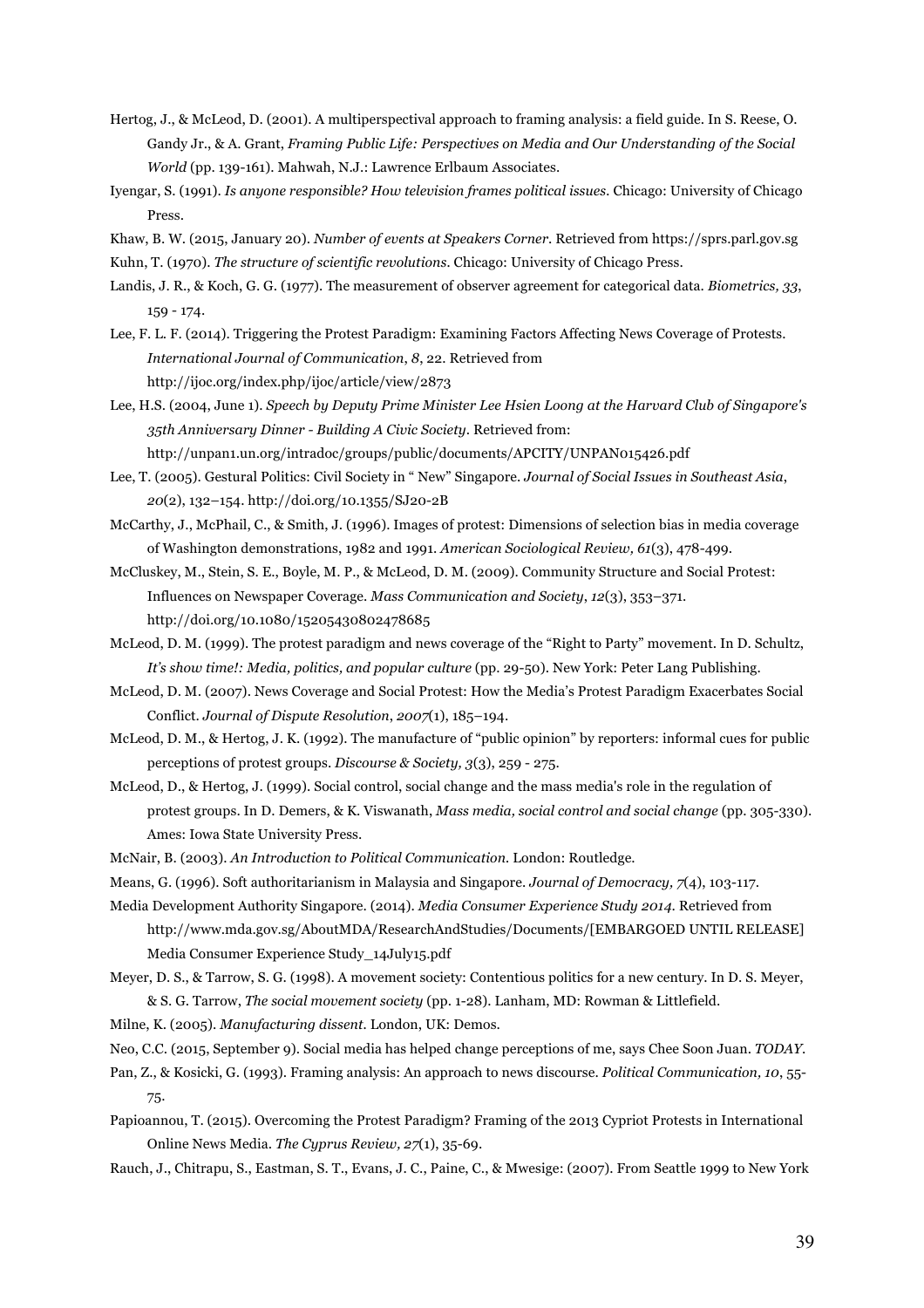2004: A Longitudinal Analysis of Journalistic Framing of the Movement for Democratic Globalization. *Social Movement Studies*, *6*(2), 131–145. http://doi.org/10.1080/14742830701497244

- Richstad, J. (2000). Asian journalism in the twentieth century. *Journalism Studies, 1*, 273- 284.
- Rojecki, A. (2002). Modernism, state sovereignty and dissent: media and the new post-cold war movements. *Critical Studies in Mass Communication, 19*(2), 152-171.
- Ryan, C. (1991). *Prime time activism: Media strategies for grassroots organizing.* Boston: South End Press.
- Sartori, G. (1970). Concept Misformation in Comparative Politics. *The American Political Science Review, 64* (4), 1033-53.
- Schlesinger: (1990). Rethinking the Sociology of Journalism: Source Strategies and the Limits of Media Centrism. In M. Ferguson, *Public Communication: The New Imperatives.* London: SAGE.
- Schultz, I. (2007). The Journalistic Gut Feeling. *Journalism Practice*, *1*(2), 190–207.

http://doi.org/10.1080/17512780701275507

Schumpeter, J. (1947). *Capitalism, socialism, and democracy.* New York, NY: Harper.

- Shahin, S., Zheng, P., Sturm, H., & Fadnis, D. (2015). Protesting the paradigm: a comparative study of news coverage of protests in Brazil, China, and India. *The International Journal for Press/Politics, 21*(2), 143- 164. http://doi.org/10.1177/1940161216631114
- Shoemaker: J. (1984). Media Treatment of Deviant Political Groups. *Journalism & Mass Communication Quarterly*, *61*(1), 66–82. http://doi.org/10.1177/107769908406100109
- Shoemaker, P., & Reese, S. D. (1996). *Mediating the message: Theories of influences on mass media content* (Vol. 2nd ed.). New York: Longman.
- Tay, S. (1998). Towards a Singaporean Civil Society. *Southeast Asian Affairs*, (1998), 244–251.
- Sim, W. (2015, November 27). Govt shift to left in social policies the right move: ESM Goh Chok Tong. *The Straits Times.*
- Stroud, N. (2010). *Niche news.* New York, NY: Oxford University Press.
- Tan, T.H. (2015, September 11). *GE 2015 - media coverage more "balanced", say ex-insiders*. Retrieved from http://www.theonlinecitizen.com/2015/09/ge-2015-media-coverage-more-balanced-say-ex-insiders/
- Tichenor, P., Donohue, G., & Olien, C. (1973). Mass communication research: Evolution of a structural model. *Journalism Quarterly, 50*, 419-425.
- Trocki, C. (2006). *Singapore: Wealth, Power, and the Culture of Control.* London: Routledge.

Tuchman, G. (1978). *Making news.* New York: Free Press.

- Vasoo, S. (2001, September 25). Same old grouses get repeated. *The Straits Times.*
- Weaver, D. A., & Scacco, J. M. (2013). Revisiting the Protest Paradigm The Tea Party as Filtered through Prime-Time Cable News. *The International Journal of Press/Politics*, *18*(1), 61–84. http://doi.org/10.1177/1940161212462872
- Weber, R. (1990). *Basic content analysis* (2nd ed.). Newbury Park, CA: SAGE.
- Wong, K. (2004). Asian-based development journalism and political elections. *Gazette: The International Journal for Communication Studies, 66*, 25-40.
- Wong, K.S. (2000, April 25). *Speakers' Corner.* Retrieved from https://sprs.parl.gov.sg
- Wong, T., & Ho, D. (2013). Speakers' Corner event on Malaysian polls goes ahead; KL envoy: Those who break S'pore law must face consequences. *The Straits Times.*
- Wong, A., & Ow, K. (2009, July 25). CCTV installed at Speakers' Corner. *TODAY*.
- Xu, K. (2013). Framing Occupy Wall Street: A Content Analysis of The New York Times and USA Today. *International Journal of Communication*, *7*, 2412-2432.
- Yeo, G. (1991, June 20). *Civic society - Between the family and the state*. Retrieved from http://www.nas.gov.sg/archivesonline/data/pdfdoc/yybg19910620s.pdf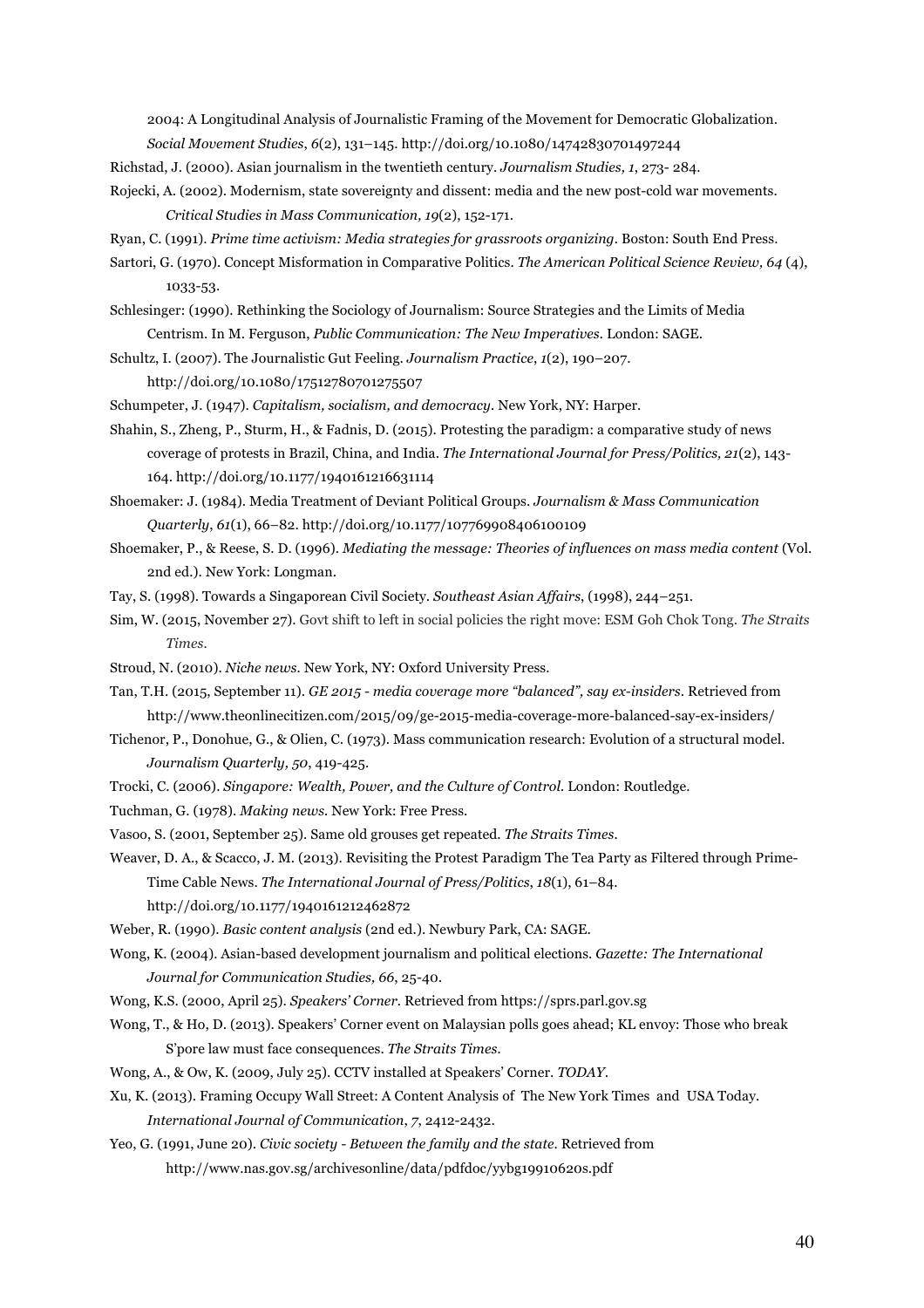Zaller, J. R. (1992). *The Nature and Origins of Mass Opinion.* New York: Cambridge University Press.